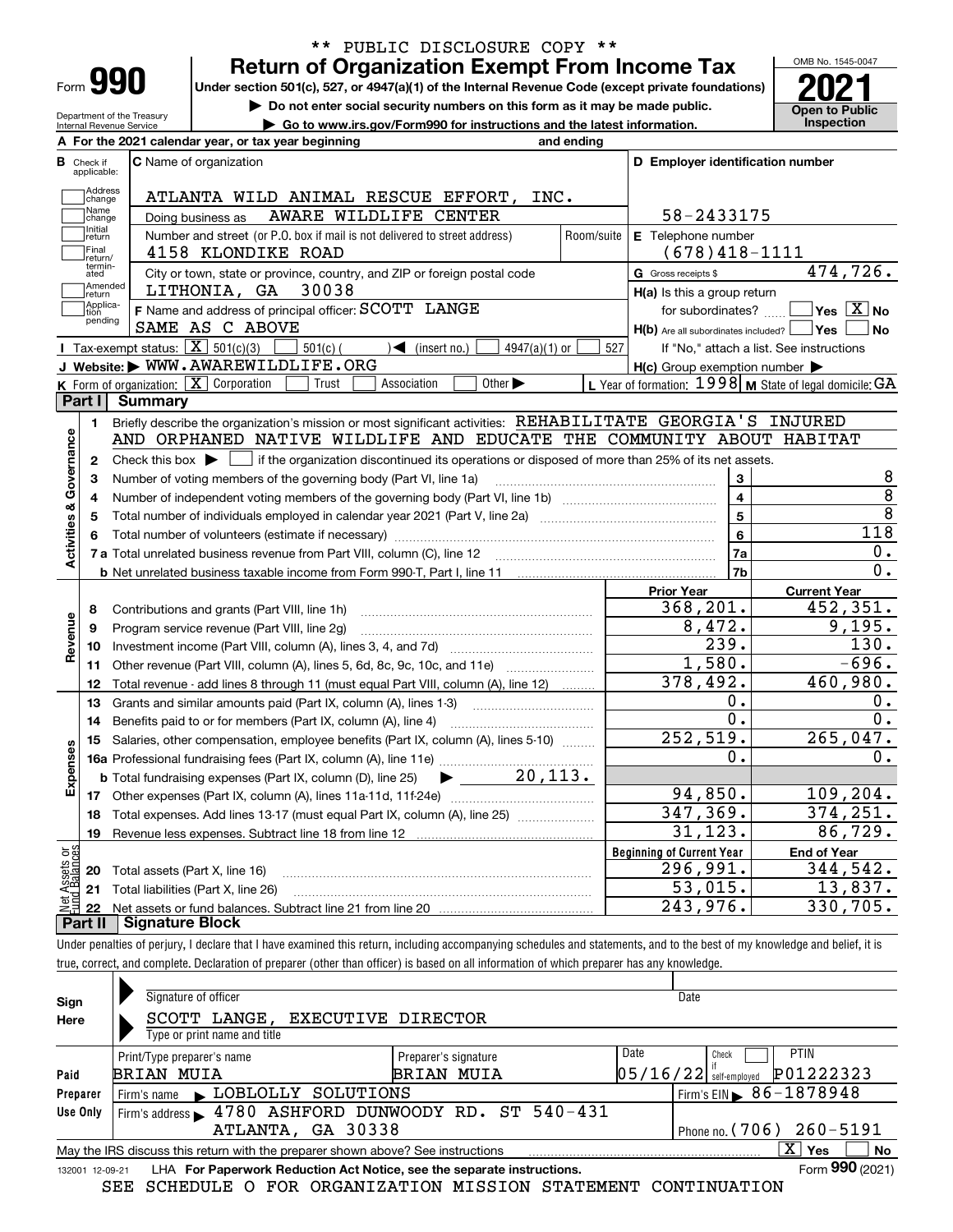|              | 58-2433175<br>ATLANTA WILD ANIMAL RESCUE EFFORT, INC.<br>Page 2<br>Form 990 (2021)                                                                                                                               |
|--------------|------------------------------------------------------------------------------------------------------------------------------------------------------------------------------------------------------------------|
|              | Part III   Statement of Program Service Accomplishments                                                                                                                                                          |
| $\mathbf{1}$ | Briefly describe the organization's mission:                                                                                                                                                                     |
|              | REHABILITATE GEORGIA'S INJURED AND ORPHANED NATIVE WILDLIFE AND                                                                                                                                                  |
|              | EDUCATE THE COMMUNITY ABOUT HABITAT PRESERVATION AND PEACEFUL                                                                                                                                                    |
|              | COEXISTENCE.                                                                                                                                                                                                     |
| $\mathbf{2}$ | Did the organization undertake any significant program services during the year which were not listed on the                                                                                                     |
|              | $Yes \ \boxed{X}$ No<br>prior Form 990 or 990-EZ?                                                                                                                                                                |
|              | If "Yes," describe these new services on Schedule O.<br>$\sqrt{}$ Yes $\sqrt{}\,\overline{X}$ No<br>Did the organization cease conducting, or make significant changes in how it conducts, any program services? |
| 3            | If "Yes," describe these changes on Schedule O.                                                                                                                                                                  |
| 4            | Describe the organization's program service accomplishments for each of its three largest program services, as measured by expenses.                                                                             |
|              | Section 501(c)(3) and 501(c)(4) organizations are required to report the amount of grants and allocations to others, the total expenses, and                                                                     |
|              | revenue, if any, for each program service reported.<br>288, 167. including grants of \$                                                                                                                          |
|              | 4a (Code:<br>(Expenses \$<br>) (Revenue \$<br>RESCUED, TREATED AND REHABILITATED HUNDREDS OF GEORGIA NATIVE WILDLIFE                                                                                             |
|              | ENSURING THAT ALL RELEASABLE ANIMALS WERE RETURNED TO THE WILD.                                                                                                                                                  |
|              |                                                                                                                                                                                                                  |
|              |                                                                                                                                                                                                                  |
|              |                                                                                                                                                                                                                  |
|              |                                                                                                                                                                                                                  |
|              |                                                                                                                                                                                                                  |
|              |                                                                                                                                                                                                                  |
|              |                                                                                                                                                                                                                  |
|              |                                                                                                                                                                                                                  |
|              |                                                                                                                                                                                                                  |
| 4b           | 36, 565. including grants of \$<br>8,499.<br>(Expenses \$<br>) (Revenue \$<br>(Code:                                                                                                                             |
|              | EDUCATED OVER 7,000 PEOPLE ABOUT GEORGIA WILDLIFE THROUGH PRESENTING                                                                                                                                             |
|              | EDUCATIONAL PROGRAMS, ATTENDING FESTIVALS, PROVIDING TOURS, ANSWERING                                                                                                                                            |
|              | PHONE CALLS AND EMAILS, AND OTHER CONTACT WITH THE PUBLIC. AWARE'S                                                                                                                                               |
|              | NON-RELEASABLE AMBASSADOR ANIMALS (INCLUDING HAWKS, OWLS, SKUNKS,                                                                                                                                                |
|              | BOBCATS, FLYING SQUIRRELS, SNAKE AND BOX TURTLE) PROVIDE A FACE TO THE                                                                                                                                           |
|              | EDUCATION DELIVERED TO THE PUBLIC.                                                                                                                                                                               |
|              |                                                                                                                                                                                                                  |
|              |                                                                                                                                                                                                                  |
|              |                                                                                                                                                                                                                  |
|              |                                                                                                                                                                                                                  |
|              |                                                                                                                                                                                                                  |
| 4с           | (Code: ) (Expenses \$<br>including grants of \$<br>) (Revenue \$                                                                                                                                                 |
|              |                                                                                                                                                                                                                  |
|              |                                                                                                                                                                                                                  |
|              |                                                                                                                                                                                                                  |
|              |                                                                                                                                                                                                                  |
|              |                                                                                                                                                                                                                  |
|              |                                                                                                                                                                                                                  |
|              |                                                                                                                                                                                                                  |
|              |                                                                                                                                                                                                                  |
|              |                                                                                                                                                                                                                  |
|              |                                                                                                                                                                                                                  |
|              |                                                                                                                                                                                                                  |
| 4d           | Other program services (Describe on Schedule O.)                                                                                                                                                                 |
|              | Expenses \$<br>(Revenue \$<br>including grants of \$                                                                                                                                                             |
| 4е           | 324, 732.<br>Total program service expenses                                                                                                                                                                      |
|              | Form $990$ (2021)                                                                                                                                                                                                |
|              | 132002 12-09-21<br>2                                                                                                                                                                                             |
|              |                                                                                                                                                                                                                  |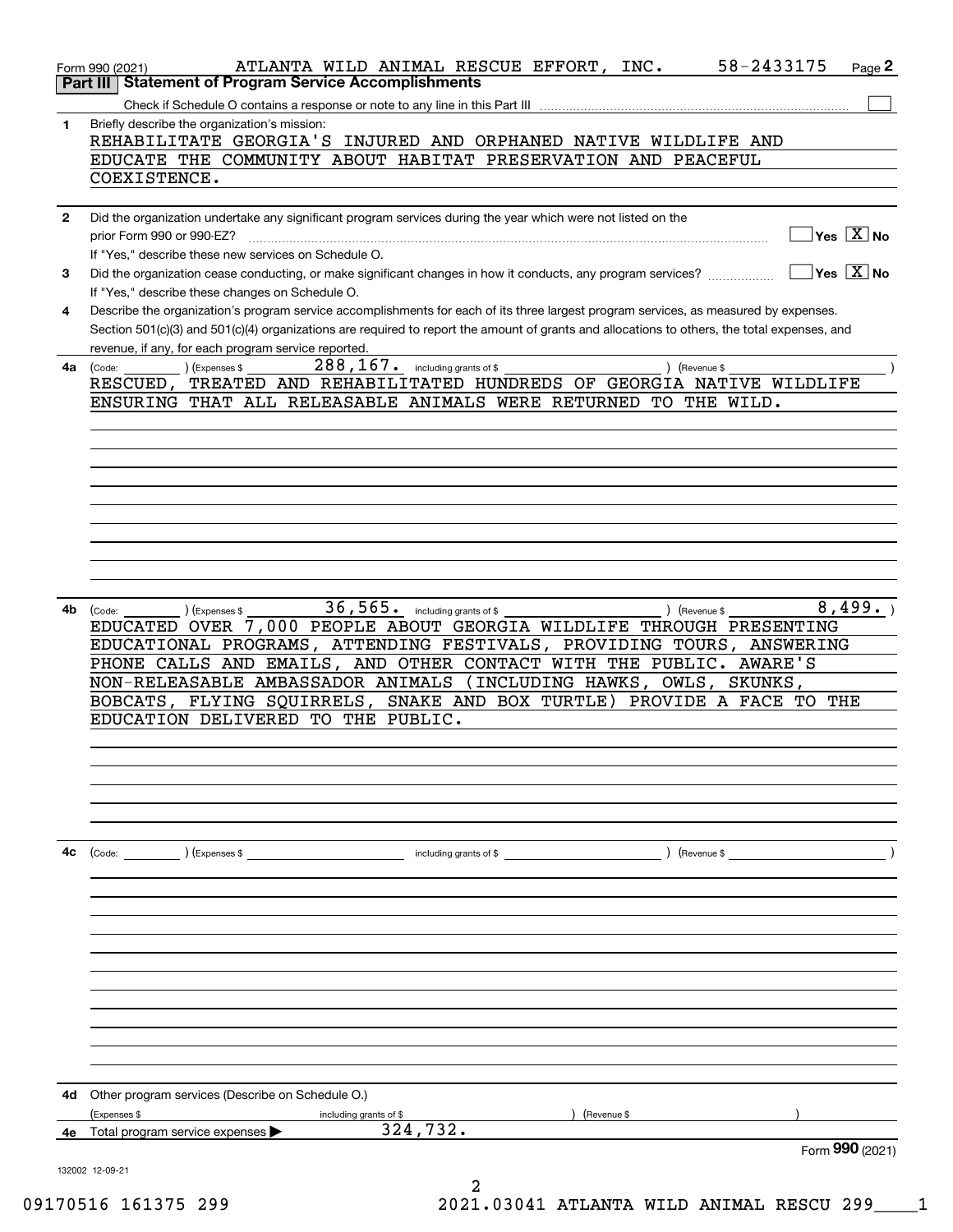|  | Form 990 (2021) |
|--|-----------------|

|     |                                                                                                                                       |                | Yes                   | No                      |
|-----|---------------------------------------------------------------------------------------------------------------------------------------|----------------|-----------------------|-------------------------|
|     | Is the organization described in section $501(c)(3)$ or $4947(a)(1)$ (other than a private foundation)?                               |                |                       |                         |
|     |                                                                                                                                       | 1              | х                     |                         |
| 2   |                                                                                                                                       | $\overline{2}$ | $\overline{\text{x}}$ |                         |
| 3   | Did the organization engage in direct or indirect political campaign activities on behalf of or in opposition to candidates for       |                |                       |                         |
|     |                                                                                                                                       | 3              |                       | x                       |
| 4   | Section 501(c)(3) organizations. Did the organization engage in lobbying activities, or have a section 501(h) election in effect      |                |                       |                         |
|     |                                                                                                                                       | 4              |                       | x                       |
| 5   | Is the organization a section 501(c)(4), 501(c)(5), or 501(c)(6) organization that receives membership dues, assessments, or          |                |                       |                         |
|     |                                                                                                                                       | 5              |                       | x                       |
| 6   | Did the organization maintain any donor advised funds or any similar funds or accounts for which donors have the right to             |                |                       |                         |
|     | provide advice on the distribution or investment of amounts in such funds or accounts? If "Yes," complete Schedule D, Part I          | 6              |                       | x                       |
| 7   | Did the organization receive or hold a conservation easement, including easements to preserve open space,                             |                |                       |                         |
|     |                                                                                                                                       | $\overline{7}$ |                       | x                       |
| 8   | Did the organization maintain collections of works of art, historical treasures, or other similar assets? If "Yes," complete          |                |                       | X.                      |
|     |                                                                                                                                       | 8              |                       |                         |
| 9   | Did the organization report an amount in Part X, line 21, for escrow or custodial account liability, serve as a custodian for         |                |                       |                         |
|     | amounts not listed in Part X; or provide credit counseling, debt management, credit repair, or debt negotiation services?             | 9              |                       | x                       |
| 10  | Did the organization, directly or through a related organization, hold assets in donor-restricted endowments                          |                |                       |                         |
|     |                                                                                                                                       | 10             |                       | X.                      |
| 11  | If the organization's answer to any of the following questions is "Yes," then complete Schedule D, Parts VI, VII, VIII, IX, or X,     |                |                       |                         |
|     | as applicable.                                                                                                                        |                |                       |                         |
|     | a Did the organization report an amount for land, buildings, and equipment in Part X, line 10? If "Yes," complete Schedule D,         |                |                       |                         |
|     |                                                                                                                                       | 11a            | X                     |                         |
|     | <b>b</b> Did the organization report an amount for investments - other securities in Part X, line 12, that is 5% or more of its total |                |                       |                         |
|     |                                                                                                                                       | 11b            |                       | x                       |
| c   | Did the organization report an amount for investments - program related in Part X, line 13, that is 5% or more of its total           |                |                       |                         |
|     |                                                                                                                                       | 11c            |                       | x                       |
|     | d Did the organization report an amount for other assets in Part X, line 15, that is 5% or more of its total assets reported in       |                |                       |                         |
|     |                                                                                                                                       | 11d            |                       | x                       |
|     |                                                                                                                                       | <b>11e</b>     |                       | $\overline{\mathbf{x}}$ |
| f   | Did the organization's separate or consolidated financial statements for the tax year include a footnote that addresses               |                |                       |                         |
|     | the organization's liability for uncertain tax positions under FIN 48 (ASC 740)? If "Yes," complete Schedule D, Part X                | 11f            |                       | x                       |
|     | 12a Did the organization obtain separate, independent audited financial statements for the tax year? If "Yes," complete               |                |                       |                         |
|     |                                                                                                                                       | 12a            |                       | x                       |
|     | <b>b</b> Was the organization included in consolidated, independent audited financial statements for the tax year?                    |                |                       |                         |
|     | If "Yes," and if the organization answered "No" to line 12a, then completing Schedule D, Parts XI and XII is optional                 | 12b            |                       | Χ                       |
| 13  |                                                                                                                                       | 13             |                       | X                       |
| 14a | Did the organization maintain an office, employees, or agents outside of the United States?                                           | 14a            |                       | $\mathbf X$             |
| b   | Did the organization have aggregate revenues or expenses of more than \$10,000 from grantmaking, fundraising, business,               |                |                       |                         |
|     | investment, and program service activities outside the United States, or aggregate foreign investments valued at \$100,000            |                |                       |                         |
|     | Did the organization report on Part IX, column (A), line 3, more than \$5,000 of grants or other assistance to or for any             | 14b            |                       | x                       |
| 15  |                                                                                                                                       |                |                       | x                       |
| 16  | Did the organization report on Part IX, column (A), line 3, more than \$5,000 of aggregate grants or other assistance to              | 15             |                       |                         |
|     |                                                                                                                                       | 16             |                       | x                       |
| 17  | Did the organization report a total of more than \$15,000 of expenses for professional fundraising services on Part IX,               |                |                       |                         |
|     |                                                                                                                                       | 17             |                       | x                       |
| 18  | Did the organization report more than \$15,000 total of fundraising event gross income and contributions on Part VIII, lines          |                |                       |                         |
|     |                                                                                                                                       | 18             | х                     |                         |
| 19  | Did the organization report more than \$15,000 of gross income from gaming activities on Part VIII, line 9a? If "Yes."                |                |                       |                         |
|     |                                                                                                                                       | 19             |                       | X                       |
| 20a |                                                                                                                                       | 20a            |                       | $\mathbf x$             |
| b   | If "Yes" to line 20a, did the organization attach a copy of its audited financial statements to this return?                          | 20b            |                       |                         |
| 21  | Did the organization report more than \$5,000 of grants or other assistance to any domestic organization or                           |                |                       |                         |
|     |                                                                                                                                       | 21             |                       | x                       |
|     | 132003 12-09-21                                                                                                                       |                |                       | Form 990 (2021)         |

132003 12-09-21

3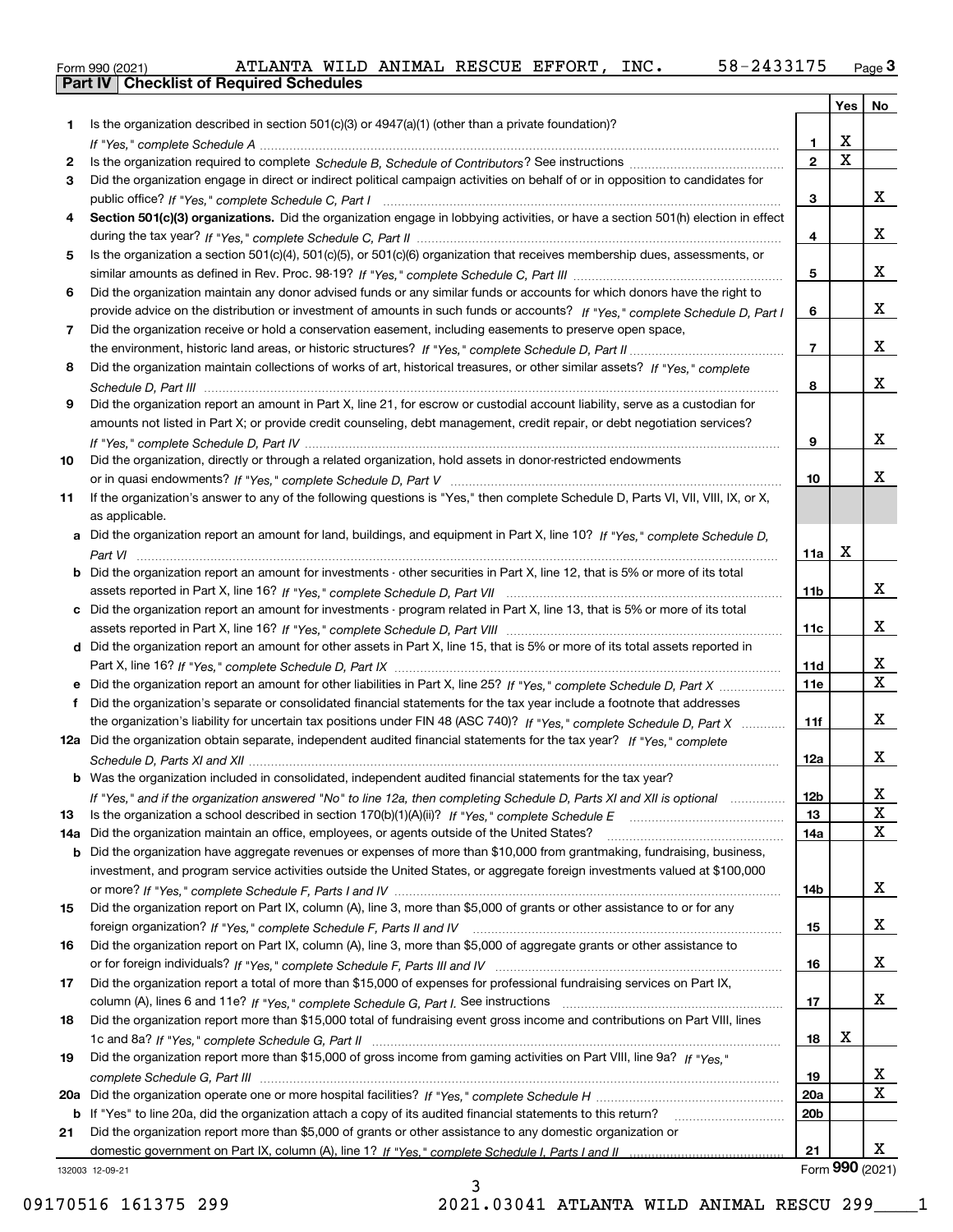**Part IV Checklist of Required Schedules**

*(continued)*

| 22<br>23<br>26<br>27<br>28<br>29 | Did the organization report more than \$5,000 of grants or other assistance to or for domestic individuals on<br>Did the organization answer "Yes" to Part VII, Section A, line 3, 4, or 5, about compensation of the organization's current<br>and former officers, directors, trustees, key employees, and highest compensated employees? If "Yes," complete<br>24a Did the organization have a tax-exempt bond issue with an outstanding principal amount of more than \$100,000 as of the<br>last day of the year, that was issued after December 31, 2002? If "Yes," answer lines 24b through 24d and complete<br>c Did the organization maintain an escrow account other than a refunding escrow at any time during the year to defease<br>25a Section 501(c)(3), 501(c)(4), and 501(c)(29) organizations. Did the organization engage in an excess benefit<br><b>b</b> Is the organization aware that it engaged in an excess benefit transaction with a disqualified person in a prior year, and<br>that the transaction has not been reported on any of the organization's prior Forms 990 or 990-EZ? If "Yes," complete<br>Schedule L. Part I<br>Did the organization report any amount on Part X, line 5 or 22, for receivables from or payables to any current<br>or former officer, director, trustee, key employee, creator or founder, substantial contributor, or 35%<br>Did the organization provide a grant or other assistance to any current or former officer, director, trustee, key employee,<br>creator or founder, substantial contributor or employee thereof, a grant selection committee member, or to a 35% controlled | 22<br>23<br>24a<br>24b<br>24c<br>24d<br>25a<br>25b | X<br>x<br>x<br>x             |
|----------------------------------|-----------------------------------------------------------------------------------------------------------------------------------------------------------------------------------------------------------------------------------------------------------------------------------------------------------------------------------------------------------------------------------------------------------------------------------------------------------------------------------------------------------------------------------------------------------------------------------------------------------------------------------------------------------------------------------------------------------------------------------------------------------------------------------------------------------------------------------------------------------------------------------------------------------------------------------------------------------------------------------------------------------------------------------------------------------------------------------------------------------------------------------------------------------------------------------------------------------------------------------------------------------------------------------------------------------------------------------------------------------------------------------------------------------------------------------------------------------------------------------------------------------------------------------------------------------------------------------------------------------------------------------------------------|----------------------------------------------------|------------------------------|
|                                  |                                                                                                                                                                                                                                                                                                                                                                                                                                                                                                                                                                                                                                                                                                                                                                                                                                                                                                                                                                                                                                                                                                                                                                                                                                                                                                                                                                                                                                                                                                                                                                                                                                                     |                                                    |                              |
|                                  |                                                                                                                                                                                                                                                                                                                                                                                                                                                                                                                                                                                                                                                                                                                                                                                                                                                                                                                                                                                                                                                                                                                                                                                                                                                                                                                                                                                                                                                                                                                                                                                                                                                     |                                                    |                              |
|                                  |                                                                                                                                                                                                                                                                                                                                                                                                                                                                                                                                                                                                                                                                                                                                                                                                                                                                                                                                                                                                                                                                                                                                                                                                                                                                                                                                                                                                                                                                                                                                                                                                                                                     |                                                    |                              |
|                                  |                                                                                                                                                                                                                                                                                                                                                                                                                                                                                                                                                                                                                                                                                                                                                                                                                                                                                                                                                                                                                                                                                                                                                                                                                                                                                                                                                                                                                                                                                                                                                                                                                                                     |                                                    |                              |
|                                  |                                                                                                                                                                                                                                                                                                                                                                                                                                                                                                                                                                                                                                                                                                                                                                                                                                                                                                                                                                                                                                                                                                                                                                                                                                                                                                                                                                                                                                                                                                                                                                                                                                                     |                                                    |                              |
|                                  |                                                                                                                                                                                                                                                                                                                                                                                                                                                                                                                                                                                                                                                                                                                                                                                                                                                                                                                                                                                                                                                                                                                                                                                                                                                                                                                                                                                                                                                                                                                                                                                                                                                     |                                                    |                              |
|                                  |                                                                                                                                                                                                                                                                                                                                                                                                                                                                                                                                                                                                                                                                                                                                                                                                                                                                                                                                                                                                                                                                                                                                                                                                                                                                                                                                                                                                                                                                                                                                                                                                                                                     |                                                    |                              |
|                                  |                                                                                                                                                                                                                                                                                                                                                                                                                                                                                                                                                                                                                                                                                                                                                                                                                                                                                                                                                                                                                                                                                                                                                                                                                                                                                                                                                                                                                                                                                                                                                                                                                                                     |                                                    |                              |
|                                  |                                                                                                                                                                                                                                                                                                                                                                                                                                                                                                                                                                                                                                                                                                                                                                                                                                                                                                                                                                                                                                                                                                                                                                                                                                                                                                                                                                                                                                                                                                                                                                                                                                                     |                                                    |                              |
|                                  |                                                                                                                                                                                                                                                                                                                                                                                                                                                                                                                                                                                                                                                                                                                                                                                                                                                                                                                                                                                                                                                                                                                                                                                                                                                                                                                                                                                                                                                                                                                                                                                                                                                     |                                                    |                              |
|                                  |                                                                                                                                                                                                                                                                                                                                                                                                                                                                                                                                                                                                                                                                                                                                                                                                                                                                                                                                                                                                                                                                                                                                                                                                                                                                                                                                                                                                                                                                                                                                                                                                                                                     |                                                    |                              |
|                                  |                                                                                                                                                                                                                                                                                                                                                                                                                                                                                                                                                                                                                                                                                                                                                                                                                                                                                                                                                                                                                                                                                                                                                                                                                                                                                                                                                                                                                                                                                                                                                                                                                                                     |                                                    |                              |
|                                  |                                                                                                                                                                                                                                                                                                                                                                                                                                                                                                                                                                                                                                                                                                                                                                                                                                                                                                                                                                                                                                                                                                                                                                                                                                                                                                                                                                                                                                                                                                                                                                                                                                                     |                                                    |                              |
|                                  |                                                                                                                                                                                                                                                                                                                                                                                                                                                                                                                                                                                                                                                                                                                                                                                                                                                                                                                                                                                                                                                                                                                                                                                                                                                                                                                                                                                                                                                                                                                                                                                                                                                     |                                                    |                              |
|                                  |                                                                                                                                                                                                                                                                                                                                                                                                                                                                                                                                                                                                                                                                                                                                                                                                                                                                                                                                                                                                                                                                                                                                                                                                                                                                                                                                                                                                                                                                                                                                                                                                                                                     |                                                    |                              |
|                                  |                                                                                                                                                                                                                                                                                                                                                                                                                                                                                                                                                                                                                                                                                                                                                                                                                                                                                                                                                                                                                                                                                                                                                                                                                                                                                                                                                                                                                                                                                                                                                                                                                                                     |                                                    |                              |
|                                  |                                                                                                                                                                                                                                                                                                                                                                                                                                                                                                                                                                                                                                                                                                                                                                                                                                                                                                                                                                                                                                                                                                                                                                                                                                                                                                                                                                                                                                                                                                                                                                                                                                                     |                                                    | X                            |
|                                  |                                                                                                                                                                                                                                                                                                                                                                                                                                                                                                                                                                                                                                                                                                                                                                                                                                                                                                                                                                                                                                                                                                                                                                                                                                                                                                                                                                                                                                                                                                                                                                                                                                                     |                                                    |                              |
|                                  |                                                                                                                                                                                                                                                                                                                                                                                                                                                                                                                                                                                                                                                                                                                                                                                                                                                                                                                                                                                                                                                                                                                                                                                                                                                                                                                                                                                                                                                                                                                                                                                                                                                     |                                                    |                              |
|                                  |                                                                                                                                                                                                                                                                                                                                                                                                                                                                                                                                                                                                                                                                                                                                                                                                                                                                                                                                                                                                                                                                                                                                                                                                                                                                                                                                                                                                                                                                                                                                                                                                                                                     | 26                                                 | X                            |
|                                  |                                                                                                                                                                                                                                                                                                                                                                                                                                                                                                                                                                                                                                                                                                                                                                                                                                                                                                                                                                                                                                                                                                                                                                                                                                                                                                                                                                                                                                                                                                                                                                                                                                                     |                                                    |                              |
|                                  |                                                                                                                                                                                                                                                                                                                                                                                                                                                                                                                                                                                                                                                                                                                                                                                                                                                                                                                                                                                                                                                                                                                                                                                                                                                                                                                                                                                                                                                                                                                                                                                                                                                     |                                                    |                              |
|                                  |                                                                                                                                                                                                                                                                                                                                                                                                                                                                                                                                                                                                                                                                                                                                                                                                                                                                                                                                                                                                                                                                                                                                                                                                                                                                                                                                                                                                                                                                                                                                                                                                                                                     | 27                                                 | х                            |
|                                  | entity (including an employee thereof) or family member of any of these persons? If "Yes," complete Schedule L, Part III                                                                                                                                                                                                                                                                                                                                                                                                                                                                                                                                                                                                                                                                                                                                                                                                                                                                                                                                                                                                                                                                                                                                                                                                                                                                                                                                                                                                                                                                                                                            |                                                    |                              |
|                                  | Was the organization a party to a business transaction with one of the following parties (see the Schedule L, Part IV,                                                                                                                                                                                                                                                                                                                                                                                                                                                                                                                                                                                                                                                                                                                                                                                                                                                                                                                                                                                                                                                                                                                                                                                                                                                                                                                                                                                                                                                                                                                              |                                                    |                              |
|                                  | instructions for applicable filing thresholds, conditions, and exceptions):                                                                                                                                                                                                                                                                                                                                                                                                                                                                                                                                                                                                                                                                                                                                                                                                                                                                                                                                                                                                                                                                                                                                                                                                                                                                                                                                                                                                                                                                                                                                                                         |                                                    |                              |
|                                  | a A current or former officer, director, trustee, key employee, creator or founder, or substantial contributor? If                                                                                                                                                                                                                                                                                                                                                                                                                                                                                                                                                                                                                                                                                                                                                                                                                                                                                                                                                                                                                                                                                                                                                                                                                                                                                                                                                                                                                                                                                                                                  |                                                    |                              |
|                                  |                                                                                                                                                                                                                                                                                                                                                                                                                                                                                                                                                                                                                                                                                                                                                                                                                                                                                                                                                                                                                                                                                                                                                                                                                                                                                                                                                                                                                                                                                                                                                                                                                                                     | 28a                                                | X<br>$\overline{\mathbf{x}}$ |
|                                  |                                                                                                                                                                                                                                                                                                                                                                                                                                                                                                                                                                                                                                                                                                                                                                                                                                                                                                                                                                                                                                                                                                                                                                                                                                                                                                                                                                                                                                                                                                                                                                                                                                                     | 28b                                                |                              |
|                                  | c A 35% controlled entity of one or more individuals and/or organizations described in line 28a or 28b? If                                                                                                                                                                                                                                                                                                                                                                                                                                                                                                                                                                                                                                                                                                                                                                                                                                                                                                                                                                                                                                                                                                                                                                                                                                                                                                                                                                                                                                                                                                                                          |                                                    |                              |
|                                  |                                                                                                                                                                                                                                                                                                                                                                                                                                                                                                                                                                                                                                                                                                                                                                                                                                                                                                                                                                                                                                                                                                                                                                                                                                                                                                                                                                                                                                                                                                                                                                                                                                                     | 28c                                                | X                            |
|                                  |                                                                                                                                                                                                                                                                                                                                                                                                                                                                                                                                                                                                                                                                                                                                                                                                                                                                                                                                                                                                                                                                                                                                                                                                                                                                                                                                                                                                                                                                                                                                                                                                                                                     | 29                                                 | $\overline{\mathbf{x}}$      |
| 30                               | Did the organization receive contributions of art, historical treasures, or other similar assets, or qualified conservation                                                                                                                                                                                                                                                                                                                                                                                                                                                                                                                                                                                                                                                                                                                                                                                                                                                                                                                                                                                                                                                                                                                                                                                                                                                                                                                                                                                                                                                                                                                         |                                                    |                              |
|                                  |                                                                                                                                                                                                                                                                                                                                                                                                                                                                                                                                                                                                                                                                                                                                                                                                                                                                                                                                                                                                                                                                                                                                                                                                                                                                                                                                                                                                                                                                                                                                                                                                                                                     | 30                                                 | X                            |
| 31                               | Did the organization liquidate, terminate, or dissolve and cease operations? If "Yes," complete Schedule N, Part I                                                                                                                                                                                                                                                                                                                                                                                                                                                                                                                                                                                                                                                                                                                                                                                                                                                                                                                                                                                                                                                                                                                                                                                                                                                                                                                                                                                                                                                                                                                                  | 31                                                 | X                            |
| 32                               | Did the organization sell, exchange, dispose of, or transfer more than 25% of its net assets? If "Yes," complete                                                                                                                                                                                                                                                                                                                                                                                                                                                                                                                                                                                                                                                                                                                                                                                                                                                                                                                                                                                                                                                                                                                                                                                                                                                                                                                                                                                                                                                                                                                                    |                                                    |                              |
|                                  |                                                                                                                                                                                                                                                                                                                                                                                                                                                                                                                                                                                                                                                                                                                                                                                                                                                                                                                                                                                                                                                                                                                                                                                                                                                                                                                                                                                                                                                                                                                                                                                                                                                     | 32                                                 | x                            |
|                                  | Did the organization own 100% of an entity disregarded as separate from the organization under Regulations                                                                                                                                                                                                                                                                                                                                                                                                                                                                                                                                                                                                                                                                                                                                                                                                                                                                                                                                                                                                                                                                                                                                                                                                                                                                                                                                                                                                                                                                                                                                          |                                                    |                              |
|                                  |                                                                                                                                                                                                                                                                                                                                                                                                                                                                                                                                                                                                                                                                                                                                                                                                                                                                                                                                                                                                                                                                                                                                                                                                                                                                                                                                                                                                                                                                                                                                                                                                                                                     | 33                                                 | X                            |
| 34                               | Was the organization related to any tax-exempt or taxable entity? If "Yes," complete Schedule R, Part II, III, or IV, and                                                                                                                                                                                                                                                                                                                                                                                                                                                                                                                                                                                                                                                                                                                                                                                                                                                                                                                                                                                                                                                                                                                                                                                                                                                                                                                                                                                                                                                                                                                           |                                                    |                              |
|                                  |                                                                                                                                                                                                                                                                                                                                                                                                                                                                                                                                                                                                                                                                                                                                                                                                                                                                                                                                                                                                                                                                                                                                                                                                                                                                                                                                                                                                                                                                                                                                                                                                                                                     | 34                                                 | X                            |
|                                  | 35a Did the organization have a controlled entity within the meaning of section 512(b)(13)?                                                                                                                                                                                                                                                                                                                                                                                                                                                                                                                                                                                                                                                                                                                                                                                                                                                                                                                                                                                                                                                                                                                                                                                                                                                                                                                                                                                                                                                                                                                                                         | <b>35a</b>                                         | X                            |
|                                  | b If "Yes" to line 35a, did the organization receive any payment from or engage in any transaction with a controlled entity                                                                                                                                                                                                                                                                                                                                                                                                                                                                                                                                                                                                                                                                                                                                                                                                                                                                                                                                                                                                                                                                                                                                                                                                                                                                                                                                                                                                                                                                                                                         |                                                    |                              |
|                                  |                                                                                                                                                                                                                                                                                                                                                                                                                                                                                                                                                                                                                                                                                                                                                                                                                                                                                                                                                                                                                                                                                                                                                                                                                                                                                                                                                                                                                                                                                                                                                                                                                                                     | 35b                                                |                              |
| 36                               | Section 501(c)(3) organizations. Did the organization make any transfers to an exempt non-charitable related organization?                                                                                                                                                                                                                                                                                                                                                                                                                                                                                                                                                                                                                                                                                                                                                                                                                                                                                                                                                                                                                                                                                                                                                                                                                                                                                                                                                                                                                                                                                                                          |                                                    |                              |
|                                  |                                                                                                                                                                                                                                                                                                                                                                                                                                                                                                                                                                                                                                                                                                                                                                                                                                                                                                                                                                                                                                                                                                                                                                                                                                                                                                                                                                                                                                                                                                                                                                                                                                                     | 36                                                 | x                            |
| 37                               | Did the organization conduct more than 5% of its activities through an entity that is not a related organization                                                                                                                                                                                                                                                                                                                                                                                                                                                                                                                                                                                                                                                                                                                                                                                                                                                                                                                                                                                                                                                                                                                                                                                                                                                                                                                                                                                                                                                                                                                                    |                                                    |                              |
|                                  |                                                                                                                                                                                                                                                                                                                                                                                                                                                                                                                                                                                                                                                                                                                                                                                                                                                                                                                                                                                                                                                                                                                                                                                                                                                                                                                                                                                                                                                                                                                                                                                                                                                     | 37                                                 | x                            |
| 38                               | Did the organization complete Schedule O and provide explanations on Schedule O for Part VI, lines 11b and 19?                                                                                                                                                                                                                                                                                                                                                                                                                                                                                                                                                                                                                                                                                                                                                                                                                                                                                                                                                                                                                                                                                                                                                                                                                                                                                                                                                                                                                                                                                                                                      |                                                    |                              |
|                                  | Note: All Form 990 filers are required to complete Schedule O                                                                                                                                                                                                                                                                                                                                                                                                                                                                                                                                                                                                                                                                                                                                                                                                                                                                                                                                                                                                                                                                                                                                                                                                                                                                                                                                                                                                                                                                                                                                                                                       | 38                                                 | х                            |
| <b>Part V</b>                    | <b>Statements Regarding Other IRS Filings and Tax Compliance</b>                                                                                                                                                                                                                                                                                                                                                                                                                                                                                                                                                                                                                                                                                                                                                                                                                                                                                                                                                                                                                                                                                                                                                                                                                                                                                                                                                                                                                                                                                                                                                                                    |                                                    |                              |
|                                  | Check if Schedule O contains a response or note to any line in this Part V                                                                                                                                                                                                                                                                                                                                                                                                                                                                                                                                                                                                                                                                                                                                                                                                                                                                                                                                                                                                                                                                                                                                                                                                                                                                                                                                                                                                                                                                                                                                                                          |                                                    |                              |
|                                  |                                                                                                                                                                                                                                                                                                                                                                                                                                                                                                                                                                                                                                                                                                                                                                                                                                                                                                                                                                                                                                                                                                                                                                                                                                                                                                                                                                                                                                                                                                                                                                                                                                                     |                                                    | Yes<br>No                    |
|                                  | 1a                                                                                                                                                                                                                                                                                                                                                                                                                                                                                                                                                                                                                                                                                                                                                                                                                                                                                                                                                                                                                                                                                                                                                                                                                                                                                                                                                                                                                                                                                                                                                                                                                                                  |                                                    |                              |
|                                  | <b>1a</b> Enter the number reported in box 3 of Form 1096. Enter -0- if not applicable<br>0<br><b>b</b> Enter the number of Forms W-2G included on line 1a. Enter -0- if not applicable<br>1b                                                                                                                                                                                                                                                                                                                                                                                                                                                                                                                                                                                                                                                                                                                                                                                                                                                                                                                                                                                                                                                                                                                                                                                                                                                                                                                                                                                                                                                       |                                                    |                              |
|                                  |                                                                                                                                                                                                                                                                                                                                                                                                                                                                                                                                                                                                                                                                                                                                                                                                                                                                                                                                                                                                                                                                                                                                                                                                                                                                                                                                                                                                                                                                                                                                                                                                                                                     |                                                    |                              |
|                                  |                                                                                                                                                                                                                                                                                                                                                                                                                                                                                                                                                                                                                                                                                                                                                                                                                                                                                                                                                                                                                                                                                                                                                                                                                                                                                                                                                                                                                                                                                                                                                                                                                                                     |                                                    | х                            |
| 132004 12-09-21                  | c Did the organization comply with backup withholding rules for reportable payments to vendors and reportable gaming<br>(gambling) winnings to prize winners?                                                                                                                                                                                                                                                                                                                                                                                                                                                                                                                                                                                                                                                                                                                                                                                                                                                                                                                                                                                                                                                                                                                                                                                                                                                                                                                                                                                                                                                                                       | 1c                                                 |                              |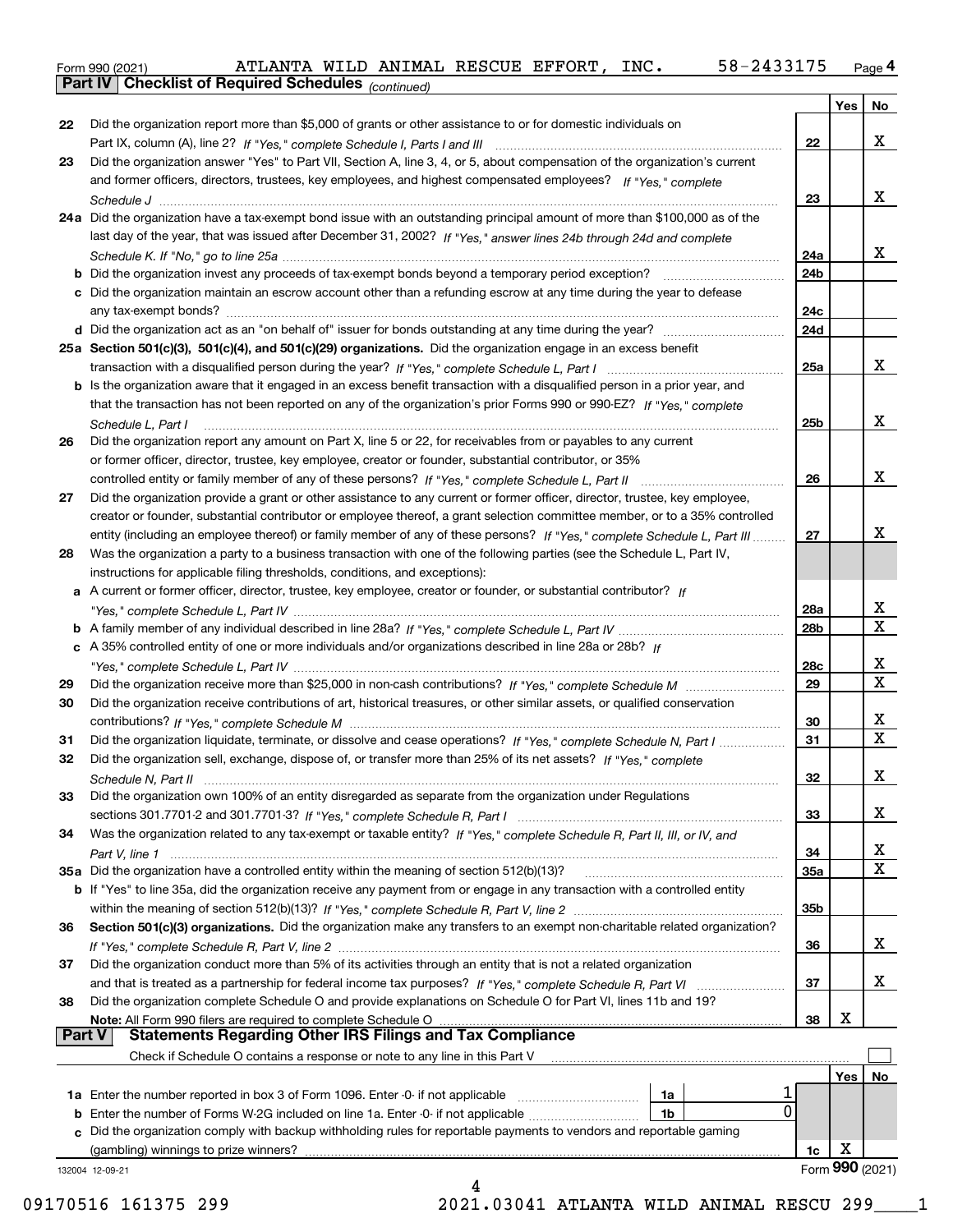|               | 58-2433175<br>ATLANTA WILD ANIMAL RESCUE EFFORT, INC.<br>Form 990 (2021)                                                                                                                                                              |                |     | $Page$ 5        |
|---------------|---------------------------------------------------------------------------------------------------------------------------------------------------------------------------------------------------------------------------------------|----------------|-----|-----------------|
| <b>Part V</b> | Statements Regarding Other IRS Filings and Tax Compliance (continued)                                                                                                                                                                 |                |     |                 |
|               |                                                                                                                                                                                                                                       |                | Yes | No              |
|               | 2a Enter the number of employees reported on Form W-3, Transmittal of Wage and Tax Statements,                                                                                                                                        |                |     |                 |
|               | 8<br>filed for the calendar year ending with or within the year covered by this return<br>2a                                                                                                                                          |                |     |                 |
|               |                                                                                                                                                                                                                                       | 2b             | X   |                 |
|               |                                                                                                                                                                                                                                       |                |     |                 |
|               | 3a Did the organization have unrelated business gross income of \$1,000 or more during the year?                                                                                                                                      | 3a             |     | х               |
|               |                                                                                                                                                                                                                                       | 3 <sub>b</sub> |     |                 |
|               | 4a At any time during the calendar year, did the organization have an interest in, or a signature or other authority over, a                                                                                                          |                |     |                 |
|               |                                                                                                                                                                                                                                       | 4a             |     | х               |
|               | <b>b</b> If "Yes," enter the name of the foreign country $\blacktriangleright$                                                                                                                                                        |                |     |                 |
|               | See instructions for filing requirements for FinCEN Form 114, Report of Foreign Bank and Financial Accounts (FBAR).                                                                                                                   |                |     |                 |
|               |                                                                                                                                                                                                                                       | 5a             |     | х               |
|               |                                                                                                                                                                                                                                       | 5 <sub>b</sub> |     | х               |
|               |                                                                                                                                                                                                                                       | 5с             |     |                 |
|               | 6a Does the organization have annual gross receipts that are normally greater than \$100,000, and did the organization solicit                                                                                                        |                |     |                 |
|               |                                                                                                                                                                                                                                       | 6a             |     | х               |
|               | <b>b</b> If "Yes," did the organization include with every solicitation an express statement that such contributions or gifts                                                                                                         |                |     |                 |
|               | were not tax deductible?                                                                                                                                                                                                              |                |     |                 |
|               |                                                                                                                                                                                                                                       | 6b             |     |                 |
| 7             | Organizations that may receive deductible contributions under section 170(c).                                                                                                                                                         |                |     | х               |
|               | a Did the organization receive a payment in excess of \$75 made partly as a contribution and partly for goods and services provided to the payor?                                                                                     | 7a             |     |                 |
|               | <b>b</b> If "Yes," did the organization notify the donor of the value of the goods or services provided?                                                                                                                              | 7b             |     |                 |
|               | c Did the organization sell, exchange, or otherwise dispose of tangible personal property for which it was required                                                                                                                   |                |     |                 |
|               |                                                                                                                                                                                                                                       | 7c             |     | х               |
|               | 7d                                                                                                                                                                                                                                    |                |     |                 |
| е             |                                                                                                                                                                                                                                       | 7e             |     | х               |
| f             | Did the organization, during the year, pay premiums, directly or indirectly, on a personal benefit contract?                                                                                                                          | 7f             |     | х               |
| g             | If the organization received a contribution of qualified intellectual property, did the organization file Form 8899 as required?                                                                                                      | 7g             |     |                 |
|               | h If the organization received a contribution of cars, boats, airplanes, or other vehicles, did the organization file a Form 1098-C?                                                                                                  | 7h             |     |                 |
| 8             | Sponsoring organizations maintaining donor advised funds. Did a donor advised fund maintained by the                                                                                                                                  |                |     |                 |
|               | sponsoring organization have excess business holdings at any time during the year?                                                                                                                                                    | 8              |     |                 |
| 9             | Sponsoring organizations maintaining donor advised funds.                                                                                                                                                                             |                |     |                 |
| а             | Did the sponsoring organization make any taxable distributions under section 4966?                                                                                                                                                    | 9а             |     |                 |
|               | b Did the sponsoring organization make a distribution to a donor, donor advisor, or related person?                                                                                                                                   | 9b             |     |                 |
| 10            | Section 501(c)(7) organizations. Enter:                                                                                                                                                                                               |                |     |                 |
|               | 10a<br>a Initiation fees and capital contributions included on Part VIII, line 12 [11] [12] [11] [12] [11] [12] [11] [12] [11] [12] [11] [12] [11] [12] [11] [12] [11] [12] [11] [12] [11] [12] [11] [12] [11] [12] [11] [12] [11] [1 |                |     |                 |
|               | Gross receipts, included on Form 990, Part VIII, line 12, for public use of club facilities<br>10 <sub>b</sub>                                                                                                                        |                |     |                 |
| 11            | Section 501(c)(12) organizations. Enter:                                                                                                                                                                                              |                |     |                 |
|               | 11a                                                                                                                                                                                                                                   |                |     |                 |
|               | b Gross income from other sources. (Do not net amounts due or paid to other sources against                                                                                                                                           |                |     |                 |
|               | 11b                                                                                                                                                                                                                                   |                |     |                 |
|               | 12a Section 4947(a)(1) non-exempt charitable trusts. Is the organization filing Form 990 in lieu of Form 1041?                                                                                                                        | <b>12a</b>     |     |                 |
|               | 12b<br><b>b</b> If "Yes," enter the amount of tax-exempt interest received or accrued during the year <i>manument</i>                                                                                                                 |                |     |                 |
| 13            | Section 501(c)(29) qualified nonprofit health insurance issuers.                                                                                                                                                                      |                |     |                 |
|               | a Is the organization licensed to issue qualified health plans in more than one state?                                                                                                                                                | 13a            |     |                 |
|               | Note: See the instructions for additional information the organization must report on Schedule O.                                                                                                                                     |                |     |                 |
|               | <b>b</b> Enter the amount of reserves the organization is required to maintain by the states in which the                                                                                                                             |                |     |                 |
|               | 13b                                                                                                                                                                                                                                   |                |     |                 |
|               | 13c                                                                                                                                                                                                                                   |                |     |                 |
|               | 14a Did the organization receive any payments for indoor tanning services during the tax year?                                                                                                                                        | 14a            |     | X               |
|               |                                                                                                                                                                                                                                       | 14b            |     |                 |
| 15            | Is the organization subject to the section 4960 tax on payment(s) of more than \$1,000,000 in remuneration or                                                                                                                         |                |     |                 |
|               |                                                                                                                                                                                                                                       | 15             |     | x               |
|               | If "Yes," see the instructions and file Form 4720, Schedule N.                                                                                                                                                                        |                |     |                 |
| 16            | Is the organization an educational institution subject to the section 4968 excise tax on net investment income?                                                                                                                       | 16             |     | х               |
|               | If "Yes," complete Form 4720, Schedule O.                                                                                                                                                                                             |                |     |                 |
| 17            | Section 501(c)(21) organizations. Did the trust, any disqualified person, or mine operator engage in any                                                                                                                              |                |     |                 |
|               | activities that would result in the imposition of an excise tax under section 4951, 4952 or 4953?                                                                                                                                     | 17             |     |                 |
|               | If "Yes," complete Form 6069.                                                                                                                                                                                                         |                |     |                 |
|               | 5<br>132005 12-09-21                                                                                                                                                                                                                  |                |     | Form 990 (2021) |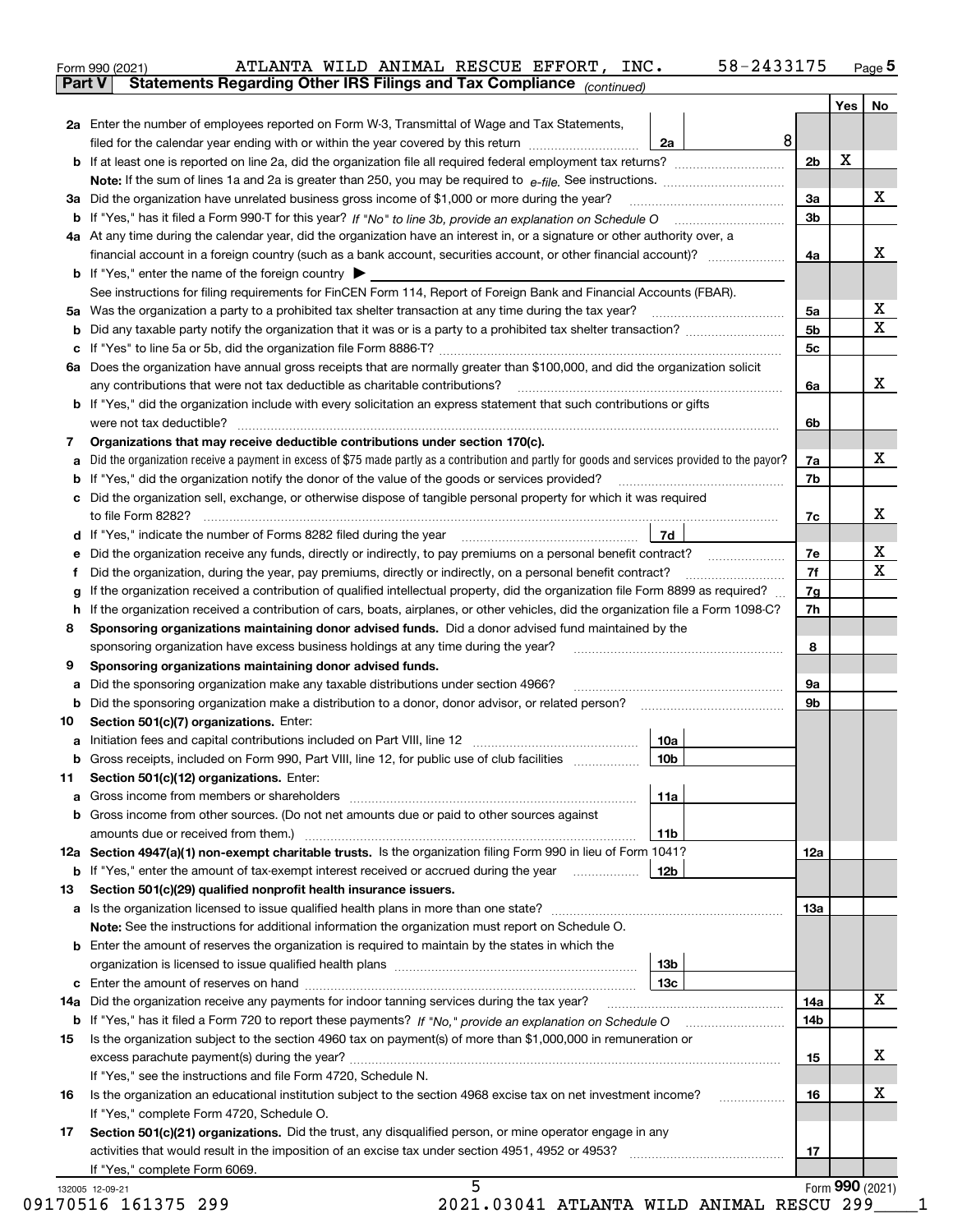|  | Form 990 (2021) |
|--|-----------------|
|  |                 |

*For each "Yes" response to lines 2 through 7b below, and for a "No" response to line 8a, 8b, or 10b below, describe the circumstances, processes, or changes on Schedule O. See instructions.* **Part VI Governance, Management, and Disclosure.** 

|        |                                                                                                                                                                                                                                |                         | Yes | No                           |
|--------|--------------------------------------------------------------------------------------------------------------------------------------------------------------------------------------------------------------------------------|-------------------------|-----|------------------------------|
|        | <b>1a</b> Enter the number of voting members of the governing body at the end of the tax year<br>1a                                                                                                                            | 8                       |     |                              |
|        | If there are material differences in voting rights among members of the governing body, or if the governing                                                                                                                    |                         |     |                              |
|        | body delegated broad authority to an executive committee or similar committee, explain on Schedule O.                                                                                                                          |                         |     |                              |
| b      | Enter the number of voting members included on line 1a, above, who are independent<br>1b                                                                                                                                       | 8                       |     |                              |
| 2      | Did any officer, director, trustee, or key employee have a family relationship or a business relationship with any other                                                                                                       |                         |     |                              |
|        | officer, director, trustee, or key employee?                                                                                                                                                                                   | $\mathbf{2}$            |     | X                            |
| З      | Did the organization delegate control over management duties customarily performed by or under the direct supervision                                                                                                          |                         |     |                              |
|        | of officers, directors, trustees, or key employees to a management company or other person?                                                                                                                                    | 3                       |     | X<br>$\overline{\mathbf{x}}$ |
| 4      | Did the organization make any significant changes to its governing documents since the prior Form 990 was filed?                                                                                                               | $\overline{\mathbf{4}}$ |     | $\overline{\mathbf{x}}$      |
| 5      |                                                                                                                                                                                                                                | 5                       |     | $\mathbf X$                  |
| 6      | Did the organization have members or stockholders?                                                                                                                                                                             | 6                       |     |                              |
| 7a     | Did the organization have members, stockholders, or other persons who had the power to elect or appoint one or                                                                                                                 |                         |     | X                            |
|        | <b>b</b> Are any governance decisions of the organization reserved to (or subject to approval by) members, stockholders, or                                                                                                    | 7a                      |     |                              |
|        | persons other than the governing body?                                                                                                                                                                                         |                         |     | х                            |
|        |                                                                                                                                                                                                                                | 7b                      |     |                              |
| 8<br>a | Did the organization contemporaneously document the meetings held or written actions undertaken during the year by the following:                                                                                              | 8а                      | X   |                              |
| b      |                                                                                                                                                                                                                                | 8b                      |     | $\mathbf x$                  |
| 9      | Is there any officer, director, trustee, or key employee listed in Part VII, Section A, who cannot be reached at the                                                                                                           |                         |     |                              |
|        |                                                                                                                                                                                                                                | 9                       |     | X                            |
|        | Section B. Policies (This Section B requests information about policies not required by the Internal Revenue Code.)                                                                                                            |                         |     |                              |
|        |                                                                                                                                                                                                                                |                         | Yes | No                           |
|        |                                                                                                                                                                                                                                | 10a                     |     | X                            |
|        | <b>b</b> If "Yes," did the organization have written policies and procedures governing the activities of such chapters, affiliates,                                                                                            |                         |     |                              |
|        |                                                                                                                                                                                                                                | 10 <sub>b</sub>         |     |                              |
|        | 11a Has the organization provided a complete copy of this Form 990 to all members of its governing body before filing the form?                                                                                                | 11a                     | X   |                              |
|        | <b>b</b> Describe on Schedule O the process, if any, used by the organization to review this Form 990.                                                                                                                         |                         |     |                              |
|        |                                                                                                                                                                                                                                | 12a                     | X   |                              |
|        |                                                                                                                                                                                                                                | 12 <sub>b</sub>         | х   |                              |
|        | c Did the organization regularly and consistently monitor and enforce compliance with the policy? If "Yes," describe                                                                                                           |                         |     |                              |
|        |                                                                                                                                                                                                                                | 12c                     | X   |                              |
| 13     | Did the organization have a written whistleblower policy? [11] matter content to the organization have a written whistleblower policy? [11] matter content content content of the organization have a written whistleblower po | 13                      | X   |                              |
| 14     |                                                                                                                                                                                                                                | 14                      | X   |                              |
| 15     | Did the process for determining compensation of the following persons include a review and approval by independent                                                                                                             |                         |     |                              |
|        | persons, comparability data, and contemporaneous substantiation of the deliberation and decision?                                                                                                                              |                         |     |                              |
|        | <b>a</b> The organization's CEO, Executive Director, or top management official                                                                                                                                                | 15a                     | х   |                              |
|        |                                                                                                                                                                                                                                | 15b                     |     | $\mathbf X$                  |
|        | If "Yes" to line 15a or 15b, describe the process on Schedule O. See instructions.                                                                                                                                             |                         |     |                              |
|        | 16a Did the organization invest in, contribute assets to, or participate in a joint venture or similar arrangement with a                                                                                                      |                         |     |                              |
|        | taxable entity during the year?                                                                                                                                                                                                | 16a                     |     | X                            |
|        | b If "Yes," did the organization follow a written policy or procedure requiring the organization to evaluate its participation                                                                                                 |                         |     |                              |
|        | in joint venture arrangements under applicable federal tax law, and take steps to safeguard the organization's                                                                                                                 |                         |     |                              |
|        | exempt status with respect to such arrangements?                                                                                                                                                                               | 16b                     |     |                              |
|        | <b>Section C. Disclosure</b>                                                                                                                                                                                                   |                         |     |                              |
| 17     | List the states with which a copy of this Form 990 is required to be filed $\blacktriangleright$ GA                                                                                                                            |                         |     |                              |
| 18     | Section 6104 requires an organization to make its Forms 1023 (1024 or 1024-A, if applicable), 990, and 990-T (section 501(c)(3)s only) available                                                                               |                         |     |                              |
|        | for public inspection. Indicate how you made these available. Check all that apply.                                                                                                                                            |                         |     |                              |
|        | $\lfloor x \rfloor$ Upon request<br>Own website<br>Another's website<br>Other (explain on Schedule O)                                                                                                                          |                         |     |                              |
| 19     | Describe on Schedule O whether (and if so, how) the organization made its governing documents, conflict of interest policy, and financial                                                                                      |                         |     |                              |
|        | statements available to the public during the tax year.                                                                                                                                                                        |                         |     |                              |
| 20     | State the name, address, and telephone number of the person who possesses the organization's books and records                                                                                                                 |                         |     |                              |
|        | SCOTT LANGE $- (678)418-1111$                                                                                                                                                                                                  |                         |     |                              |
|        | 30038<br>4158 KLONDIKE ROAD, LITHONIA,<br>GA                                                                                                                                                                                   |                         |     |                              |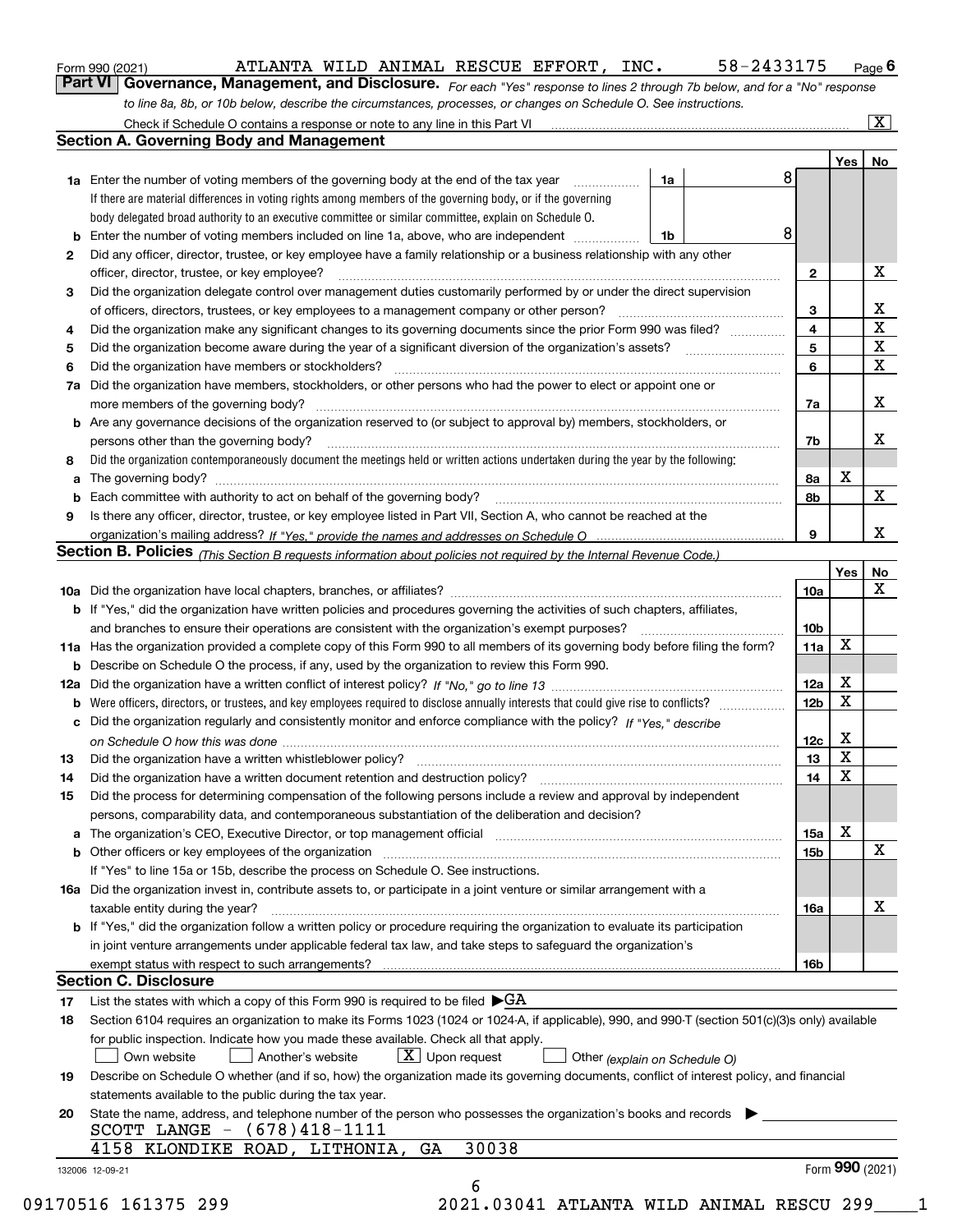| Form 990 (2021)                                                                             | ATLANTA WILD ANIMAL RESCUE EFFORT,                                           |  |  |  |  | INC. | 58-2433175 | Page 7 |  |  |
|---------------------------------------------------------------------------------------------|------------------------------------------------------------------------------|--|--|--|--|------|------------|--------|--|--|
| Part VIII Compensation of Officers, Directors, Trustees, Key Employees, Highest Compensated |                                                                              |  |  |  |  |      |            |        |  |  |
| <b>Employees, and Independent Contractors</b>                                               |                                                                              |  |  |  |  |      |            |        |  |  |
|                                                                                             | Check if Schedule O contains a response or note to any line in this Part VII |  |  |  |  |      |            |        |  |  |

**Section A. Officers, Directors, Trustees, Key Employees, and Highest Compensated Employees**

**1a**  Complete this table for all persons required to be listed. Report compensation for the calendar year ending with or within the organization's tax year.

 $\bullet$  List all of the organization's current officers, directors, trustees (whether individuals or organizations), regardless of amount of compensation. Enter -0- in columns (D), (E), and (F) if no compensation was paid.

**•** List all of the organization's current key employees, if any. See the instructions for definition of "key employee."

**•** List the organization's five current highest compensated employees (other than an officer, director, trustee, or key employee) who received reportable compensation (box 5 of Form W-2, Form 1099-MISC, and/or box 1 of Form 1099-NEC) of more than \$100,000 from the organization and any related organizations.

 $\bullet$  List all of the organization's former officers, key employees, and highest compensated employees who received more than \$100,000 of reportable compensation from the organization and any related organizations.

**•** List all of the organization's former directors or trustees that received, in the capacity as a former director or trustee of the organization, more than \$10,000 of reportable compensation from the organization and any related organizations.

See the instructions for the order in which to list the persons above.

Check this box if neither the organization nor any related organization compensated any current officer, director, or trustee.  $\Box$ 

| (A)                    | (B)<br>(C)             |                                         |                                                                  |             |              |                                 |        | (D)                             | (E)                              | (F)                      |
|------------------------|------------------------|-----------------------------------------|------------------------------------------------------------------|-------------|--------------|---------------------------------|--------|---------------------------------|----------------------------------|--------------------------|
| Name and title         | Average                | Position<br>(do not check more than one |                                                                  |             |              |                                 |        | Reportable                      | Reportable                       | Estimated                |
|                        | hours per              |                                         | box, unless person is both an<br>officer and a director/trustee) |             |              |                                 |        | compensation                    | compensation                     | amount of                |
|                        | week                   |                                         |                                                                  |             |              |                                 |        | from                            | from related                     | other                    |
|                        | (list any<br>hours for |                                         |                                                                  |             |              |                                 |        | the                             | organizations<br>(W-2/1099-MISC/ | compensation             |
|                        | related                |                                         |                                                                  |             |              |                                 |        | organization<br>(W-2/1099-MISC/ | 1099-NEC)                        | from the<br>organization |
|                        | organizations          |                                         |                                                                  |             |              |                                 |        | 1099-NEC)                       |                                  | and related              |
|                        | below                  |                                         |                                                                  |             |              |                                 |        |                                 |                                  | organizations            |
|                        | line)                  | Individual trustee or director          | Institutional trustee                                            | Officer     | Key employee | Highest compensated<br>employee | Former |                                 |                                  |                          |
| (1) JESSICA DUNNE      | 5.00                   |                                         |                                                                  |             |              |                                 |        |                                 |                                  |                          |
| <b>CHAIR</b>           |                        | $\mathbf x$                             |                                                                  | $\mathbf X$ |              |                                 |        | $0$ .                           | 0.                               | 0.                       |
| (2) LARISA EPSHTEYN    | 3.00                   |                                         |                                                                  |             |              |                                 |        |                                 |                                  |                          |
| VICE CHAIR             |                        | $\mathbf X$                             |                                                                  | $\rm X$     |              |                                 |        | 0.                              | 0.                               | $\mathbf 0$ .            |
| (3) BRENT HOWARD       | 3.00                   |                                         |                                                                  |             |              |                                 |        |                                 |                                  |                          |
| <b>TREASURER</b>       |                        | $\mathbf x$                             |                                                                  | $\mathbf X$ |              |                                 |        | 0.                              | 0.                               | $0_{\cdot}$              |
| (4) ERIKA WHITWORTH    | 3.00                   |                                         |                                                                  |             |              |                                 |        |                                 |                                  |                          |
| <b>SECRETARY</b>       |                        | $\mathbf X$                             |                                                                  | $\rm X$     |              |                                 |        | $0$ .                           | 0.                               | $0_{.}$                  |
| (5) MARIA CRANE        | 2.00                   |                                         |                                                                  |             |              |                                 |        |                                 |                                  |                          |
| <b>DIRECTOR</b>        |                        | $\mathbf X$                             |                                                                  |             |              |                                 |        | $0$ .                           | 0.                               | $\mathbf 0$ .            |
| (6) CHRISTOPHER DUNLAP | 2.00                   |                                         |                                                                  |             |              |                                 |        |                                 |                                  |                          |
| <b>DIRECTOR</b>        |                        | $\mathbf X$                             |                                                                  |             |              |                                 |        | 0.                              | 0.                               | $\mathbf 0$ .            |
| (7) CAROLE LOFTIN      | 2.00                   |                                         |                                                                  |             |              |                                 |        |                                 |                                  |                          |
| <b>DIRECTOR</b>        |                        | $\mathbf x$                             |                                                                  |             |              |                                 |        | 0.                              | 0.                               | $\mathbf 0$ .            |
| (8) JULIE SINGH        | 2.00                   |                                         |                                                                  |             |              |                                 |        |                                 |                                  |                          |
| <b>DIRECTOR</b>        |                        | $\mathbf X$                             |                                                                  |             |              |                                 |        | $0$ .                           | 0.                               | $\mathbf 0$ .            |
| (9) SCOTT LANGE        | 40.00                  |                                         |                                                                  |             |              |                                 |        |                                 |                                  |                          |
| EXECUTIVE DIRECTOR     |                        |                                         |                                                                  | $\mathbf X$ |              |                                 |        | 62,879.                         | $0$ .                            | 0.                       |
|                        |                        |                                         |                                                                  |             |              |                                 |        |                                 |                                  |                          |
|                        |                        |                                         |                                                                  |             |              |                                 |        |                                 |                                  |                          |
|                        |                        |                                         |                                                                  |             |              |                                 |        |                                 |                                  |                          |
|                        |                        |                                         |                                                                  |             |              |                                 |        |                                 |                                  |                          |
|                        |                        |                                         |                                                                  |             |              |                                 |        |                                 |                                  |                          |
|                        |                        |                                         |                                                                  |             |              |                                 |        |                                 |                                  |                          |
|                        |                        |                                         |                                                                  |             |              |                                 |        |                                 |                                  |                          |
|                        |                        |                                         |                                                                  |             |              |                                 |        |                                 |                                  |                          |
|                        |                        |                                         |                                                                  |             |              |                                 |        |                                 |                                  |                          |
|                        |                        |                                         |                                                                  |             |              |                                 |        |                                 |                                  |                          |
|                        |                        |                                         |                                                                  |             |              |                                 |        |                                 |                                  |                          |
|                        |                        |                                         |                                                                  |             |              |                                 |        |                                 |                                  |                          |
|                        |                        |                                         |                                                                  |             |              |                                 |        |                                 |                                  |                          |
|                        |                        |                                         |                                                                  |             |              |                                 |        |                                 |                                  |                          |
|                        |                        |                                         |                                                                  |             |              |                                 |        |                                 |                                  |                          |

7

132007 12-09-21

Form (2021) **990**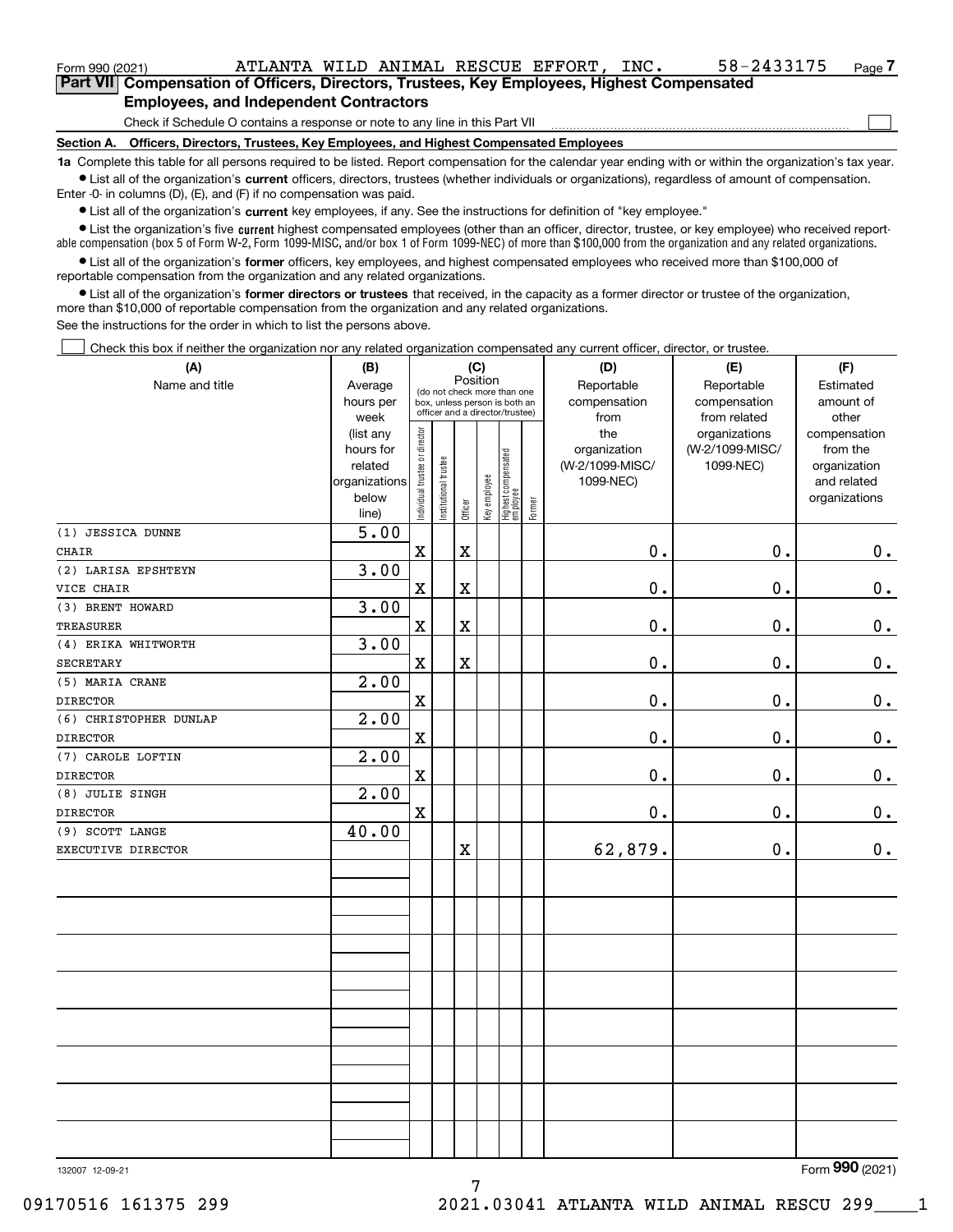|          | Form 990 (2021)                                                                                                                                                                                                                                                      |                                                                      |                                |                            |                 |              |                                                                                                 |        | ATLANTA WILD ANIMAL RESCUE EFFORT, INC.             | 58-2433175                                        |                                      |     |                                                                          | Page 8                               |
|----------|----------------------------------------------------------------------------------------------------------------------------------------------------------------------------------------------------------------------------------------------------------------------|----------------------------------------------------------------------|--------------------------------|----------------------------|-----------------|--------------|-------------------------------------------------------------------------------------------------|--------|-----------------------------------------------------|---------------------------------------------------|--------------------------------------|-----|--------------------------------------------------------------------------|--------------------------------------|
| Part VII | Section A. Officers, Directors, Trustees, Key Employees, and Highest Compensated Employees (continued)                                                                                                                                                               |                                                                      |                                |                            |                 |              |                                                                                                 |        |                                                     |                                                   |                                      |     |                                                                          |                                      |
|          | (A)<br>Name and title                                                                                                                                                                                                                                                | (B)<br>Average<br>hours per<br>week                                  |                                |                            | (C)<br>Position |              | (do not check more than one<br>box, unless person is both an<br>officer and a director/trustee) |        | (D)<br>Reportable<br>compensation<br>from           | (E)<br>Reportable<br>compensation<br>from related |                                      |     | (F)<br>Estimated<br>amount of<br>other                                   |                                      |
|          |                                                                                                                                                                                                                                                                      | (list any<br>hours for<br>related<br>organizations<br>below<br>line) | Individual trustee or director | trustee<br>Institutional t | Officer         | Key employee | Highest compensated<br>employee                                                                 | Former | the<br>organization<br>(W-2/1099-MISC/<br>1099-NEC) | organizations<br>(W-2/1099-MISC/<br>1099-NEC)     |                                      |     | compensation<br>from the<br>organization<br>and related<br>organizations |                                      |
|          |                                                                                                                                                                                                                                                                      |                                                                      |                                |                            |                 |              |                                                                                                 |        |                                                     |                                                   |                                      |     |                                                                          |                                      |
|          |                                                                                                                                                                                                                                                                      |                                                                      |                                |                            |                 |              |                                                                                                 |        |                                                     |                                                   |                                      |     |                                                                          |                                      |
|          |                                                                                                                                                                                                                                                                      |                                                                      |                                |                            |                 |              |                                                                                                 |        |                                                     |                                                   |                                      |     |                                                                          |                                      |
|          |                                                                                                                                                                                                                                                                      |                                                                      |                                |                            |                 |              |                                                                                                 |        |                                                     |                                                   |                                      |     |                                                                          |                                      |
|          |                                                                                                                                                                                                                                                                      |                                                                      |                                |                            |                 |              |                                                                                                 |        |                                                     |                                                   |                                      |     |                                                                          |                                      |
|          |                                                                                                                                                                                                                                                                      |                                                                      |                                |                            |                 |              |                                                                                                 |        |                                                     |                                                   |                                      |     |                                                                          |                                      |
|          | 1b Subtotal                                                                                                                                                                                                                                                          |                                                                      |                                |                            |                 |              |                                                                                                 |        | 62,879.                                             |                                                   | 0.                                   |     |                                                                          | $0$ .                                |
| 2        | c Total from continuation sheets to Part VII, Section A manufactor continuum<br>Total number of individuals (including but not limited to those listed above) who received more than \$100,000 of reportable                                                         |                                                                      |                                |                            |                 |              |                                                                                                 |        | 0.<br>62,879.                                       |                                                   | $\overline{0}$ .<br>$\overline{0}$ . |     |                                                                          | $\overline{0}$ .<br>$\overline{0}$ . |
|          | compensation from the organization $\blacktriangleright$                                                                                                                                                                                                             |                                                                      |                                |                            |                 |              |                                                                                                 |        |                                                     |                                                   |                                      |     |                                                                          | 0                                    |
|          |                                                                                                                                                                                                                                                                      |                                                                      |                                |                            |                 |              |                                                                                                 |        |                                                     |                                                   |                                      |     | Yes                                                                      | No                                   |
| з        | Did the organization list any former officer, director, trustee, key employee, or highest compensated employee on<br>line 1a? If "Yes," complete Schedule J for such individual manufactured contained and the 1a? If "Yes," complete Schedule J for such individual |                                                                      |                                |                            |                 |              |                                                                                                 |        |                                                     |                                                   |                                      | З   |                                                                          | x                                    |
| 4        | For any individual listed on line 1a, is the sum of reportable compensation and other compensation from the organization                                                                                                                                             |                                                                      |                                |                            |                 |              |                                                                                                 |        |                                                     |                                                   |                                      | 4   |                                                                          | x                                    |
| 5        | Did any person listed on line 1a receive or accrue compensation from any unrelated organization or individual for services                                                                                                                                           |                                                                      |                                |                            |                 |              |                                                                                                 |        |                                                     |                                                   |                                      | 5   |                                                                          | x                                    |
|          | <b>Section B. Independent Contractors</b>                                                                                                                                                                                                                            |                                                                      |                                |                            |                 |              |                                                                                                 |        |                                                     |                                                   |                                      |     |                                                                          |                                      |
| 1        | Complete this table for your five highest compensated independent contractors that received more than \$100,000 of compensation from<br>the organization. Report compensation for the calendar year ending with or within the organization's tax year.               |                                                                      |                                |                            |                 |              |                                                                                                 |        |                                                     |                                                   |                                      |     |                                                                          |                                      |
|          | (A)<br>Name and business address                                                                                                                                                                                                                                     |                                                                      |                                | <b>NONE</b>                |                 |              |                                                                                                 |        | (B)<br>Description of services                      |                                                   |                                      | (C) | Compensation                                                             |                                      |
|          |                                                                                                                                                                                                                                                                      |                                                                      |                                |                            |                 |              |                                                                                                 |        |                                                     |                                                   |                                      |     |                                                                          |                                      |
|          |                                                                                                                                                                                                                                                                      |                                                                      |                                |                            |                 |              |                                                                                                 |        |                                                     |                                                   |                                      |     |                                                                          |                                      |
|          |                                                                                                                                                                                                                                                                      |                                                                      |                                |                            |                 |              |                                                                                                 |        |                                                     |                                                   |                                      |     |                                                                          |                                      |
| 2        | Total number of independent contractors (including but not limited to those listed above) who received more than<br>\$100,000 of compensation from the organization                                                                                                  |                                                                      |                                |                            |                 | 0            |                                                                                                 |        |                                                     |                                                   |                                      |     |                                                                          |                                      |
|          |                                                                                                                                                                                                                                                                      |                                                                      |                                |                            |                 |              |                                                                                                 |        |                                                     |                                                   |                                      |     | Form 990 (2021)                                                          |                                      |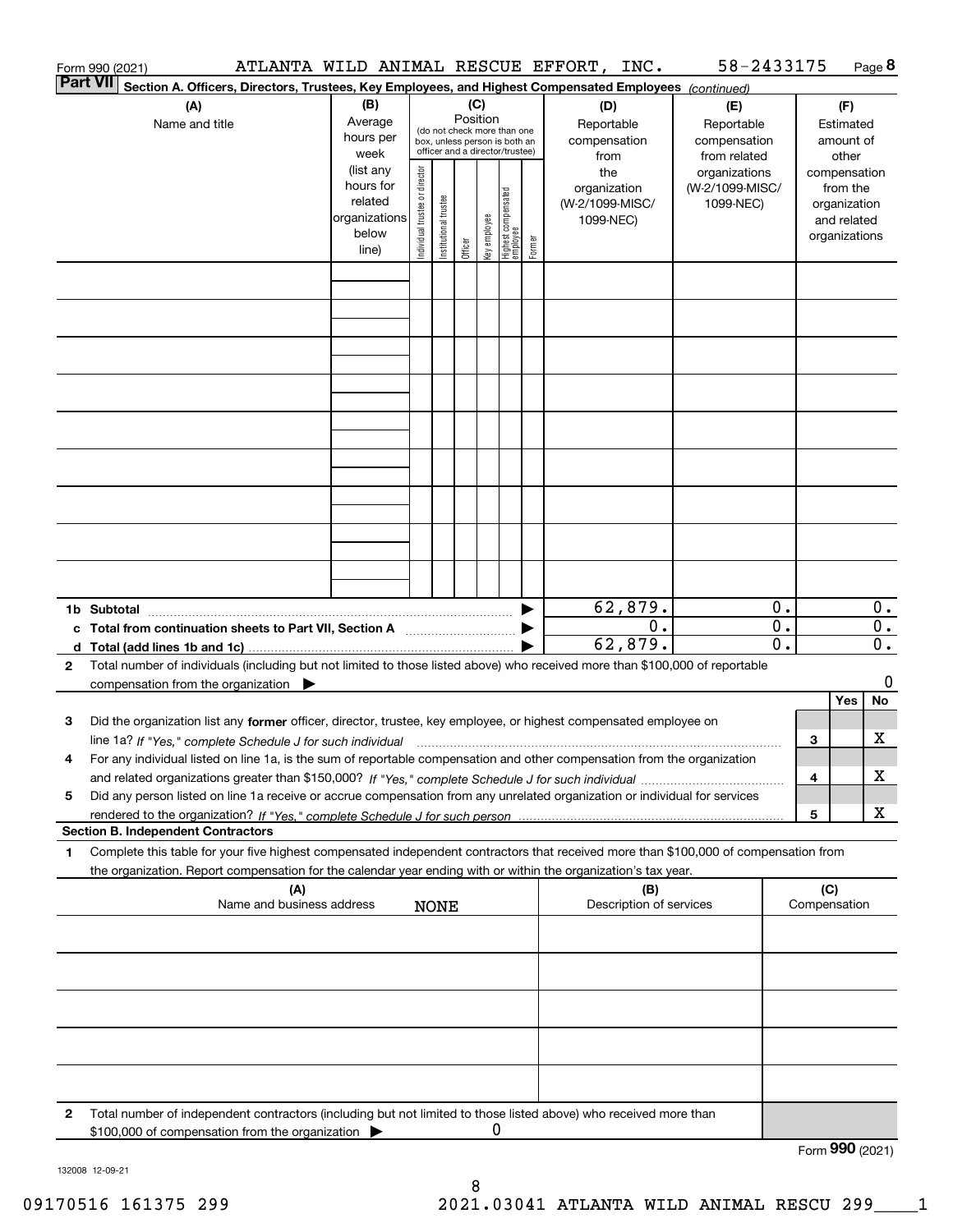|                                                           |                                                              |   | ATLANTA WILD ANIMAL RESCUE EFFORT, INC.<br>Form 990 (2021)                    |                      |                      |          |                           | 58-2433175        | Page 9                               |
|-----------------------------------------------------------|--------------------------------------------------------------|---|-------------------------------------------------------------------------------|----------------------|----------------------|----------|---------------------------|-------------------|--------------------------------------|
|                                                           | <b>Part VIII</b>                                             |   | <b>Statement of Revenue</b>                                                   |                      |                      |          |                           |                   |                                      |
|                                                           |                                                              |   | Check if Schedule O contains a response or note to any line in this Part VIII |                      |                      |          | $\overline{(\mathsf{B})}$ | $\overline{C}$    | (D)                                  |
|                                                           |                                                              |   |                                                                               |                      | (A)<br>Total revenue |          | Related or exempt         | Unrelated         | Revenue excluded                     |
|                                                           |                                                              |   |                                                                               |                      |                      |          | function revenue          | Ibusiness revenue | from tax under<br>sections 512 - 514 |
|                                                           |                                                              |   | 1a<br>1 a Federated campaigns                                                 |                      |                      |          |                           |                   |                                      |
| Contributions, Gifts, Grants<br>and Other Similar Amounts |                                                              |   | 1 <sub>b</sub><br><b>b</b> Membership dues                                    |                      |                      |          |                           |                   |                                      |
|                                                           |                                                              |   | 1 <sub>c</sub><br>c Fundraising events                                        | 33,482.              |                      |          |                           |                   |                                      |
|                                                           |                                                              |   | 1 <sub>d</sub><br>d Related organizations                                     |                      |                      |          |                           |                   |                                      |
|                                                           |                                                              |   | 1e<br>e Government grants (contributions)                                     | 42,540.              |                      |          |                           |                   |                                      |
|                                                           |                                                              |   | f All other contributions, gifts, grants, and                                 |                      |                      |          |                           |                   |                                      |
|                                                           |                                                              |   | similar amounts not included above<br>1f                                      | 376, 329.            |                      |          |                           |                   |                                      |
|                                                           |                                                              |   | 1g <br>g Noncash contributions included in lines 1a-1f                        |                      |                      |          |                           |                   |                                      |
|                                                           |                                                              |   |                                                                               |                      |                      | 452,351. |                           |                   |                                      |
|                                                           |                                                              |   |                                                                               | <b>Business Code</b> |                      |          |                           |                   |                                      |
|                                                           |                                                              |   | 2 a EDUCATIONAL PROGRAMS                                                      | 813312               |                      | 8,550.   | 8,550.                    |                   |                                      |
|                                                           |                                                              |   | <b>b OTHER PROGRAM</b>                                                        | 813312               |                      | 645.     | $\overline{645}$ .        |                   |                                      |
| Program Service<br>Revenue                                |                                                              | c |                                                                               |                      |                      |          |                           |                   |                                      |
|                                                           |                                                              | d | <u> 1980 - Jan Barnett, fransk politiker (d. 1980)</u>                        |                      |                      |          |                           |                   |                                      |
|                                                           |                                                              | е |                                                                               |                      |                      |          |                           |                   |                                      |
|                                                           |                                                              |   | f All other program service revenue                                           |                      |                      |          |                           |                   |                                      |
|                                                           |                                                              |   |                                                                               |                      |                      | 9,195.   |                           |                   |                                      |
|                                                           | з                                                            |   | Investment income (including dividends, interest, and                         |                      |                      |          |                           |                   |                                      |
|                                                           |                                                              |   |                                                                               |                      | ▶                    | 130.     |                           |                   | 130.                                 |
|                                                           | Income from investment of tax-exempt bond proceeds<br>4<br>5 |   |                                                                               |                      |                      |          |                           |                   |                                      |
|                                                           |                                                              |   | (i) Real                                                                      | (ii) Personal        |                      |          |                           |                   |                                      |
|                                                           |                                                              |   | 6 a Gross rents<br>l 6a                                                       |                      |                      |          |                           |                   |                                      |
|                                                           |                                                              |   | 6 <sub>b</sub><br><b>b</b> Less: rental expenses                              |                      |                      |          |                           |                   |                                      |
|                                                           |                                                              |   | c Rental income or (loss)<br>6c                                               |                      |                      |          |                           |                   |                                      |
|                                                           |                                                              |   | d Net rental income or (loss)                                                 |                      |                      |          |                           |                   |                                      |
|                                                           |                                                              |   | (i) Securities<br>7 a Gross amount from sales of                              | (ii) Other           |                      |          |                           |                   |                                      |
|                                                           |                                                              |   | assets other than inventory<br>7a                                             |                      |                      |          |                           |                   |                                      |
|                                                           |                                                              |   | <b>b</b> Less: cost or other basis                                            |                      |                      |          |                           |                   |                                      |
|                                                           |                                                              |   | and sales expenses<br>7b                                                      |                      |                      |          |                           |                   |                                      |
| wenue                                                     |                                                              |   | 7c<br>c Gain or (loss)                                                        |                      |                      |          |                           |                   |                                      |
|                                                           |                                                              |   |                                                                               |                      |                      |          |                           |                   |                                      |
| Other Re                                                  |                                                              |   | 8 a Gross income from fundraising events (not                                 |                      |                      |          |                           |                   |                                      |
|                                                           |                                                              |   | $33,482.$ of<br>including \$                                                  |                      |                      |          |                           |                   |                                      |
|                                                           |                                                              |   | contributions reported on line 1c). See                                       |                      |                      |          |                           |                   |                                      |
|                                                           |                                                              |   |                                                                               | $ a_1 $ 11,030.      |                      |          |                           |                   |                                      |
|                                                           |                                                              |   | <b>b</b> Less: direct expenses <b>constants b</b>                             | $ 8b $ 11,030.       |                      |          |                           |                   |                                      |
|                                                           |                                                              |   | c Net income or (loss) from fundraising events                                |                      |                      | 0.       |                           |                   |                                      |
|                                                           |                                                              |   | 9 a Gross income from gaming activities. See                                  |                      |                      |          |                           |                   |                                      |
|                                                           |                                                              |   | 9а<br>9 <sub>b</sub>                                                          |                      |                      |          |                           |                   |                                      |
|                                                           |                                                              |   | <b>b</b> Less: direct expenses <b>manually</b>                                |                      |                      |          |                           |                   |                                      |
|                                                           |                                                              |   | c Net income or (loss) from gaming activities                                 |                      |                      |          |                           |                   |                                      |
|                                                           |                                                              |   | 10 a Gross sales of inventory, less returns<br>10a                            | 2,020.               |                      |          |                           |                   |                                      |
|                                                           |                                                              |   | 10b                                                                           | $\overline{2,716}$ . |                      |          |                           |                   |                                      |
|                                                           |                                                              |   | c Net income or (loss) from sales of inventory                                |                      |                      | $-696.$  | $-696.$                   |                   |                                      |
|                                                           |                                                              |   |                                                                               | <b>Business Code</b> |                      |          |                           |                   |                                      |
| Miscellaneous<br>Revenue                                  | 11a                                                          |   |                                                                               |                      |                      |          |                           |                   |                                      |
|                                                           |                                                              | b |                                                                               |                      |                      |          |                           |                   |                                      |
|                                                           |                                                              | c |                                                                               |                      |                      |          |                           |                   |                                      |
|                                                           |                                                              |   |                                                                               |                      |                      |          |                           |                   |                                      |
|                                                           |                                                              |   |                                                                               |                      | ▶                    |          |                           |                   |                                      |
|                                                           | 12                                                           |   |                                                                               |                      |                      | 460,980. | 8,499.                    | 0.                | 130.                                 |
| 132009 12-09-21                                           |                                                              |   |                                                                               |                      |                      |          |                           |                   | Form 990 (2021)                      |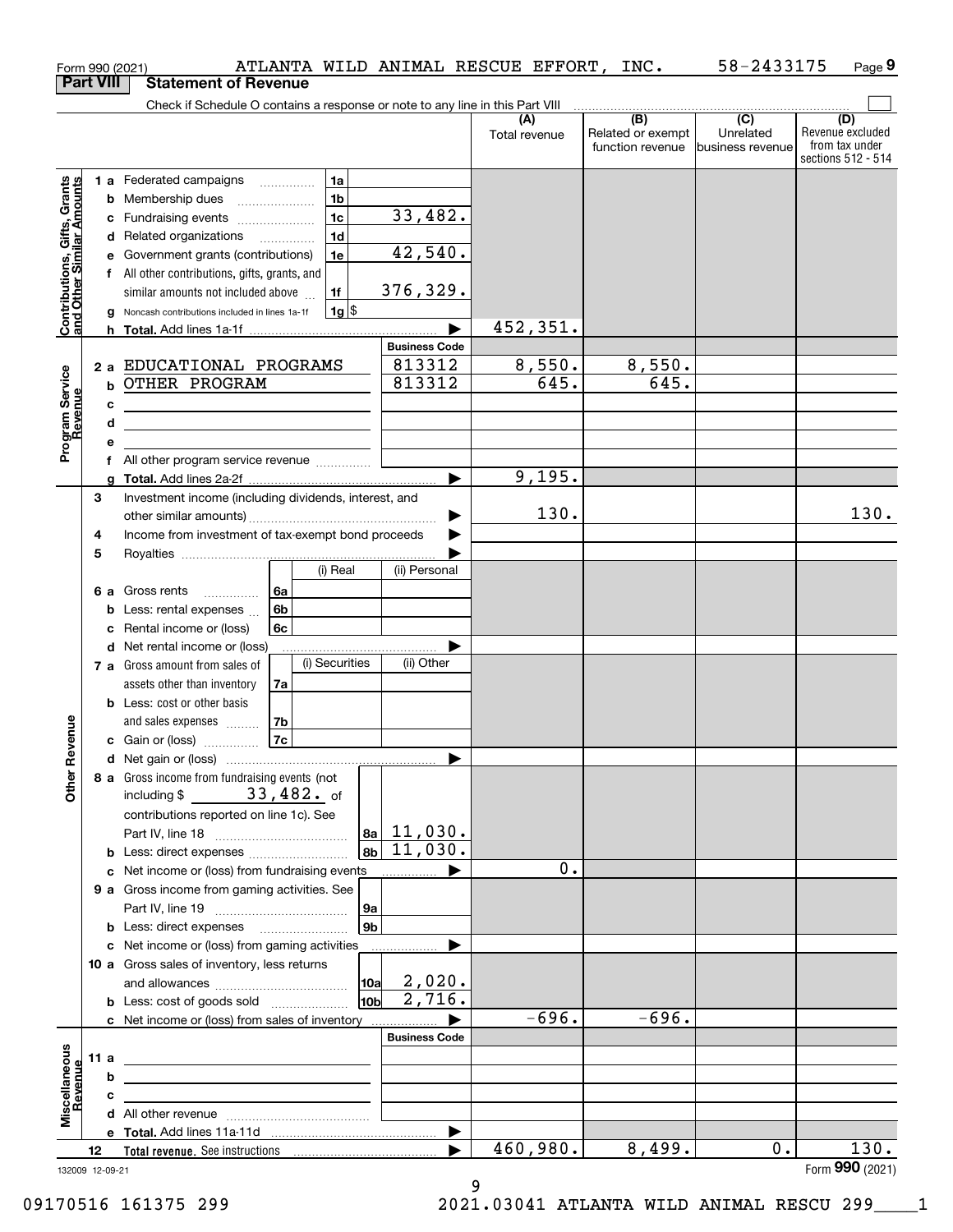|              | Section 501(c)(3) and 501(c)(4) organizations must complete all columns. All other organizations must complete column (A). |                       |                                    |                                           |                                |  |  |  |  |  |  |
|--------------|----------------------------------------------------------------------------------------------------------------------------|-----------------------|------------------------------------|-------------------------------------------|--------------------------------|--|--|--|--|--|--|
|              | Check if Schedule O contains a response or note to any line in this Part IX                                                |                       |                                    |                                           |                                |  |  |  |  |  |  |
|              | Do not include amounts reported on lines 6b,<br>7b, 8b, 9b, and 10b of Part VIII.                                          | (A)<br>Total expenses | (B)<br>Program service<br>expenses | (C)<br>Management and<br>general expenses | (D)<br>Fundraising<br>expenses |  |  |  |  |  |  |
| 1.           | Grants and other assistance to domestic organizations                                                                      |                       |                                    |                                           |                                |  |  |  |  |  |  |
|              | and domestic governments. See Part IV, line 21                                                                             |                       |                                    |                                           |                                |  |  |  |  |  |  |
| $\mathbf{2}$ | Grants and other assistance to domestic                                                                                    |                       |                                    |                                           |                                |  |  |  |  |  |  |
|              | individuals. See Part IV, line 22                                                                                          |                       |                                    |                                           |                                |  |  |  |  |  |  |
| 3            | Grants and other assistance to foreign                                                                                     |                       |                                    |                                           |                                |  |  |  |  |  |  |
|              | organizations, foreign governments, and foreign                                                                            |                       |                                    |                                           |                                |  |  |  |  |  |  |
|              | individuals. See Part IV, lines 15 and 16                                                                                  |                       |                                    |                                           |                                |  |  |  |  |  |  |
| 4            | Benefits paid to or for members                                                                                            |                       |                                    |                                           |                                |  |  |  |  |  |  |
| 5            | Compensation of current officers, directors,                                                                               |                       |                                    |                                           |                                |  |  |  |  |  |  |
|              |                                                                                                                            | 62,880.               | 31,440.                            | 22,008.                                   | 9,432.                         |  |  |  |  |  |  |
| 6            | Compensation not included above to disqualified                                                                            |                       |                                    |                                           |                                |  |  |  |  |  |  |
|              | persons (as defined under section $4958(f)(1)$ ) and                                                                       |                       |                                    |                                           |                                |  |  |  |  |  |  |
|              | persons described in section 4958(c)(3)(B)                                                                                 |                       |                                    |                                           |                                |  |  |  |  |  |  |
| 7            |                                                                                                                            | 183,501.              | 183,501.                           |                                           |                                |  |  |  |  |  |  |
| 8            | Pension plan accruals and contributions (include                                                                           |                       |                                    |                                           |                                |  |  |  |  |  |  |
|              | section 401(k) and 403(b) employer contributions)                                                                          |                       |                                    |                                           |                                |  |  |  |  |  |  |
| 9            |                                                                                                                            |                       |                                    |                                           |                                |  |  |  |  |  |  |
| 10           |                                                                                                                            | 18,666.               | 16,284.                            | 1,667.                                    | $\overline{715}$ .             |  |  |  |  |  |  |
| 11           | Fees for services (nonemployees):                                                                                          |                       |                                    |                                           |                                |  |  |  |  |  |  |
|              |                                                                                                                            |                       |                                    |                                           |                                |  |  |  |  |  |  |
|              |                                                                                                                            |                       |                                    |                                           |                                |  |  |  |  |  |  |
|              |                                                                                                                            | 1,045.                |                                    | 1,045.                                    |                                |  |  |  |  |  |  |
| d            |                                                                                                                            |                       |                                    |                                           |                                |  |  |  |  |  |  |
|              | Professional fundraising services. See Part IV, line 17                                                                    |                       |                                    |                                           |                                |  |  |  |  |  |  |
| f            | Investment management fees                                                                                                 |                       |                                    |                                           |                                |  |  |  |  |  |  |
| g            | Other. (If line 11g amount exceeds 10% of line 25,                                                                         |                       |                                    |                                           |                                |  |  |  |  |  |  |
|              | column (A), amount, list line 11g expenses on Sch O.)                                                                      |                       |                                    |                                           |                                |  |  |  |  |  |  |
| 12           |                                                                                                                            |                       |                                    |                                           |                                |  |  |  |  |  |  |
| 13           |                                                                                                                            | 8,315.<br>7,352.      | 641.<br>3,342.                     | 1,718.                                    | $\frac{7,674.}{2,292.}$        |  |  |  |  |  |  |
| 14           |                                                                                                                            |                       |                                    |                                           |                                |  |  |  |  |  |  |
| 15           |                                                                                                                            | 4,177.                | 4,177.                             |                                           |                                |  |  |  |  |  |  |
| 16           |                                                                                                                            |                       |                                    |                                           |                                |  |  |  |  |  |  |
| 17           |                                                                                                                            |                       |                                    |                                           |                                |  |  |  |  |  |  |
| 18           | Payments of travel or entertainment expenses<br>for any federal, state, or local public officials                          |                       |                                    |                                           |                                |  |  |  |  |  |  |
| 19           | Conferences, conventions, and meetings                                                                                     |                       |                                    |                                           |                                |  |  |  |  |  |  |
| 20           | Interest                                                                                                                   |                       |                                    |                                           |                                |  |  |  |  |  |  |
| 21           |                                                                                                                            |                       |                                    |                                           |                                |  |  |  |  |  |  |
| 22           | Depreciation, depletion, and amortization                                                                                  | 2,376.                | 2,376.                             |                                           |                                |  |  |  |  |  |  |
| 23           | Insurance                                                                                                                  | 11,278.               | 9,148.                             | 2,130.                                    |                                |  |  |  |  |  |  |
| 24           | Other expenses. Itemize expenses not covered                                                                               |                       |                                    |                                           |                                |  |  |  |  |  |  |
|              | above. (List miscellaneous expenses on line 24e. If<br>line 24e amount exceeds 10% of line 25, column (A),                 |                       |                                    |                                           |                                |  |  |  |  |  |  |
|              | amount, list line 24e expenses on Schedule O.)                                                                             |                       |                                    |                                           |                                |  |  |  |  |  |  |
|              | a ANIMAL FOOD, MEDICINE,                                                                                                   | 51,239.               | 51, 239.                           |                                           |                                |  |  |  |  |  |  |
|              | ORGANIZATIONAL EXPENSES                                                                                                    | 19,674.               | 18,841.                            | 833.                                      |                                |  |  |  |  |  |  |
|              | STAFF EXPENSES                                                                                                             | 2,761.                | 2,761.                             |                                           |                                |  |  |  |  |  |  |
| d            | MISCELLANEOUS                                                                                                              | 987.                  | 982.                               | $\overline{5}$ .                          |                                |  |  |  |  |  |  |
|              | e All other expenses                                                                                                       |                       |                                    |                                           |                                |  |  |  |  |  |  |
| 25           | Total functional expenses. Add lines 1 through 24e                                                                         | 374,251.              | 324,732.                           | 29,406.                                   | 20, 113.                       |  |  |  |  |  |  |
| 26           | Joint costs. Complete this line only if the organization                                                                   |                       |                                    |                                           |                                |  |  |  |  |  |  |
|              | reported in column (B) joint costs from a combined                                                                         |                       |                                    |                                           |                                |  |  |  |  |  |  |
|              | educational campaign and fundraising solicitation.                                                                         |                       |                                    |                                           |                                |  |  |  |  |  |  |
|              | Check here<br>if following SOP 98-2 (ASC 958-720)                                                                          |                       |                                    |                                           | Form 990 (2021)                |  |  |  |  |  |  |
|              | 132010 12-09-21                                                                                                            |                       |                                    |                                           |                                |  |  |  |  |  |  |

10

Form 990 (2021) Page **10**

ATLANTA WILD ANIMAL RESCUE EFFORT, INC. 58-2433175

**Part IX Statement of Functional Expenses**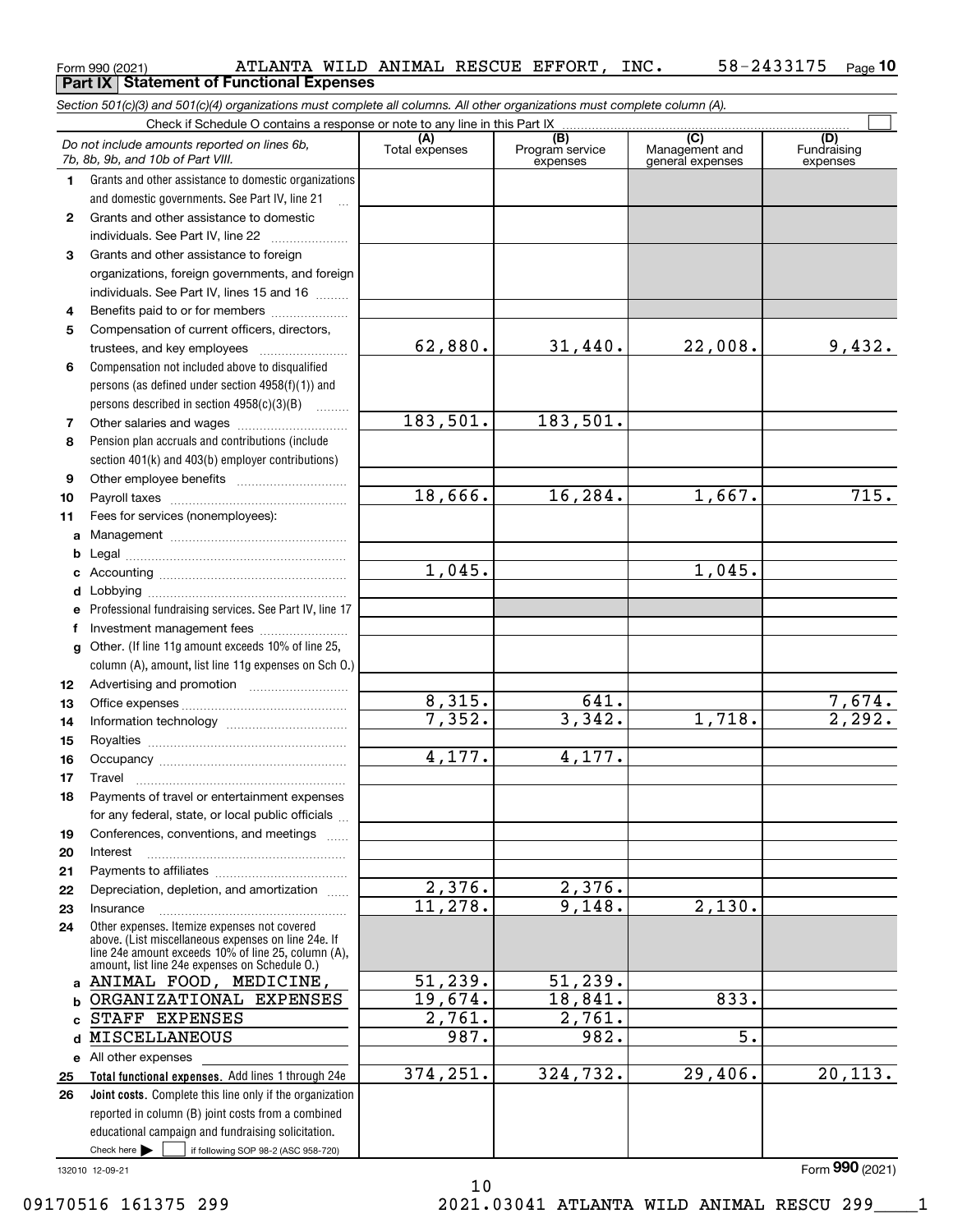| 4<br>4<br>Loans and other receivables from any current or former officer, director,<br>5<br>trustee, key employee, creator or founder, substantial contributor, or 35%<br>controlled entity or family member of any of these persons<br>5<br>Loans and other receivables from other disqualified persons (as defined<br>6<br>under section $4958(f)(1)$ , and persons described in section $4958(c)(3)(B)$<br>6<br>$\ldots$<br>$\overline{7}$<br>7<br>Assets<br>2,276.<br>8<br>8<br>9<br>9<br>Prepaid expenses and deferred charges<br>10a Land, buildings, and equipment: cost or other<br>basis. Complete Part VI of Schedule D $\begin{array}{ c c c c c }\n\hline\n12,259. \text{Less: accumulated depreciation} & & \text{10b} & & 12,259. \end{array}$<br>2,376.<br><u>  10b</u><br><b>b</b> Less: accumulated depreciation<br>10 <sub>c</sub><br>11<br>11<br>12<br>12<br>Investments - program-related. See Part IV, line 11<br>13<br>13<br>14<br>14<br>15<br>15<br>296,991.<br>16<br>16<br>10,475.<br>17<br>17<br>18<br>18<br>19<br>19<br>20<br>20<br>21<br>Escrow or custodial account liability. Complete Part IV of Schedule D<br>21<br>1.1.1.1.1.1.1.1.1.1<br>22<br>Loans and other payables to any current or former officer, director,<br>Liabilities<br>trustee, key employee, creator or founder, substantial contributor, or 35%<br>controlled entity or family member of any of these persons<br>22<br>42,540.<br>23<br>Secured mortgages and notes payable to unrelated third parties<br>23<br>.<br>24<br>24<br>25<br>Other liabilities (including federal income tax, payables to related third<br>parties, and other liabilities not included on lines 17-24). Complete Part X<br>of Schedule D<br>25<br>53,015.<br>13,837.<br>26<br>26<br>Total liabilities. Add lines 17 through 25<br>Organizations that follow FASB ASC 958, check here $\triangleright \lfloor X \rfloor$<br><b>Balances</b><br>and complete lines 27, 28, 32, and 33.<br>243,976.<br>330,705.<br>27<br>Net assets without donor restrictions<br>27<br>28<br>28<br>ত<br>Organizations that do not follow FASB ASC 958, check here $\blacktriangleright$<br>Net Assets or Fur<br>and complete lines 29 through 33.<br>29<br>29<br>Paid-in or capital surplus, or land, building, or equipment fund<br>30<br>30<br>Retained earnings, endowment, accumulated income, or other funds<br>31<br>31<br>.<br>243,976.<br>330,705.<br>32<br>32<br>296,991.<br>344,542.<br>33<br>33 |  | 3 |  |  |  |      | 3        |                 |
|----------------------------------------------------------------------------------------------------------------------------------------------------------------------------------------------------------------------------------------------------------------------------------------------------------------------------------------------------------------------------------------------------------------------------------------------------------------------------------------------------------------------------------------------------------------------------------------------------------------------------------------------------------------------------------------------------------------------------------------------------------------------------------------------------------------------------------------------------------------------------------------------------------------------------------------------------------------------------------------------------------------------------------------------------------------------------------------------------------------------------------------------------------------------------------------------------------------------------------------------------------------------------------------------------------------------------------------------------------------------------------------------------------------------------------------------------------------------------------------------------------------------------------------------------------------------------------------------------------------------------------------------------------------------------------------------------------------------------------------------------------------------------------------------------------------------------------------------------------------------------------------------------------------------------------------------------------------------------------------------------------------------------------------------------------------------------------------------------------------------------------------------------------------------------------------------------------------------------------------------------------------------------------------------------------------------------------------------------------------------------------------------------------------------------------------------------------------------|--|---|--|--|--|------|----------|-----------------|
|                                                                                                                                                                                                                                                                                                                                                                                                                                                                                                                                                                                                                                                                                                                                                                                                                                                                                                                                                                                                                                                                                                                                                                                                                                                                                                                                                                                                                                                                                                                                                                                                                                                                                                                                                                                                                                                                                                                                                                                                                                                                                                                                                                                                                                                                                                                                                                                                                                                                      |  |   |  |  |  | 175. |          |                 |
|                                                                                                                                                                                                                                                                                                                                                                                                                                                                                                                                                                                                                                                                                                                                                                                                                                                                                                                                                                                                                                                                                                                                                                                                                                                                                                                                                                                                                                                                                                                                                                                                                                                                                                                                                                                                                                                                                                                                                                                                                                                                                                                                                                                                                                                                                                                                                                                                                                                                      |  |   |  |  |  |      |          |                 |
|                                                                                                                                                                                                                                                                                                                                                                                                                                                                                                                                                                                                                                                                                                                                                                                                                                                                                                                                                                                                                                                                                                                                                                                                                                                                                                                                                                                                                                                                                                                                                                                                                                                                                                                                                                                                                                                                                                                                                                                                                                                                                                                                                                                                                                                                                                                                                                                                                                                                      |  |   |  |  |  |      |          |                 |
|                                                                                                                                                                                                                                                                                                                                                                                                                                                                                                                                                                                                                                                                                                                                                                                                                                                                                                                                                                                                                                                                                                                                                                                                                                                                                                                                                                                                                                                                                                                                                                                                                                                                                                                                                                                                                                                                                                                                                                                                                                                                                                                                                                                                                                                                                                                                                                                                                                                                      |  |   |  |  |  |      |          |                 |
|                                                                                                                                                                                                                                                                                                                                                                                                                                                                                                                                                                                                                                                                                                                                                                                                                                                                                                                                                                                                                                                                                                                                                                                                                                                                                                                                                                                                                                                                                                                                                                                                                                                                                                                                                                                                                                                                                                                                                                                                                                                                                                                                                                                                                                                                                                                                                                                                                                                                      |  |   |  |  |  |      |          |                 |
|                                                                                                                                                                                                                                                                                                                                                                                                                                                                                                                                                                                                                                                                                                                                                                                                                                                                                                                                                                                                                                                                                                                                                                                                                                                                                                                                                                                                                                                                                                                                                                                                                                                                                                                                                                                                                                                                                                                                                                                                                                                                                                                                                                                                                                                                                                                                                                                                                                                                      |  |   |  |  |  |      |          |                 |
|                                                                                                                                                                                                                                                                                                                                                                                                                                                                                                                                                                                                                                                                                                                                                                                                                                                                                                                                                                                                                                                                                                                                                                                                                                                                                                                                                                                                                                                                                                                                                                                                                                                                                                                                                                                                                                                                                                                                                                                                                                                                                                                                                                                                                                                                                                                                                                                                                                                                      |  |   |  |  |  |      |          |                 |
|                                                                                                                                                                                                                                                                                                                                                                                                                                                                                                                                                                                                                                                                                                                                                                                                                                                                                                                                                                                                                                                                                                                                                                                                                                                                                                                                                                                                                                                                                                                                                                                                                                                                                                                                                                                                                                                                                                                                                                                                                                                                                                                                                                                                                                                                                                                                                                                                                                                                      |  |   |  |  |  |      | 2,092.   |                 |
|                                                                                                                                                                                                                                                                                                                                                                                                                                                                                                                                                                                                                                                                                                                                                                                                                                                                                                                                                                                                                                                                                                                                                                                                                                                                                                                                                                                                                                                                                                                                                                                                                                                                                                                                                                                                                                                                                                                                                                                                                                                                                                                                                                                                                                                                                                                                                                                                                                                                      |  |   |  |  |  |      |          |                 |
|                                                                                                                                                                                                                                                                                                                                                                                                                                                                                                                                                                                                                                                                                                                                                                                                                                                                                                                                                                                                                                                                                                                                                                                                                                                                                                                                                                                                                                                                                                                                                                                                                                                                                                                                                                                                                                                                                                                                                                                                                                                                                                                                                                                                                                                                                                                                                                                                                                                                      |  |   |  |  |  |      |          |                 |
|                                                                                                                                                                                                                                                                                                                                                                                                                                                                                                                                                                                                                                                                                                                                                                                                                                                                                                                                                                                                                                                                                                                                                                                                                                                                                                                                                                                                                                                                                                                                                                                                                                                                                                                                                                                                                                                                                                                                                                                                                                                                                                                                                                                                                                                                                                                                                                                                                                                                      |  |   |  |  |  |      |          |                 |
|                                                                                                                                                                                                                                                                                                                                                                                                                                                                                                                                                                                                                                                                                                                                                                                                                                                                                                                                                                                                                                                                                                                                                                                                                                                                                                                                                                                                                                                                                                                                                                                                                                                                                                                                                                                                                                                                                                                                                                                                                                                                                                                                                                                                                                                                                                                                                                                                                                                                      |  |   |  |  |  |      |          | 0.              |
|                                                                                                                                                                                                                                                                                                                                                                                                                                                                                                                                                                                                                                                                                                                                                                                                                                                                                                                                                                                                                                                                                                                                                                                                                                                                                                                                                                                                                                                                                                                                                                                                                                                                                                                                                                                                                                                                                                                                                                                                                                                                                                                                                                                                                                                                                                                                                                                                                                                                      |  |   |  |  |  |      |          |                 |
|                                                                                                                                                                                                                                                                                                                                                                                                                                                                                                                                                                                                                                                                                                                                                                                                                                                                                                                                                                                                                                                                                                                                                                                                                                                                                                                                                                                                                                                                                                                                                                                                                                                                                                                                                                                                                                                                                                                                                                                                                                                                                                                                                                                                                                                                                                                                                                                                                                                                      |  |   |  |  |  |      |          |                 |
|                                                                                                                                                                                                                                                                                                                                                                                                                                                                                                                                                                                                                                                                                                                                                                                                                                                                                                                                                                                                                                                                                                                                                                                                                                                                                                                                                                                                                                                                                                                                                                                                                                                                                                                                                                                                                                                                                                                                                                                                                                                                                                                                                                                                                                                                                                                                                                                                                                                                      |  |   |  |  |  |      |          |                 |
|                                                                                                                                                                                                                                                                                                                                                                                                                                                                                                                                                                                                                                                                                                                                                                                                                                                                                                                                                                                                                                                                                                                                                                                                                                                                                                                                                                                                                                                                                                                                                                                                                                                                                                                                                                                                                                                                                                                                                                                                                                                                                                                                                                                                                                                                                                                                                                                                                                                                      |  |   |  |  |  |      |          |                 |
|                                                                                                                                                                                                                                                                                                                                                                                                                                                                                                                                                                                                                                                                                                                                                                                                                                                                                                                                                                                                                                                                                                                                                                                                                                                                                                                                                                                                                                                                                                                                                                                                                                                                                                                                                                                                                                                                                                                                                                                                                                                                                                                                                                                                                                                                                                                                                                                                                                                                      |  |   |  |  |  |      |          |                 |
|                                                                                                                                                                                                                                                                                                                                                                                                                                                                                                                                                                                                                                                                                                                                                                                                                                                                                                                                                                                                                                                                                                                                                                                                                                                                                                                                                                                                                                                                                                                                                                                                                                                                                                                                                                                                                                                                                                                                                                                                                                                                                                                                                                                                                                                                                                                                                                                                                                                                      |  |   |  |  |  |      | 344,542. |                 |
|                                                                                                                                                                                                                                                                                                                                                                                                                                                                                                                                                                                                                                                                                                                                                                                                                                                                                                                                                                                                                                                                                                                                                                                                                                                                                                                                                                                                                                                                                                                                                                                                                                                                                                                                                                                                                                                                                                                                                                                                                                                                                                                                                                                                                                                                                                                                                                                                                                                                      |  |   |  |  |  |      | 13,837.  |                 |
|                                                                                                                                                                                                                                                                                                                                                                                                                                                                                                                                                                                                                                                                                                                                                                                                                                                                                                                                                                                                                                                                                                                                                                                                                                                                                                                                                                                                                                                                                                                                                                                                                                                                                                                                                                                                                                                                                                                                                                                                                                                                                                                                                                                                                                                                                                                                                                                                                                                                      |  |   |  |  |  |      |          |                 |
|                                                                                                                                                                                                                                                                                                                                                                                                                                                                                                                                                                                                                                                                                                                                                                                                                                                                                                                                                                                                                                                                                                                                                                                                                                                                                                                                                                                                                                                                                                                                                                                                                                                                                                                                                                                                                                                                                                                                                                                                                                                                                                                                                                                                                                                                                                                                                                                                                                                                      |  |   |  |  |  |      |          |                 |
|                                                                                                                                                                                                                                                                                                                                                                                                                                                                                                                                                                                                                                                                                                                                                                                                                                                                                                                                                                                                                                                                                                                                                                                                                                                                                                                                                                                                                                                                                                                                                                                                                                                                                                                                                                                                                                                                                                                                                                                                                                                                                                                                                                                                                                                                                                                                                                                                                                                                      |  |   |  |  |  |      |          |                 |
|                                                                                                                                                                                                                                                                                                                                                                                                                                                                                                                                                                                                                                                                                                                                                                                                                                                                                                                                                                                                                                                                                                                                                                                                                                                                                                                                                                                                                                                                                                                                                                                                                                                                                                                                                                                                                                                                                                                                                                                                                                                                                                                                                                                                                                                                                                                                                                                                                                                                      |  |   |  |  |  |      |          |                 |
|                                                                                                                                                                                                                                                                                                                                                                                                                                                                                                                                                                                                                                                                                                                                                                                                                                                                                                                                                                                                                                                                                                                                                                                                                                                                                                                                                                                                                                                                                                                                                                                                                                                                                                                                                                                                                                                                                                                                                                                                                                                                                                                                                                                                                                                                                                                                                                                                                                                                      |  |   |  |  |  |      |          |                 |
|                                                                                                                                                                                                                                                                                                                                                                                                                                                                                                                                                                                                                                                                                                                                                                                                                                                                                                                                                                                                                                                                                                                                                                                                                                                                                                                                                                                                                                                                                                                                                                                                                                                                                                                                                                                                                                                                                                                                                                                                                                                                                                                                                                                                                                                                                                                                                                                                                                                                      |  |   |  |  |  |      |          |                 |
|                                                                                                                                                                                                                                                                                                                                                                                                                                                                                                                                                                                                                                                                                                                                                                                                                                                                                                                                                                                                                                                                                                                                                                                                                                                                                                                                                                                                                                                                                                                                                                                                                                                                                                                                                                                                                                                                                                                                                                                                                                                                                                                                                                                                                                                                                                                                                                                                                                                                      |  |   |  |  |  |      |          |                 |
|                                                                                                                                                                                                                                                                                                                                                                                                                                                                                                                                                                                                                                                                                                                                                                                                                                                                                                                                                                                                                                                                                                                                                                                                                                                                                                                                                                                                                                                                                                                                                                                                                                                                                                                                                                                                                                                                                                                                                                                                                                                                                                                                                                                                                                                                                                                                                                                                                                                                      |  |   |  |  |  |      |          |                 |
|                                                                                                                                                                                                                                                                                                                                                                                                                                                                                                                                                                                                                                                                                                                                                                                                                                                                                                                                                                                                                                                                                                                                                                                                                                                                                                                                                                                                                                                                                                                                                                                                                                                                                                                                                                                                                                                                                                                                                                                                                                                                                                                                                                                                                                                                                                                                                                                                                                                                      |  |   |  |  |  |      |          |                 |
|                                                                                                                                                                                                                                                                                                                                                                                                                                                                                                                                                                                                                                                                                                                                                                                                                                                                                                                                                                                                                                                                                                                                                                                                                                                                                                                                                                                                                                                                                                                                                                                                                                                                                                                                                                                                                                                                                                                                                                                                                                                                                                                                                                                                                                                                                                                                                                                                                                                                      |  |   |  |  |  |      |          |                 |
|                                                                                                                                                                                                                                                                                                                                                                                                                                                                                                                                                                                                                                                                                                                                                                                                                                                                                                                                                                                                                                                                                                                                                                                                                                                                                                                                                                                                                                                                                                                                                                                                                                                                                                                                                                                                                                                                                                                                                                                                                                                                                                                                                                                                                                                                                                                                                                                                                                                                      |  |   |  |  |  |      |          |                 |
|                                                                                                                                                                                                                                                                                                                                                                                                                                                                                                                                                                                                                                                                                                                                                                                                                                                                                                                                                                                                                                                                                                                                                                                                                                                                                                                                                                                                                                                                                                                                                                                                                                                                                                                                                                                                                                                                                                                                                                                                                                                                                                                                                                                                                                                                                                                                                                                                                                                                      |  |   |  |  |  |      |          |                 |
|                                                                                                                                                                                                                                                                                                                                                                                                                                                                                                                                                                                                                                                                                                                                                                                                                                                                                                                                                                                                                                                                                                                                                                                                                                                                                                                                                                                                                                                                                                                                                                                                                                                                                                                                                                                                                                                                                                                                                                                                                                                                                                                                                                                                                                                                                                                                                                                                                                                                      |  |   |  |  |  |      |          |                 |
|                                                                                                                                                                                                                                                                                                                                                                                                                                                                                                                                                                                                                                                                                                                                                                                                                                                                                                                                                                                                                                                                                                                                                                                                                                                                                                                                                                                                                                                                                                                                                                                                                                                                                                                                                                                                                                                                                                                                                                                                                                                                                                                                                                                                                                                                                                                                                                                                                                                                      |  |   |  |  |  |      |          |                 |
|                                                                                                                                                                                                                                                                                                                                                                                                                                                                                                                                                                                                                                                                                                                                                                                                                                                                                                                                                                                                                                                                                                                                                                                                                                                                                                                                                                                                                                                                                                                                                                                                                                                                                                                                                                                                                                                                                                                                                                                                                                                                                                                                                                                                                                                                                                                                                                                                                                                                      |  |   |  |  |  |      |          |                 |
|                                                                                                                                                                                                                                                                                                                                                                                                                                                                                                                                                                                                                                                                                                                                                                                                                                                                                                                                                                                                                                                                                                                                                                                                                                                                                                                                                                                                                                                                                                                                                                                                                                                                                                                                                                                                                                                                                                                                                                                                                                                                                                                                                                                                                                                                                                                                                                                                                                                                      |  |   |  |  |  |      |          |                 |
|                                                                                                                                                                                                                                                                                                                                                                                                                                                                                                                                                                                                                                                                                                                                                                                                                                                                                                                                                                                                                                                                                                                                                                                                                                                                                                                                                                                                                                                                                                                                                                                                                                                                                                                                                                                                                                                                                                                                                                                                                                                                                                                                                                                                                                                                                                                                                                                                                                                                      |  |   |  |  |  |      |          |                 |
|                                                                                                                                                                                                                                                                                                                                                                                                                                                                                                                                                                                                                                                                                                                                                                                                                                                                                                                                                                                                                                                                                                                                                                                                                                                                                                                                                                                                                                                                                                                                                                                                                                                                                                                                                                                                                                                                                                                                                                                                                                                                                                                                                                                                                                                                                                                                                                                                                                                                      |  |   |  |  |  |      |          |                 |
|                                                                                                                                                                                                                                                                                                                                                                                                                                                                                                                                                                                                                                                                                                                                                                                                                                                                                                                                                                                                                                                                                                                                                                                                                                                                                                                                                                                                                                                                                                                                                                                                                                                                                                                                                                                                                                                                                                                                                                                                                                                                                                                                                                                                                                                                                                                                                                                                                                                                      |  |   |  |  |  |      |          |                 |
|                                                                                                                                                                                                                                                                                                                                                                                                                                                                                                                                                                                                                                                                                                                                                                                                                                                                                                                                                                                                                                                                                                                                                                                                                                                                                                                                                                                                                                                                                                                                                                                                                                                                                                                                                                                                                                                                                                                                                                                                                                                                                                                                                                                                                                                                                                                                                                                                                                                                      |  |   |  |  |  |      |          |                 |
|                                                                                                                                                                                                                                                                                                                                                                                                                                                                                                                                                                                                                                                                                                                                                                                                                                                                                                                                                                                                                                                                                                                                                                                                                                                                                                                                                                                                                                                                                                                                                                                                                                                                                                                                                                                                                                                                                                                                                                                                                                                                                                                                                                                                                                                                                                                                                                                                                                                                      |  |   |  |  |  |      |          |                 |
|                                                                                                                                                                                                                                                                                                                                                                                                                                                                                                                                                                                                                                                                                                                                                                                                                                                                                                                                                                                                                                                                                                                                                                                                                                                                                                                                                                                                                                                                                                                                                                                                                                                                                                                                                                                                                                                                                                                                                                                                                                                                                                                                                                                                                                                                                                                                                                                                                                                                      |  |   |  |  |  |      |          |                 |
|                                                                                                                                                                                                                                                                                                                                                                                                                                                                                                                                                                                                                                                                                                                                                                                                                                                                                                                                                                                                                                                                                                                                                                                                                                                                                                                                                                                                                                                                                                                                                                                                                                                                                                                                                                                                                                                                                                                                                                                                                                                                                                                                                                                                                                                                                                                                                                                                                                                                      |  |   |  |  |  |      |          |                 |
|                                                                                                                                                                                                                                                                                                                                                                                                                                                                                                                                                                                                                                                                                                                                                                                                                                                                                                                                                                                                                                                                                                                                                                                                                                                                                                                                                                                                                                                                                                                                                                                                                                                                                                                                                                                                                                                                                                                                                                                                                                                                                                                                                                                                                                                                                                                                                                                                                                                                      |  |   |  |  |  |      |          | Form 990 (2021) |

Form 990 (2021) Page ATLANTA WILD ANIMAL RESCUE EFFORT, INC. 58-2433175

Check if Schedule O contains a response or note to any line in this Part X

Cash - non-interest-bearing ~~~~~~~~~~~~~~~~~~~~~~~~~ Savings and temporary cash investments ~~~~~~~~~~~~~~~~~~ 58-2433175 Page 11

 $\boxed{\phantom{1}}$ 

**(A) (B)**

Beginning of year  $\vert$  | End of year

**1 2**

 $185,669.$  1 235,826.

 $106,495. | z | 106,624.$ 

| Form 990 (2021)               |  |  |
|-------------------------------|--|--|
| <b>Part X   Balance Sheet</b> |  |  |

**1 2**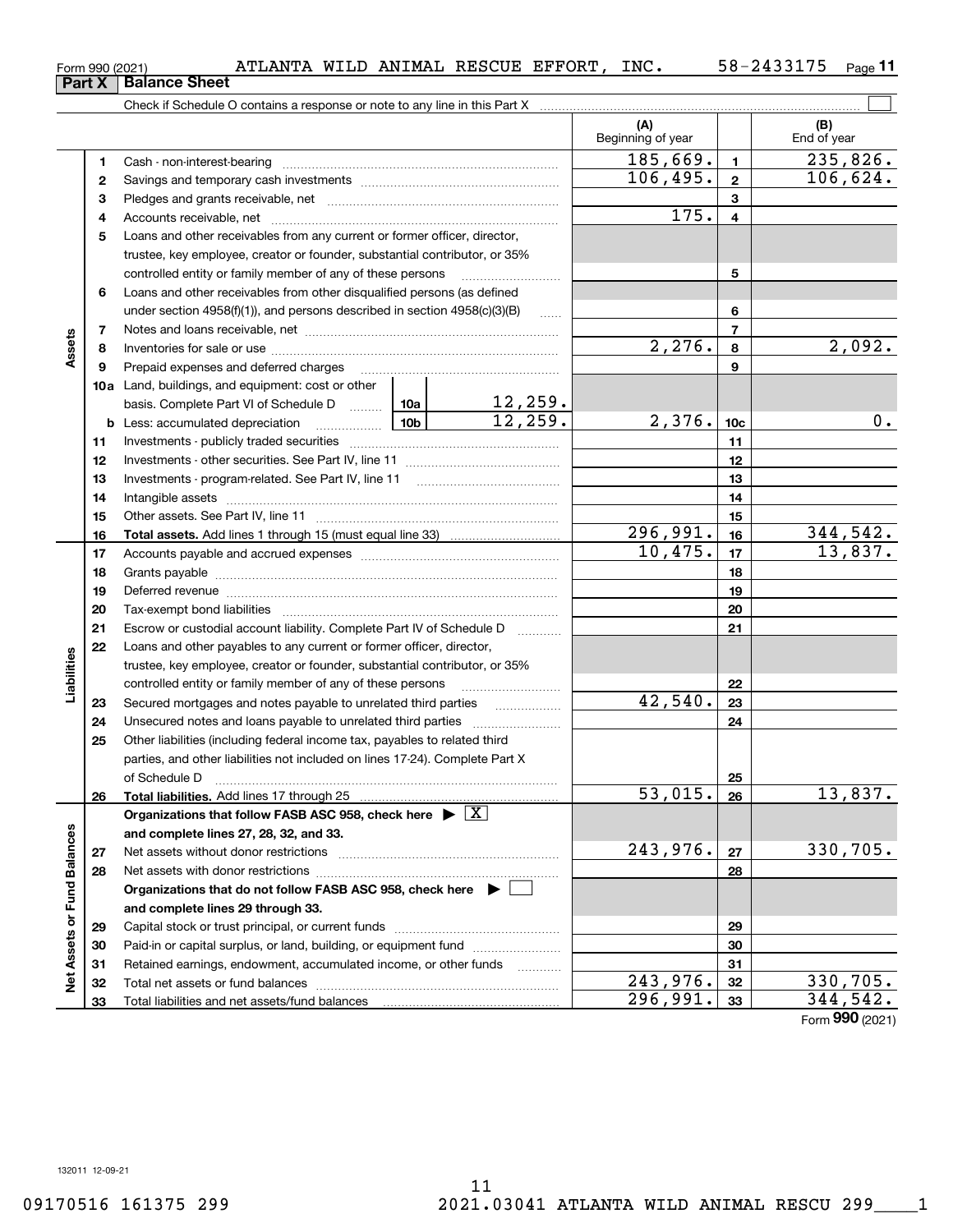|    | ATLANTA WILD ANIMAL RESCUE EFFORT, INC.<br>Form 990 (2021)                                                                                                                                                                     | 58-2433175              |                | $Page$ 12        |
|----|--------------------------------------------------------------------------------------------------------------------------------------------------------------------------------------------------------------------------------|-------------------------|----------------|------------------|
|    | <b>Part XI</b><br><b>Reconciliation of Net Assets</b>                                                                                                                                                                          |                         |                |                  |
|    |                                                                                                                                                                                                                                |                         |                |                  |
|    |                                                                                                                                                                                                                                |                         |                |                  |
| 1  | Total revenue (must equal Part VIII, column (A), line 12)                                                                                                                                                                      | $\mathbf{1}$            |                | 460,980.         |
| 2  |                                                                                                                                                                                                                                | $\mathbf{2}$            |                | 374, 251.        |
| 3  | Revenue less expenses. Subtract line 2 from line 1                                                                                                                                                                             | $\overline{3}$          |                | 86,729.          |
| 4  |                                                                                                                                                                                                                                | $\overline{\mathbf{4}}$ |                | 243,976.         |
| 5  |                                                                                                                                                                                                                                | 5                       |                |                  |
| 6  |                                                                                                                                                                                                                                | 6                       |                |                  |
| 7  | Investment expenses with an announcement of the contract of the contract of the contract of the contract of the contract of the contract of the contract of the contract of the contract of the contract of the contract of th | $\overline{7}$          |                |                  |
| 8  | Prior period adjustments                                                                                                                                                                                                       | 8                       |                |                  |
| 9  | Other changes in net assets or fund balances (explain on Schedule O)                                                                                                                                                           | 9                       |                | 0.               |
| 10 | Net assets or fund balances at end of year. Combine lines 3 through 9 (must equal Part X, line 32,                                                                                                                             |                         |                |                  |
|    | column (B))                                                                                                                                                                                                                    | 10                      |                | 330,705.         |
|    | Part XII Financial Statements and Reporting                                                                                                                                                                                    |                         |                |                  |
|    |                                                                                                                                                                                                                                |                         |                |                  |
|    |                                                                                                                                                                                                                                |                         |                | Yes<br><b>No</b> |
| 1  | $\boxed{\text{X}}$ Accrual<br>Accounting method used to prepare the Form 990: <u>June</u> Cash<br>Other                                                                                                                        |                         |                |                  |
|    | If the organization changed its method of accounting from a prior year or checked "Other," explain on Schedule O.                                                                                                              |                         |                |                  |
|    | 2a Were the organization's financial statements compiled or reviewed by an independent accountant?                                                                                                                             |                         | 2a             | x                |
|    | If "Yes," check a box below to indicate whether the financial statements for the year were compiled or reviewed on a                                                                                                           |                         |                |                  |
|    | separate basis, consolidated basis, or both:                                                                                                                                                                                   |                         |                |                  |
|    | Separate basis<br>Consolidated basis<br>Both consolidated and separate basis                                                                                                                                                   |                         |                |                  |
|    | <b>b</b> Were the organization's financial statements audited by an independent accountant?                                                                                                                                    |                         | 2 <sub>b</sub> | X                |
|    | If "Yes," check a box below to indicate whether the financial statements for the year were audited on a separate basis,                                                                                                        |                         |                |                  |
|    | consolidated basis, or both:                                                                                                                                                                                                   |                         |                |                  |
|    | <b>Consolidated basis</b><br>Separate basis<br>Both consolidated and separate basis                                                                                                                                            |                         |                |                  |
|    | c If "Yes" to line 2a or 2b, does the organization have a committee that assumes responsibility for oversight of the audit,                                                                                                    |                         |                |                  |
|    | review, or compilation of its financial statements and selection of an independent accountant?                                                                                                                                 |                         | 2c             |                  |
|    | If the organization changed either its oversight process or selection process during the tax year, explain on Schedule O.                                                                                                      |                         |                |                  |
|    | 3a As a result of a federal award, was the organization required to undergo an audit or audits as set forth in the Single Audit                                                                                                |                         |                |                  |
|    |                                                                                                                                                                                                                                |                         | За             | x                |
|    | b If "Yes," did the organization undergo the required audit or audits? If the organization did not undergo the required audit                                                                                                  |                         |                |                  |
|    | or audits, explain why on Schedule O and describe any steps taken to undergo such audits                                                                                                                                       |                         | 3b             | nnn              |

Form (2021) **990**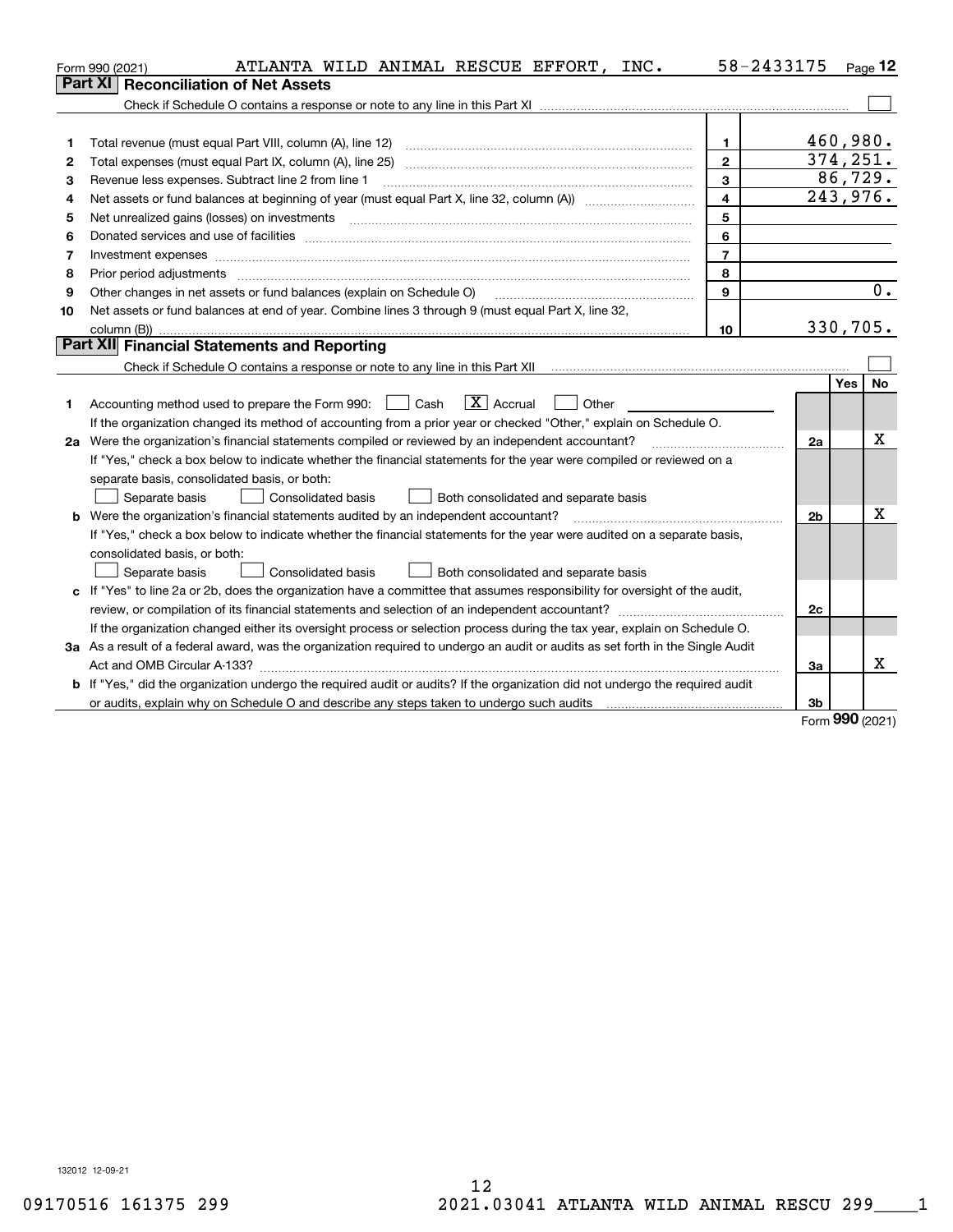# **Public Charity Status and Public Support**<br> **Expansive Status and Public Support**<br> **2021**

**(Form 990) Complete if the organization is a section 501(c)(3) organization or a section 4947(a)(1) nonexempt charitable trust.**

**| Attach to Form 990 or Form 990-EZ.** 

|                  |            | Department of the Treasury<br>Internal Revenue Service                                                                                                                                                                                                                                                                                                                                                                                                                           |  |                                                                        | Attach to Form 990 or Form 990-EZ.<br>Go to www.irs.gov/Form990 for instructions and the latest information.                                                                                                                                                                                                                                                                                                                                                                                                                                             |                                                                       |    |                                                      |  | <b>Open to Public</b><br><b>Inspection</b>         |
|------------------|------------|----------------------------------------------------------------------------------------------------------------------------------------------------------------------------------------------------------------------------------------------------------------------------------------------------------------------------------------------------------------------------------------------------------------------------------------------------------------------------------|--|------------------------------------------------------------------------|----------------------------------------------------------------------------------------------------------------------------------------------------------------------------------------------------------------------------------------------------------------------------------------------------------------------------------------------------------------------------------------------------------------------------------------------------------------------------------------------------------------------------------------------------------|-----------------------------------------------------------------------|----|------------------------------------------------------|--|----------------------------------------------------|
|                  |            | Name of the organization                                                                                                                                                                                                                                                                                                                                                                                                                                                         |  |                                                                        |                                                                                                                                                                                                                                                                                                                                                                                                                                                                                                                                                          |                                                                       |    |                                                      |  | <b>Employer identification number</b>              |
|                  |            |                                                                                                                                                                                                                                                                                                                                                                                                                                                                                  |  |                                                                        | ATLANTA WILD ANIMAL RESCUE EFFORT, INC.                                                                                                                                                                                                                                                                                                                                                                                                                                                                                                                  |                                                                       |    |                                                      |  | 58-2433175                                         |
|                  | Part I     |                                                                                                                                                                                                                                                                                                                                                                                                                                                                                  |  |                                                                        | Reason for Public Charity Status. (All organizations must complete this part.) See instructions.                                                                                                                                                                                                                                                                                                                                                                                                                                                         |                                                                       |    |                                                      |  |                                                    |
| 1<br>2<br>3<br>4 |            | city, and state:                                                                                                                                                                                                                                                                                                                                                                                                                                                                 |  |                                                                        | The organization is not a private foundation because it is: (For lines 1 through 12, check only one box.)<br>A church, convention of churches, or association of churches described in section 170(b)(1)(A)(i).<br>A school described in section 170(b)(1)(A)(ii). (Attach Schedule E (Form 990).)<br>A hospital or a cooperative hospital service organization described in section $170(b)(1)(A)(iii)$ .<br>A medical research organization operated in conjunction with a hospital described in section 170(b)(1)(A)(iii). Enter the hospital's name, |                                                                       |    |                                                      |  |                                                    |
| 5                |            |                                                                                                                                                                                                                                                                                                                                                                                                                                                                                  |  |                                                                        | An organization operated for the benefit of a college or university owned or operated by a governmental unit described in                                                                                                                                                                                                                                                                                                                                                                                                                                |                                                                       |    |                                                      |  |                                                    |
|                  |            |                                                                                                                                                                                                                                                                                                                                                                                                                                                                                  |  | section 170(b)(1)(A)(iv). (Complete Part II.)                          |                                                                                                                                                                                                                                                                                                                                                                                                                                                                                                                                                          |                                                                       |    |                                                      |  |                                                    |
| 6                | $7 \times$ | A federal, state, or local government or governmental unit described in section 170(b)(1)(A)(v).<br>An organization that normally receives a substantial part of its support from a governmental unit or from the general public described in                                                                                                                                                                                                                                    |  |                                                                        |                                                                                                                                                                                                                                                                                                                                                                                                                                                                                                                                                          |                                                                       |    |                                                      |  |                                                    |
|                  |            |                                                                                                                                                                                                                                                                                                                                                                                                                                                                                  |  | section 170(b)(1)(A)(vi). (Complete Part II.)                          |                                                                                                                                                                                                                                                                                                                                                                                                                                                                                                                                                          |                                                                       |    |                                                      |  |                                                    |
| 8                |            |                                                                                                                                                                                                                                                                                                                                                                                                                                                                                  |  |                                                                        | A community trust described in section 170(b)(1)(A)(vi). (Complete Part II.)                                                                                                                                                                                                                                                                                                                                                                                                                                                                             |                                                                       |    |                                                      |  |                                                    |
| 9                |            |                                                                                                                                                                                                                                                                                                                                                                                                                                                                                  |  |                                                                        | An agricultural research organization described in section 170(b)(1)(A)(ix) operated in conjunction with a land-grant college                                                                                                                                                                                                                                                                                                                                                                                                                            |                                                                       |    |                                                      |  |                                                    |
|                  |            | university:                                                                                                                                                                                                                                                                                                                                                                                                                                                                      |  |                                                                        | or university or a non-land-grant college of agriculture (see instructions). Enter the name, city, and state of the college or                                                                                                                                                                                                                                                                                                                                                                                                                           |                                                                       |    |                                                      |  |                                                    |
| 10               |            | An organization that normally receives (1) more than 33 1/3% of its support from contributions, membership fees, and gross receipts from<br>activities related to its exempt functions, subject to certain exceptions; and (2) no more than 33 1/3% of its support from gross investment<br>income and unrelated business taxable income (less section 511 tax) from businesses acquired by the organization after June 30, 1975.<br>See section 509(a)(2). (Complete Part III.) |  |                                                                        |                                                                                                                                                                                                                                                                                                                                                                                                                                                                                                                                                          |                                                                       |    |                                                      |  |                                                    |
| 11               |            |                                                                                                                                                                                                                                                                                                                                                                                                                                                                                  |  |                                                                        | An organization organized and operated exclusively to test for public safety. See section 509(a)(4).                                                                                                                                                                                                                                                                                                                                                                                                                                                     |                                                                       |    |                                                      |  |                                                    |
| 12               |            |                                                                                                                                                                                                                                                                                                                                                                                                                                                                                  |  |                                                                        | An organization organized and operated exclusively for the benefit of, to perform the functions of, or to carry out the purposes of one or                                                                                                                                                                                                                                                                                                                                                                                                               |                                                                       |    |                                                      |  |                                                    |
|                  |            |                                                                                                                                                                                                                                                                                                                                                                                                                                                                                  |  |                                                                        | more publicly supported organizations described in section 509(a)(1) or section 509(a)(2). See section 509(a)(3). Check the box on                                                                                                                                                                                                                                                                                                                                                                                                                       |                                                                       |    |                                                      |  |                                                    |
|                  |            |                                                                                                                                                                                                                                                                                                                                                                                                                                                                                  |  |                                                                        | lines 12a through 12d that describes the type of supporting organization and complete lines 12e, 12f, and 12g.                                                                                                                                                                                                                                                                                                                                                                                                                                           |                                                                       |    |                                                      |  |                                                    |
| а                |            |                                                                                                                                                                                                                                                                                                                                                                                                                                                                                  |  |                                                                        | Type I. A supporting organization operated, supervised, or controlled by its supported organization(s), typically by giving                                                                                                                                                                                                                                                                                                                                                                                                                              |                                                                       |    |                                                      |  |                                                    |
|                  |            |                                                                                                                                                                                                                                                                                                                                                                                                                                                                                  |  |                                                                        | the supported organization(s) the power to regularly appoint or elect a majority of the directors or trustees of the supporting                                                                                                                                                                                                                                                                                                                                                                                                                          |                                                                       |    |                                                      |  |                                                    |
|                  |            |                                                                                                                                                                                                                                                                                                                                                                                                                                                                                  |  | organization. You must complete Part IV, Sections A and B.             |                                                                                                                                                                                                                                                                                                                                                                                                                                                                                                                                                          |                                                                       |    |                                                      |  |                                                    |
| b                |            |                                                                                                                                                                                                                                                                                                                                                                                                                                                                                  |  |                                                                        | Type II. A supporting organization supervised or controlled in connection with its supported organization(s), by having                                                                                                                                                                                                                                                                                                                                                                                                                                  |                                                                       |    |                                                      |  |                                                    |
|                  |            |                                                                                                                                                                                                                                                                                                                                                                                                                                                                                  |  |                                                                        | control or management of the supporting organization vested in the same persons that control or manage the supported                                                                                                                                                                                                                                                                                                                                                                                                                                     |                                                                       |    |                                                      |  |                                                    |
|                  |            |                                                                                                                                                                                                                                                                                                                                                                                                                                                                                  |  | organization(s). You must complete Part IV, Sections A and C.          |                                                                                                                                                                                                                                                                                                                                                                                                                                                                                                                                                          |                                                                       |    |                                                      |  |                                                    |
| с                |            |                                                                                                                                                                                                                                                                                                                                                                                                                                                                                  |  |                                                                        | Type III functionally integrated. A supporting organization operated in connection with, and functionally integrated with,                                                                                                                                                                                                                                                                                                                                                                                                                               |                                                                       |    |                                                      |  |                                                    |
|                  |            |                                                                                                                                                                                                                                                                                                                                                                                                                                                                                  |  |                                                                        | its supported organization(s) (see instructions). You must complete Part IV, Sections A, D, and E.                                                                                                                                                                                                                                                                                                                                                                                                                                                       |                                                                       |    |                                                      |  |                                                    |
| d                |            |                                                                                                                                                                                                                                                                                                                                                                                                                                                                                  |  |                                                                        | Type III non-functionally integrated. A supporting organization operated in connection with its supported organization(s)<br>that is not functionally integrated. The organization generally must satisfy a distribution requirement and an attentiveness                                                                                                                                                                                                                                                                                                |                                                                       |    |                                                      |  |                                                    |
|                  |            |                                                                                                                                                                                                                                                                                                                                                                                                                                                                                  |  |                                                                        | requirement (see instructions). You must complete Part IV, Sections A and D, and Part V.                                                                                                                                                                                                                                                                                                                                                                                                                                                                 |                                                                       |    |                                                      |  |                                                    |
| е                |            |                                                                                                                                                                                                                                                                                                                                                                                                                                                                                  |  |                                                                        | Check this box if the organization received a written determination from the IRS that it is a Type I, Type II, Type III                                                                                                                                                                                                                                                                                                                                                                                                                                  |                                                                       |    |                                                      |  |                                                    |
|                  |            |                                                                                                                                                                                                                                                                                                                                                                                                                                                                                  |  |                                                                        | functionally integrated, or Type III non-functionally integrated supporting organization.                                                                                                                                                                                                                                                                                                                                                                                                                                                                |                                                                       |    |                                                      |  |                                                    |
| f                |            | Enter the number of supported organizations                                                                                                                                                                                                                                                                                                                                                                                                                                      |  |                                                                        |                                                                                                                                                                                                                                                                                                                                                                                                                                                                                                                                                          |                                                                       |    |                                                      |  |                                                    |
|                  |            |                                                                                                                                                                                                                                                                                                                                                                                                                                                                                  |  | Provide the following information about the supported organization(s). |                                                                                                                                                                                                                                                                                                                                                                                                                                                                                                                                                          |                                                                       |    |                                                      |  |                                                    |
|                  |            | (i) Name of supported<br>organization                                                                                                                                                                                                                                                                                                                                                                                                                                            |  | (ii) EIN                                                               | (iii) Type of organization<br>(described on lines 1-10<br>above (see instructions))                                                                                                                                                                                                                                                                                                                                                                                                                                                                      | (iv) Is the organization listed<br>in your governing document?<br>Yes | No | (v) Amount of monetary<br>support (see instructions) |  | (vi) Amount of other<br>support (see instructions) |
|                  |            |                                                                                                                                                                                                                                                                                                                                                                                                                                                                                  |  |                                                                        |                                                                                                                                                                                                                                                                                                                                                                                                                                                                                                                                                          |                                                                       |    |                                                      |  |                                                    |
|                  |            |                                                                                                                                                                                                                                                                                                                                                                                                                                                                                  |  |                                                                        |                                                                                                                                                                                                                                                                                                                                                                                                                                                                                                                                                          |                                                                       |    |                                                      |  |                                                    |
|                  |            |                                                                                                                                                                                                                                                                                                                                                                                                                                                                                  |  |                                                                        |                                                                                                                                                                                                                                                                                                                                                                                                                                                                                                                                                          |                                                                       |    |                                                      |  |                                                    |
|                  |            |                                                                                                                                                                                                                                                                                                                                                                                                                                                                                  |  |                                                                        |                                                                                                                                                                                                                                                                                                                                                                                                                                                                                                                                                          |                                                                       |    |                                                      |  |                                                    |
|                  |            |                                                                                                                                                                                                                                                                                                                                                                                                                                                                                  |  |                                                                        |                                                                                                                                                                                                                                                                                                                                                                                                                                                                                                                                                          |                                                                       |    |                                                      |  |                                                    |
|                  |            |                                                                                                                                                                                                                                                                                                                                                                                                                                                                                  |  |                                                                        |                                                                                                                                                                                                                                                                                                                                                                                                                                                                                                                                                          |                                                                       |    |                                                      |  |                                                    |
| Total            |            |                                                                                                                                                                                                                                                                                                                                                                                                                                                                                  |  |                                                                        |                                                                                                                                                                                                                                                                                                                                                                                                                                                                                                                                                          |                                                                       |    |                                                      |  |                                                    |

OMB No. 1545-0047

**Open to Public**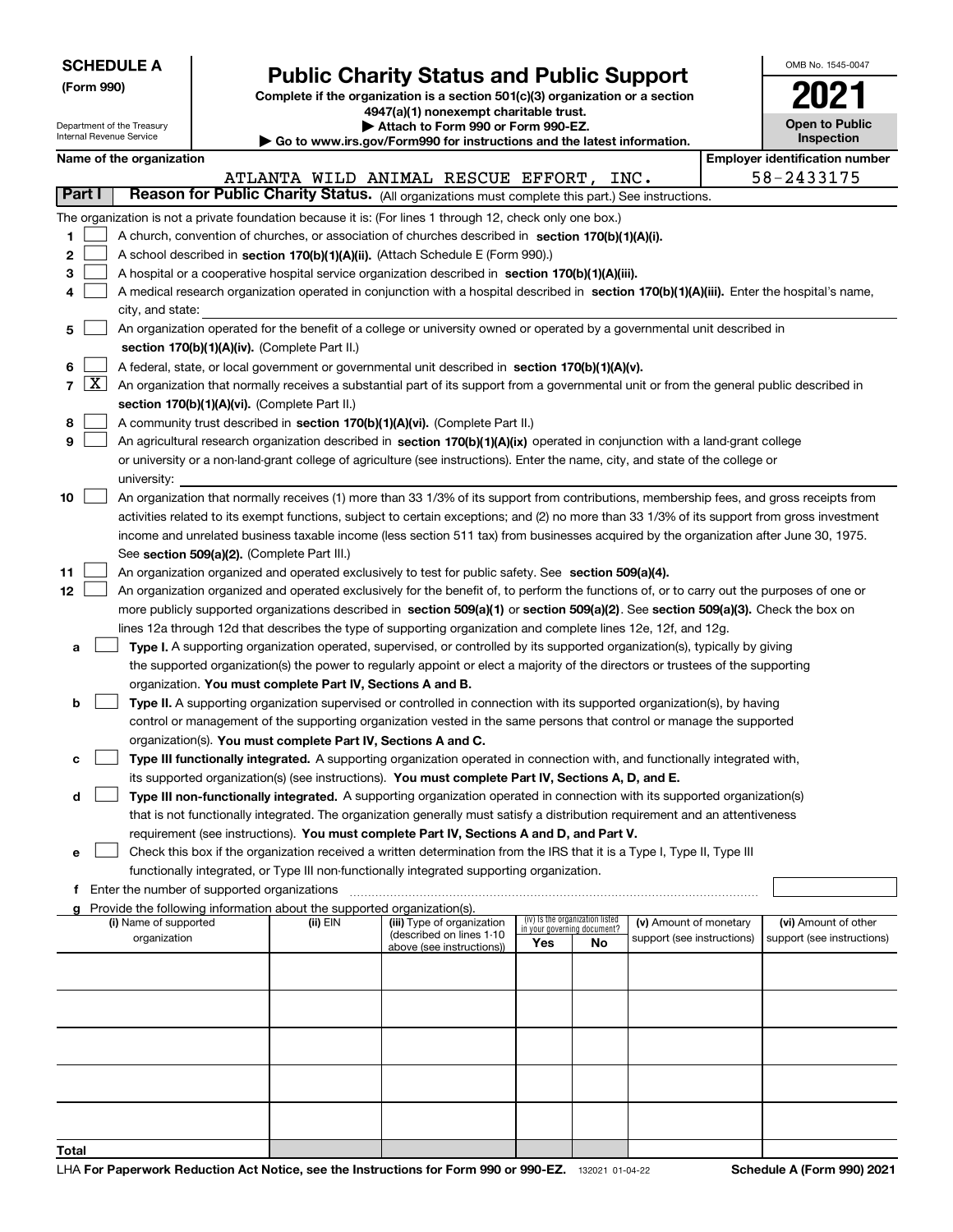#### $58 - 2433175$  Page 2 Schedule A (Form 990) 2021 Page ATLANTA WILD ANIMAL RESCUE EFFORT, INC. 58-2433175 **Part II** Support Schedule for Organizations Described in Sections 170(b)(1)(A)(iv) and 170(b)(1)(A)(vi)

(Complete only if you checked the box on line 5, 7, or 8 of Part I or if the organization failed to qualify under Part III. If the organization fails to qualify under the tests listed below, please complete Part III.)

|     | <b>Section A. Public Support</b>                                                                                                                                                                                               |                        |                        |            |            |          |                                          |
|-----|--------------------------------------------------------------------------------------------------------------------------------------------------------------------------------------------------------------------------------|------------------------|------------------------|------------|------------|----------|------------------------------------------|
|     | Calendar year (or fiscal year beginning in) $\blacktriangleright$                                                                                                                                                              | (a) 2017               | $(b)$ 2018             | $(c)$ 2019 | $(d)$ 2020 | (e) 2021 | (f) Total                                |
|     | 1 Gifts, grants, contributions, and                                                                                                                                                                                            |                        |                        |            |            |          |                                          |
|     | membership fees received. (Do not                                                                                                                                                                                              |                        |                        |            |            |          |                                          |
|     | include any "unusual grants.")                                                                                                                                                                                                 | 236,590.               | 263,785.               | 253,921.   | 368, 201.  | 452,351. | 1574848.                                 |
|     | 2 Tax revenues levied for the organ-                                                                                                                                                                                           |                        |                        |            |            |          |                                          |
|     | ization's benefit and either paid to                                                                                                                                                                                           |                        |                        |            |            |          |                                          |
|     | or expended on its behalf                                                                                                                                                                                                      |                        |                        |            |            |          |                                          |
|     | 3 The value of services or facilities                                                                                                                                                                                          |                        |                        |            |            |          |                                          |
|     | furnished by a governmental unit to                                                                                                                                                                                            |                        |                        |            |            |          |                                          |
|     | the organization without charge                                                                                                                                                                                                | 9,000.                 | 9,000.                 | 9,000.     | 9,000.     | 9,000.   | 45,000.                                  |
|     | 4 Total. Add lines 1 through 3                                                                                                                                                                                                 | $\overline{245,590}$ . | 272, 785.              | 262,921.   | 377,201.   | 461,351. | 1619848.                                 |
| 5.  | The portion of total contributions                                                                                                                                                                                             |                        |                        |            |            |          |                                          |
|     | by each person (other than a                                                                                                                                                                                                   |                        |                        |            |            |          |                                          |
|     | governmental unit or publicly                                                                                                                                                                                                  |                        |                        |            |            |          |                                          |
|     | supported organization) included                                                                                                                                                                                               |                        |                        |            |            |          |                                          |
|     | on line 1 that exceeds 2% of the                                                                                                                                                                                               |                        |                        |            |            |          |                                          |
|     | amount shown on line 11,                                                                                                                                                                                                       |                        |                        |            |            |          |                                          |
|     | column (f)                                                                                                                                                                                                                     |                        |                        |            |            |          | 181,249.                                 |
|     | 6 Public support. Subtract line 5 from line 4.                                                                                                                                                                                 |                        |                        |            |            |          | 1438599.                                 |
|     | <b>Section B. Total Support</b>                                                                                                                                                                                                |                        |                        |            |            |          |                                          |
|     | Calendar year (or fiscal year beginning in)                                                                                                                                                                                    | (a) 2017               | $(b)$ 2018             | $(c)$ 2019 | $(d)$ 2020 | (e) 2021 | (f) Total                                |
|     | <b>7</b> Amounts from line 4                                                                                                                                                                                                   | 245,590.               | $\overline{272,785}$ . | 262,921.   | 377,201.   | 461,351. | 1619848.                                 |
|     | 8 Gross income from interest,                                                                                                                                                                                                  |                        |                        |            |            |          |                                          |
|     | dividends, payments received on                                                                                                                                                                                                |                        |                        |            |            |          |                                          |
|     | securities loans, rents, royalties,                                                                                                                                                                                            |                        |                        |            |            |          |                                          |
|     | and income from similar sources                                                                                                                                                                                                | 402.                   |                        | 380.       | 80.        | 130.     | 992.                                     |
| 9   | Net income from unrelated business                                                                                                                                                                                             |                        |                        |            |            |          |                                          |
|     | activities, whether or not the                                                                                                                                                                                                 |                        |                        |            |            |          |                                          |
|     | business is regularly carried on                                                                                                                                                                                               |                        |                        |            |            |          |                                          |
|     | <b>10</b> Other income. Do not include gain                                                                                                                                                                                    |                        |                        |            |            |          |                                          |
|     | or loss from the sale of capital                                                                                                                                                                                               |                        |                        |            |            |          |                                          |
|     | assets (Explain in Part VI.)                                                                                                                                                                                                   |                        |                        |            |            |          |                                          |
|     | 11 Total support. Add lines 7 through 10                                                                                                                                                                                       |                        |                        |            |            |          | 1620840.                                 |
|     | <b>12</b> Gross receipts from related activities, etc. (see instructions)                                                                                                                                                      |                        |                        |            |            | 12       |                                          |
|     | 13 First 5 years. If the Form 990 is for the organization's first, second, third, fourth, or fifth tax year as a section 501(c)(3)                                                                                             |                        |                        |            |            |          |                                          |
|     | organization, check this box and stop here manufactured and according to the state of the state of the state of the state of the state of the state of the state of the state of the state of the state of the state of the st |                        |                        |            |            |          |                                          |
|     | <b>Section C. Computation of Public Support Percentage</b>                                                                                                                                                                     |                        |                        |            |            |          |                                          |
|     |                                                                                                                                                                                                                                |                        |                        |            |            | 14       | 88.76<br>$\frac{9}{6}$                   |
|     |                                                                                                                                                                                                                                |                        |                        |            |            | 15       | 91.11<br>$\frac{9}{6}$                   |
|     | 16a 33 1/3% support test - 2021. If the organization did not check the box on line 13, and line 14 is 33 1/3% or more, check this box and                                                                                      |                        |                        |            |            |          |                                          |
|     | stop here. The organization qualifies as a publicly supported organization                                                                                                                                                     |                        |                        |            |            |          | $\blacktriangleright$ $\boxed{\text{X}}$ |
|     | b 33 1/3% support test - 2020. If the organization did not check a box on line 13 or 16a, and line 15 is 33 1/3% or more, check this box                                                                                       |                        |                        |            |            |          |                                          |
|     | and stop here. The organization qualifies as a publicly supported organization                                                                                                                                                 |                        |                        |            |            |          |                                          |
|     | 17a 10% -facts-and-circumstances test - 2021. If the organization did not check a box on line 13, 16a, or 16b, and line 14 is 10% or more,                                                                                     |                        |                        |            |            |          |                                          |
|     | and if the organization meets the facts-and-circumstances test, check this box and stop here. Explain in Part VI how the organization                                                                                          |                        |                        |            |            |          |                                          |
|     | meets the facts-and-circumstances test. The organization qualifies as a publicly supported organization                                                                                                                        |                        |                        |            |            |          |                                          |
|     | <b>b 10% -facts-and-circumstances test - 2020.</b> If the organization did not check a box on line 13, 16a, 16b, or 17a, and line 15 is 10% or                                                                                 |                        |                        |            |            |          |                                          |
|     | more, and if the organization meets the facts-and-circumstances test, check this box and stop here. Explain in Part VI how the                                                                                                 |                        |                        |            |            |          |                                          |
|     | organization meets the facts-and-circumstances test. The organization qualifies as a publicly supported organization                                                                                                           |                        |                        |            |            |          |                                          |
| 18. | Private foundation. If the organization did not check a box on line 13, 16a, 16b, 17a, or 17b, check this box and see instructions                                                                                             |                        |                        |            |            |          |                                          |
|     |                                                                                                                                                                                                                                |                        |                        |            |            |          | Schedule A (Form 990) 2021               |

**Schedule A (Form 990) 2021**

132022 01-04-22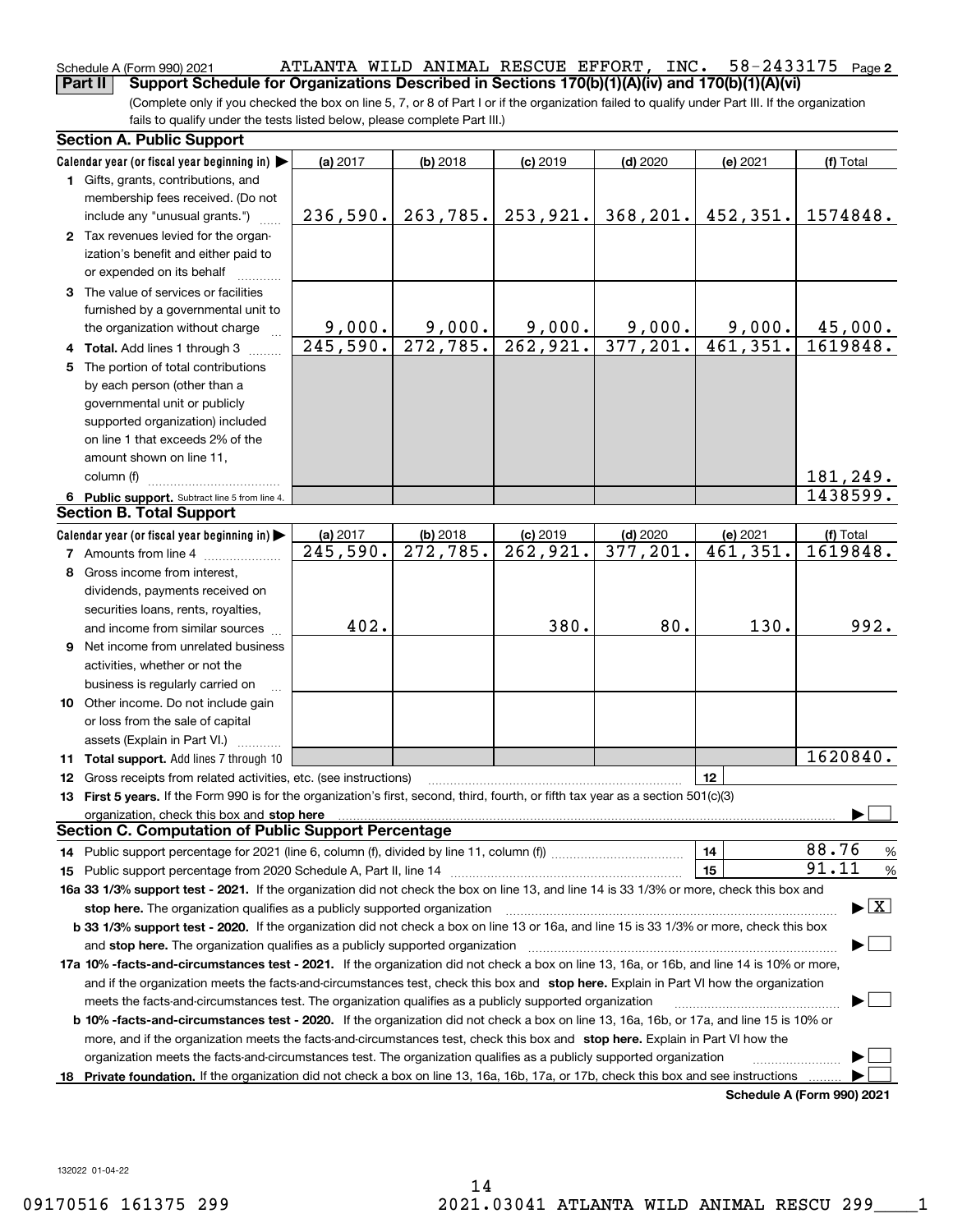| Schedule A (Form 990) 2021                                                        |  |  |  |  |  | ATLANTA WILD ANIMAL RESCUE EFFORT, INC. 58-2433175 Page 3 |  |
|-----------------------------------------------------------------------------------|--|--|--|--|--|-----------------------------------------------------------|--|
| <b>Part III Support Schedule for Organizations Described in Section 509(a)(2)</b> |  |  |  |  |  |                                                           |  |

(Complete only if you checked the box on line 10 of Part I or if the organization failed to qualify under Part II. If the organization fails to qualify under the tests listed below, please complete Part II.)

|    | <b>Section A. Public Support</b>                                                                                                                 |          |          |            |            |          |                            |
|----|--------------------------------------------------------------------------------------------------------------------------------------------------|----------|----------|------------|------------|----------|----------------------------|
|    | Calendar year (or fiscal year beginning in) $\blacktriangleright$                                                                                | (a) 2017 | (b) 2018 | $(c)$ 2019 | $(d)$ 2020 | (e) 2021 | (f) Total                  |
|    | 1 Gifts, grants, contributions, and                                                                                                              |          |          |            |            |          |                            |
|    | membership fees received. (Do not                                                                                                                |          |          |            |            |          |                            |
|    | include any "unusual grants.")                                                                                                                   |          |          |            |            |          |                            |
| 2  | Gross receipts from admissions,                                                                                                                  |          |          |            |            |          |                            |
|    | merchandise sold or services per-                                                                                                                |          |          |            |            |          |                            |
|    | formed, or facilities furnished in<br>any activity that is related to the                                                                        |          |          |            |            |          |                            |
|    | organization's tax-exempt purpose                                                                                                                |          |          |            |            |          |                            |
| 3  | Gross receipts from activities that                                                                                                              |          |          |            |            |          |                            |
|    | are not an unrelated trade or bus-                                                                                                               |          |          |            |            |          |                            |
|    | iness under section 513                                                                                                                          |          |          |            |            |          |                            |
|    | 4 Tax revenues levied for the organ-                                                                                                             |          |          |            |            |          |                            |
|    | ization's benefit and either paid to                                                                                                             |          |          |            |            |          |                            |
|    | or expended on its behalf                                                                                                                        |          |          |            |            |          |                            |
| 5. | The value of services or facilities                                                                                                              |          |          |            |            |          |                            |
|    | furnished by a governmental unit to                                                                                                              |          |          |            |            |          |                            |
|    | the organization without charge                                                                                                                  |          |          |            |            |          |                            |
|    |                                                                                                                                                  |          |          |            |            |          |                            |
|    | <b>6 Total.</b> Add lines 1 through 5                                                                                                            |          |          |            |            |          |                            |
|    | 7a Amounts included on lines 1, 2, and                                                                                                           |          |          |            |            |          |                            |
|    | 3 received from disqualified persons                                                                                                             |          |          |            |            |          |                            |
|    | <b>b</b> Amounts included on lines 2 and 3 received<br>from other than disqualified persons that                                                 |          |          |            |            |          |                            |
|    | exceed the greater of \$5,000 or 1% of the                                                                                                       |          |          |            |            |          |                            |
|    | amount on line 13 for the year                                                                                                                   |          |          |            |            |          |                            |
|    | c Add lines 7a and 7b                                                                                                                            |          |          |            |            |          |                            |
|    | 8 Public support. (Subtract line 7c from line 6.)                                                                                                |          |          |            |            |          |                            |
|    | <b>Section B. Total Support</b>                                                                                                                  |          |          |            |            |          |                            |
|    | Calendar year (or fiscal year beginning in) $\blacktriangleright$                                                                                | (a) 2017 | (b) 2018 | $(c)$ 2019 | $(d)$ 2020 | (e) 2021 | (f) Total                  |
|    | 9 Amounts from line 6                                                                                                                            |          |          |            |            |          |                            |
|    | 10a Gross income from interest,<br>dividends, payments received on                                                                               |          |          |            |            |          |                            |
|    | securities loans, rents, royalties,                                                                                                              |          |          |            |            |          |                            |
|    | and income from similar sources                                                                                                                  |          |          |            |            |          |                            |
|    | <b>b</b> Unrelated business taxable income                                                                                                       |          |          |            |            |          |                            |
|    | (less section 511 taxes) from businesses                                                                                                         |          |          |            |            |          |                            |
|    | acquired after June 30, 1975                                                                                                                     |          |          |            |            |          |                            |
|    | c Add lines 10a and 10b                                                                                                                          |          |          |            |            |          |                            |
|    | <b>11</b> Net income from unrelated business                                                                                                     |          |          |            |            |          |                            |
|    | activities not included on line 10b,<br>whether or not the business is                                                                           |          |          |            |            |          |                            |
|    | regularly carried on                                                                                                                             |          |          |            |            |          |                            |
|    | 12 Other income. Do not include gain                                                                                                             |          |          |            |            |          |                            |
|    | or loss from the sale of capital<br>assets (Explain in Part VI.)                                                                                 |          |          |            |            |          |                            |
|    | <b>13</b> Total support. (Add lines 9, 10c, 11, and 12.)                                                                                         |          |          |            |            |          |                            |
|    | 14 First 5 years. If the Form 990 is for the organization's first, second, third, fourth, or fifth tax year as a section 501(c)(3) organization, |          |          |            |            |          |                            |
|    | check this box and stop here measurements are constructed to the state of the state of the state of the state o                                  |          |          |            |            |          |                            |
|    | <b>Section C. Computation of Public Support Percentage</b>                                                                                       |          |          |            |            |          |                            |
|    | 15 Public support percentage for 2021 (line 8, column (f), divided by line 13, column (f))                                                       |          |          |            |            | 15       | %                          |
|    | 16 Public support percentage from 2020 Schedule A, Part III, line 15                                                                             |          |          |            |            | 16       | %                          |
|    | <b>Section D. Computation of Investment Income Percentage</b>                                                                                    |          |          |            |            |          |                            |
|    |                                                                                                                                                  |          |          |            |            | 17       | %                          |
|    | 18 Investment income percentage from 2020 Schedule A, Part III, line 17                                                                          |          |          |            |            | 18       | %                          |
|    | 19a 33 1/3% support tests - 2021. If the organization did not check the box on line 14, and line 15 is more than 33 1/3%, and line 17 is not     |          |          |            |            |          |                            |
|    | more than 33 1/3%, check this box and stop here. The organization qualifies as a publicly supported organization                                 |          |          |            |            |          |                            |
|    | <b>b 33 1/3% support tests - 2020.</b> If the organization did not check a box on line 14 or line 19a, and line 16 is more than 33 1/3%, and     |          |          |            |            |          |                            |
|    | line 18 is not more than 33 1/3%, check this box and stop here. The organization qualifies as a publicly supported organization                  |          |          |            |            |          |                            |
|    | 20 Private foundation. If the organization did not check a box on line 14, 19a, or 19b, check this box and see instructions                      |          |          |            |            |          |                            |
|    | 132023 01-04-22                                                                                                                                  |          |          |            |            |          | Schedule A (Form 990) 2021 |

15 09170516 161375 299 2021.03041 ATLANTA WILD ANIMAL RESCU 299 1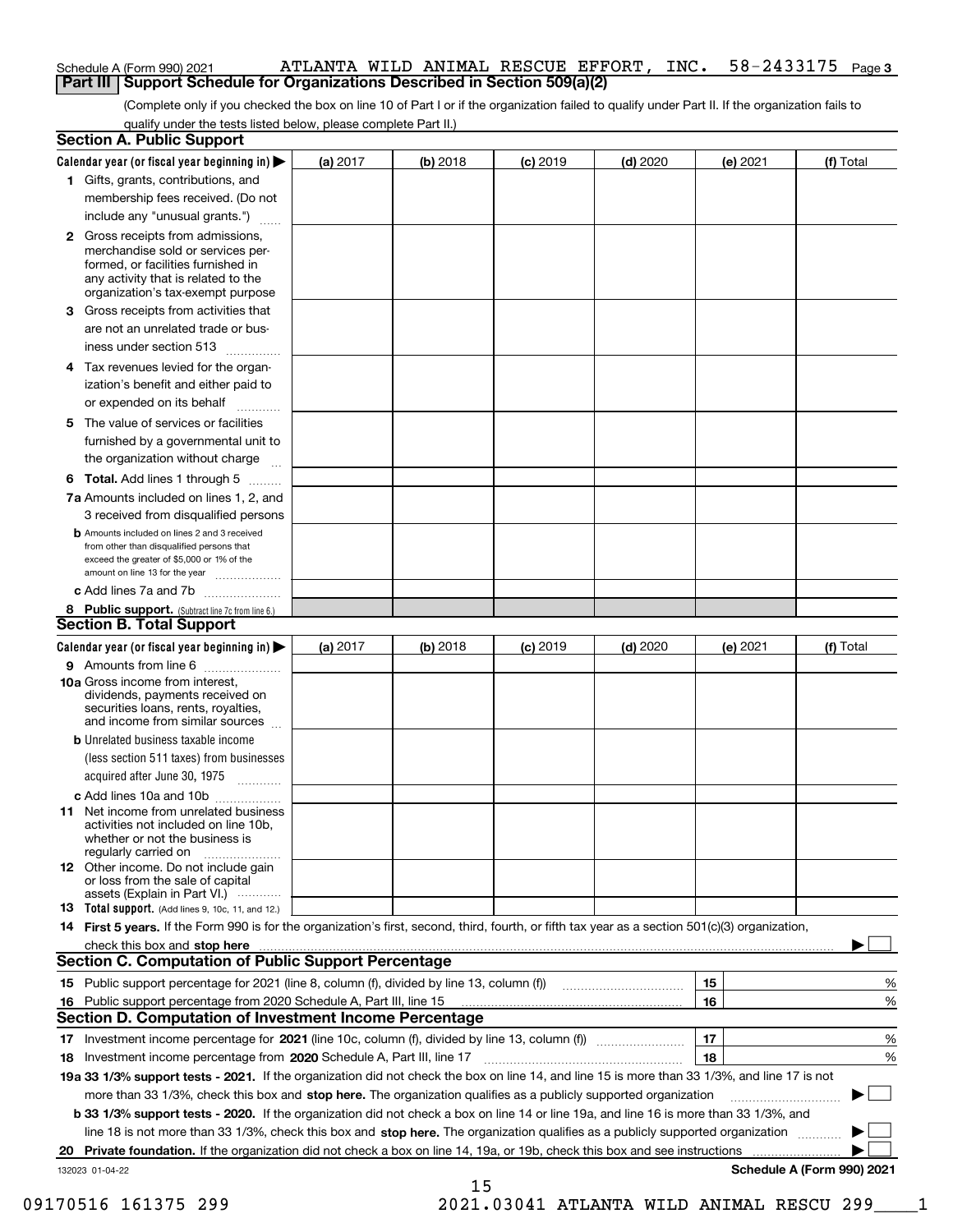132024 01-04-21

# **Part IV Supporting Organizations**

(Complete only if you checked a box in line 12 on Part I. If you checked box 12a, Part I, complete Sections A and B. If you checked box 12b, Part I, complete Sections A and C. If you checked box 12c, Part I, complete Sections A, D, and E. If you checked box 12d, Part I, complete Sections A and D, and complete Part V.)

# **Section A. All Supporting Organizations**

- **1** Are all of the organization's supported organizations listed by name in the organization's governing documents? If "No," describe in Part VI how the supported organizations are designated. If designated by *class or purpose, describe the designation. If historic and continuing relationship, explain.*
- **2** Did the organization have any supported organization that does not have an IRS determination of status under section 509(a)(1) or (2)? If "Yes," explain in Part VI how the organization determined that the supported *organization was described in section 509(a)(1) or (2).*
- **3a** Did the organization have a supported organization described in section 501(c)(4), (5), or (6)? If "Yes," answer *lines 3b and 3c below.*
- **b** Did the organization confirm that each supported organization qualified under section 501(c)(4), (5), or (6) and satisfied the public support tests under section 509(a)(2)? If "Yes," describe in **Part VI** when and how the *organization made the determination.*
- **c** Did the organization ensure that all support to such organizations was used exclusively for section 170(c)(2)(B) purposes? If "Yes," explain in Part VI what controls the organization put in place to ensure such use.
- **4 a** *If* Was any supported organization not organized in the United States ("foreign supported organization")? *"Yes," and if you checked box 12a or 12b in Part I, answer lines 4b and 4c below.*
- **b** Did the organization have ultimate control and discretion in deciding whether to make grants to the foreign supported organization? If "Yes," describe in Part VI how the organization had such control and discretion *despite being controlled or supervised by or in connection with its supported organizations.*
- **c** Did the organization support any foreign supported organization that does not have an IRS determination under sections 501(c)(3) and 509(a)(1) or (2)? If "Yes," explain in Part VI what controls the organization used *to ensure that all support to the foreign supported organization was used exclusively for section 170(c)(2)(B) purposes.*
- **5a** Did the organization add, substitute, or remove any supported organizations during the tax year? If "Yes," answer lines 5b and 5c below (if applicable). Also, provide detail in Part VI, including (i) the names and EIN *numbers of the supported organizations added, substituted, or removed; (ii) the reasons for each such action; (iii) the authority under the organization's organizing document authorizing such action; and (iv) how the action was accomplished (such as by amendment to the organizing document).*
- **b Type I or Type II only.** Was any added or substituted supported organization part of a class already designated in the organization's organizing document?
- **c Substitutions only.**  Was the substitution the result of an event beyond the organization's control?
- **6** Did the organization provide support (whether in the form of grants or the provision of services or facilities) to **Part VI.** *If "Yes," provide detail in* support or benefit one or more of the filing organization's supported organizations? anyone other than (i) its supported organizations, (ii) individuals that are part of the charitable class benefited by one or more of its supported organizations, or (iii) other supporting organizations that also
- **7** Did the organization provide a grant, loan, compensation, or other similar payment to a substantial contributor regard to a substantial contributor? If "Yes," complete Part I of Schedule L (Form 990). (as defined in section 4958(c)(3)(C)), a family member of a substantial contributor, or a 35% controlled entity with
- **8** Did the organization make a loan to a disqualified person (as defined in section 4958) not described on line 7? *If "Yes," complete Part I of Schedule L (Form 990).*
- **9 a** Was the organization controlled directly or indirectly at any time during the tax year by one or more in section 509(a)(1) or (2))? If "Yes," provide detail in Part VI. disqualified persons, as defined in section 4946 (other than foundation managers and organizations described
- **b** Did one or more disqualified persons (as defined on line 9a) hold a controlling interest in any entity in which the supporting organization had an interest? If "Yes," provide detail in Part VI.
- **c** Did a disqualified person (as defined on line 9a) have an ownership interest in, or derive any personal benefit from, assets in which the supporting organization also had an interest? If "Yes," provide detail in Part VI.
- **10 a** Was the organization subject to the excess business holdings rules of section 4943 because of section supporting organizations)? If "Yes," answer line 10b below. 4943(f) (regarding certain Type II supporting organizations, and all Type III non-functionally integrated
	- **b** Did the organization have any excess business holdings in the tax year? (Use Schedule C, Form 4720, to *determine whether the organization had excess business holdings.)*

16

**Schedule A (Form 990) 2021**

**5a 5b 5c 6 7 8 9a 9b 9c 10a 10b**

Yes | No

**1**

**2**

**3a**

**3b**

**3c**

**4a**

**4b**

**4c**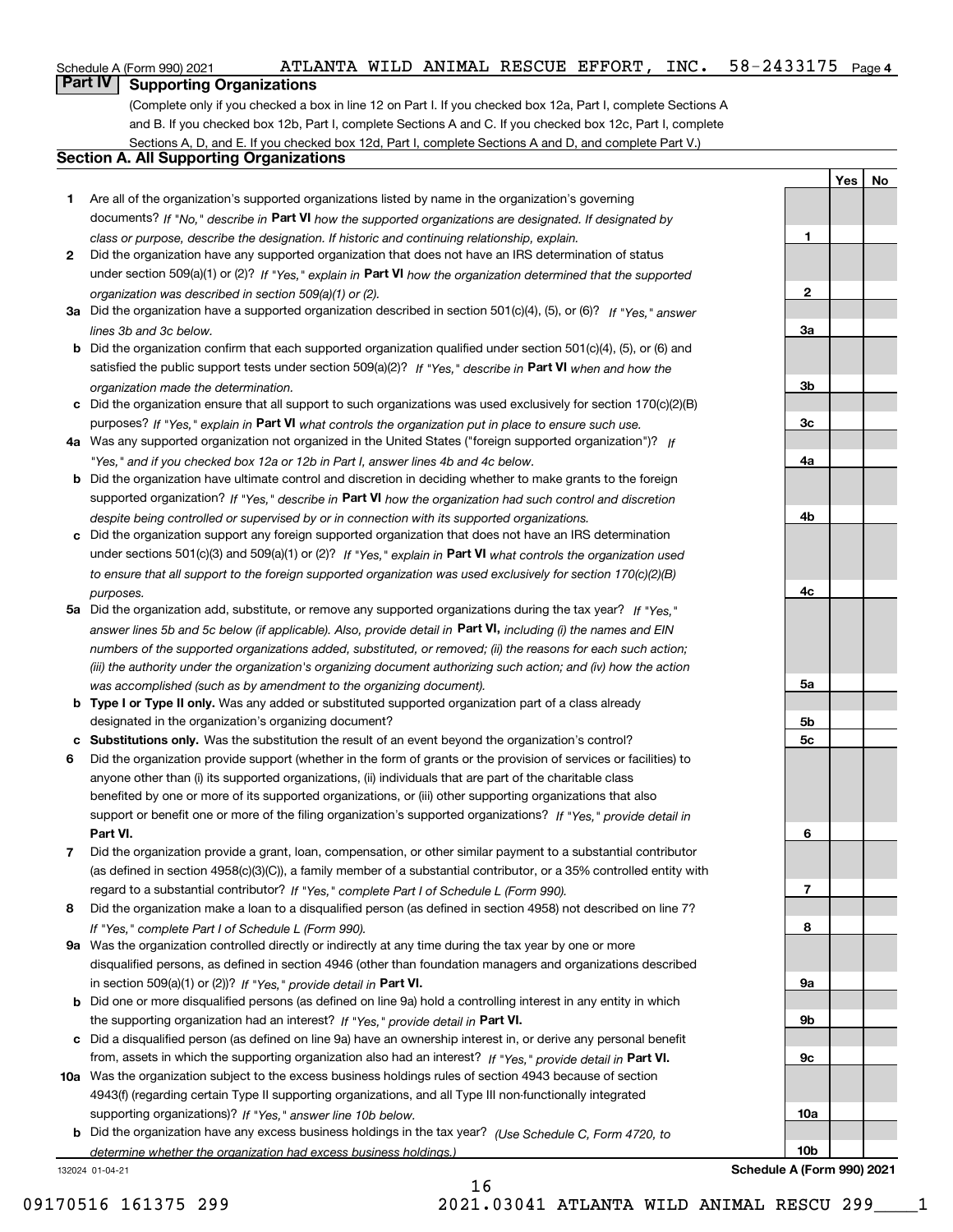#### 58-2433175 Page 5 Schedule A (Form 990) 2021 Page ATLANTA WILD ANIMAL RESCUE EFFORT, INC. 58-2433175 **Part IV | Supporting Organizations** *(continued)*

|    |                                                                                                                            |                 | Yes | <b>No</b> |
|----|----------------------------------------------------------------------------------------------------------------------------|-----------------|-----|-----------|
| 11 | Has the organization accepted a gift or contribution from any of the following persons?                                    |                 |     |           |
|    | a A person who directly or indirectly controls, either alone or together with persons described on lines 11b and           |                 |     |           |
|    | 11c below, the governing body of a supported organization?                                                                 | 11a             |     |           |
|    | <b>b</b> A family member of a person described on line 11a above?                                                          | 11 <sub>b</sub> |     |           |
|    | c A 35% controlled entity of a person described on line 11a or 11b above? If "Yes" to line 11a, 11b, or 11c, provide       |                 |     |           |
|    | detail in Part VI.                                                                                                         | 11c             |     |           |
|    | <b>Section B. Type I Supporting Organizations</b>                                                                          |                 |     |           |
|    |                                                                                                                            |                 | Yes | No        |
|    | Did the governing body, members of the governing body, officers acting in their official capacity, or membership of one or |                 |     |           |

|   | Did the governing body, members of the governing body, onicers acting in their onicial capacity, or membership of one or       |  |
|---|--------------------------------------------------------------------------------------------------------------------------------|--|
|   | more supported organizations have the power to regularly appoint or elect at least a majority of the organization's officers,  |  |
|   | directors, or trustees at all times during the tax year? If "No," describe in Part VI how the supported organization(s)        |  |
|   | effectively operated, supervised, or controlled the organization's activities. If the organization had more than one supported |  |
|   | organization, describe how the powers to appoint and/or remove officers, directors, or trustees were allocated among the       |  |
|   | supported organizations and what conditions or restrictions, if any, applied to such powers during the tax year.               |  |
| 2 | Did the organization operate for the benefit of any supported organization other than the supported                            |  |
|   | organization(s) that operated, supervised, or controlled the supporting organization? If "Yes," explain in                     |  |
|   |                                                                                                                                |  |

**Part VI**  *how providing such benefit carried out the purposes of the supported organization(s) that operated,*

| supervised, or controlled the supporting organization. |  |
|--------------------------------------------------------|--|
| <b>Section C. Type II Supporting Organizations</b>     |  |

Yes | No **1** or trustees of each of the organization's supported organization(s)? If "No," describe in Part VI how control **1** *or management of the supporting organization was vested in the same persons that controlled or managed the supported organization(s).* Were a majority of the organization's directors or trustees during the tax year also a majority of the directors

|   | Section D. All Type III Supporting Organizations                                                                       |   |  |  |  |  |
|---|------------------------------------------------------------------------------------------------------------------------|---|--|--|--|--|
|   |                                                                                                                        |   |  |  |  |  |
|   | Did the organization provide to each of its supported organizations, by the last day of the fifth month of the         |   |  |  |  |  |
|   | organization's tax year, (i) a written notice describing the type and amount of support provided during the prior tax  |   |  |  |  |  |
|   | year, (ii) a copy of the Form 990 that was most recently filed as of the date of notification, and (iii) copies of the |   |  |  |  |  |
|   | organization's governing documents in effect on the date of notification, to the extent not previously provided?       |   |  |  |  |  |
| 2 | Were any of the organization's officers, directors, or trustees either (i) appointed or elected by the supported       |   |  |  |  |  |
|   | organization(s) or (ii) serving on the governing body of a supported organization? If "No." explain in Part VI how     |   |  |  |  |  |
|   | the organization maintained a close and continuous working relationship with the supported organization(s).            | ּ |  |  |  |  |
| з | By reason of the relationship described on line 2, above, did the organization's supported organizations have a        |   |  |  |  |  |
|   | significant voice in the organization's investment policies and in directing the use of the organization's             |   |  |  |  |  |

income or assets at all times during the tax year? If "Yes," describe in Part VI the role the organization's *supported organizations played in this regard.*

# **Section E. Type III Functionally Integrated Supporting Organizations**

- **1** Check the box next to the method that the organization used to satisfy the Integral Part Test during the year (see instructions).
- **a The organization satisfied the Activities Test.** Complete line 2 below.
- **b** The organization is the parent of each of its supported organizations. Complete line 3 below.

|  |  | The organization supported a governmental entity. Describe in Part VI how you supported a governmental entity (see instructions). |  |  |
|--|--|-----------------------------------------------------------------------------------------------------------------------------------|--|--|
|--|--|-----------------------------------------------------------------------------------------------------------------------------------|--|--|

- **2 Answer lines 2a and 2b below. Yes No** Activities Test.
- **a** Did substantially all of the organization's activities during the tax year directly further the exempt purposes of the supported organization(s) to which the organization was responsive? If "Yes," then in **Part VI identify those supported organizations and explain**  *how these activities directly furthered their exempt purposes, how the organization was responsive to those supported organizations, and how the organization determined that these activities constituted substantially all of its activities.*
- **b** Did the activities described on line 2a, above, constitute activities that, but for the organization's involvement, **Part VI**  *the reasons for the organization's position that its supported organization(s) would have engaged in* one or more of the organization's supported organization(s) would have been engaged in? If "Yes," explain in *these activities but for the organization's involvement.*
- 3 Parent of Supported Organizations. Answer lines 3a and 3b below.

**a** Did the organization have the power to regularly appoint or elect a majority of the officers, directors, or trustees of each of the supported organizations? If "Yes" or "No" provide details in Part VI.

**b** Did the organization exercise a substantial degree of direction over the policies, programs, and activities of each of its supported organizations? If "Yes," describe in Part VI the role played by the organization in this regard.

**2a 2b 3a 3b Schedule A (Form 990) 2021**

**2**

**3**

<u>**Yes**</u> | No

132025 01-04-22

17 09170516 161375 299 2021.03041 ATLANTA WILD ANIMAL RESCU 299\_\_\_\_1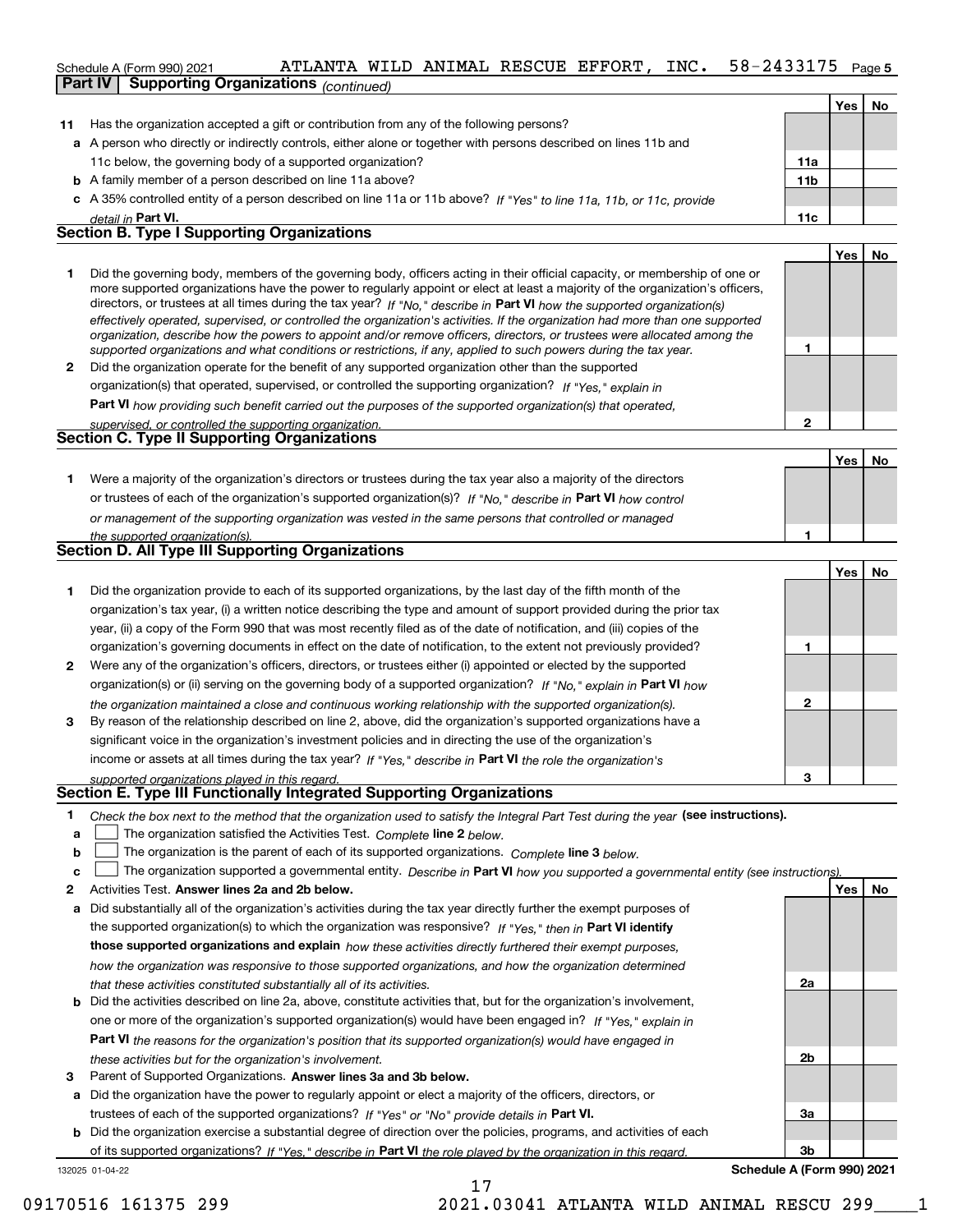|               | ATLANTA WILD ANIMAL RESCUE EFFORT, INC.<br>Schedule A (Form 990) 2021                                                                                                                                                                                         |                |                | 58-2433175<br>Page 6           |
|---------------|---------------------------------------------------------------------------------------------------------------------------------------------------------------------------------------------------------------------------------------------------------------|----------------|----------------|--------------------------------|
| <b>Part V</b> | Type III Non-Functionally Integrated 509(a)(3) Supporting Organizations                                                                                                                                                                                       |                |                |                                |
| 1             | Check here if the organization satisfied the Integral Part Test as a qualifying trust on Nov. 20, 1970 (explain in Part VI). See instructions.<br>All other Type III non-functionally integrated supporting organizations must complete Sections A through E. |                |                |                                |
|               | <b>Section A - Adjusted Net Income</b>                                                                                                                                                                                                                        |                | (A) Prior Year | (B) Current Year<br>(optional) |
| 1             | Net short-term capital gain                                                                                                                                                                                                                                   | 1              |                |                                |
| 2             | Recoveries of prior-year distributions                                                                                                                                                                                                                        | $\mathbf{2}$   |                |                                |
| 3             | Other gross income (see instructions)                                                                                                                                                                                                                         | 3              |                |                                |
| 4             | Add lines 1 through 3.                                                                                                                                                                                                                                        | 4              |                |                                |
| 5             | Depreciation and depletion                                                                                                                                                                                                                                    | 5              |                |                                |
| 6             | Portion of operating expenses paid or incurred for production or                                                                                                                                                                                              |                |                |                                |
|               | collection of gross income or for management, conservation, or                                                                                                                                                                                                |                |                |                                |
|               | maintenance of property held for production of income (see instructions)                                                                                                                                                                                      | 6              |                |                                |
| 7             | Other expenses (see instructions)                                                                                                                                                                                                                             | $\overline{7}$ |                |                                |
| 8             | Adjusted Net Income (subtract lines 5, 6, and 7 from line 4)                                                                                                                                                                                                  | 8              |                |                                |
|               | <b>Section B - Minimum Asset Amount</b>                                                                                                                                                                                                                       |                | (A) Prior Year | (B) Current Year<br>(optional) |
| 1             | Aggregate fair market value of all non-exempt-use assets (see                                                                                                                                                                                                 |                |                |                                |
|               | instructions for short tax year or assets held for part of year):                                                                                                                                                                                             |                |                |                                |
|               | a Average monthly value of securities                                                                                                                                                                                                                         | 1a             |                |                                |
|               | <b>b</b> Average monthly cash balances                                                                                                                                                                                                                        | 1b             |                |                                |
|               | c Fair market value of other non-exempt-use assets                                                                                                                                                                                                            | 1c             |                |                                |
|               | d Total (add lines 1a, 1b, and 1c)                                                                                                                                                                                                                            | 1d             |                |                                |
|               | e Discount claimed for blockage or other factors                                                                                                                                                                                                              |                |                |                                |
|               | (explain in detail in Part VI):                                                                                                                                                                                                                               |                |                |                                |
| 2             | Acquisition indebtedness applicable to non-exempt-use assets                                                                                                                                                                                                  | $\mathbf{2}$   |                |                                |
| 3             | Subtract line 2 from line 1d.                                                                                                                                                                                                                                 | 3              |                |                                |
| 4             | Cash deemed held for exempt use. Enter 0.015 of line 3 (for greater amount,                                                                                                                                                                                   |                |                |                                |
|               | see instructions).                                                                                                                                                                                                                                            | 4              |                |                                |
| 5             | Net value of non-exempt-use assets (subtract line 4 from line 3)                                                                                                                                                                                              | 5              |                |                                |
| 6             | Multiply line 5 by 0.035.                                                                                                                                                                                                                                     | 6              |                |                                |
| 7             | Recoveries of prior-year distributions                                                                                                                                                                                                                        | $\overline{7}$ |                |                                |
| 8             | Minimum Asset Amount (add line 7 to line 6)                                                                                                                                                                                                                   | 8              |                |                                |
|               | <b>Section C - Distributable Amount</b>                                                                                                                                                                                                                       |                |                | <b>Current Year</b>            |
|               | Adjusted net income for prior year (from Section A, line 8, column A)                                                                                                                                                                                         | 1              |                |                                |
| 2             | Enter 0.85 of line 1.                                                                                                                                                                                                                                         | 2              |                |                                |
| 3             | Minimum asset amount for prior year (from Section B, line 8, column A)                                                                                                                                                                                        | 3              |                |                                |
| 4             | Enter greater of line 2 or line 3.                                                                                                                                                                                                                            | 4              |                |                                |
| 5             | Income tax imposed in prior year                                                                                                                                                                                                                              | 5              |                |                                |
| 6             | Distributable Amount. Subtract line 5 from line 4, unless subject to                                                                                                                                                                                          |                |                |                                |
|               | emergency temporary reduction (see instructions).                                                                                                                                                                                                             | 6              |                |                                |
| 7             | Check here if the current year is the organization's first as a non-functionally integrated Type III supporting organization (see                                                                                                                             |                |                |                                |

**Schedule A (Form 990) 2021**

132026 01-04-22

instructions).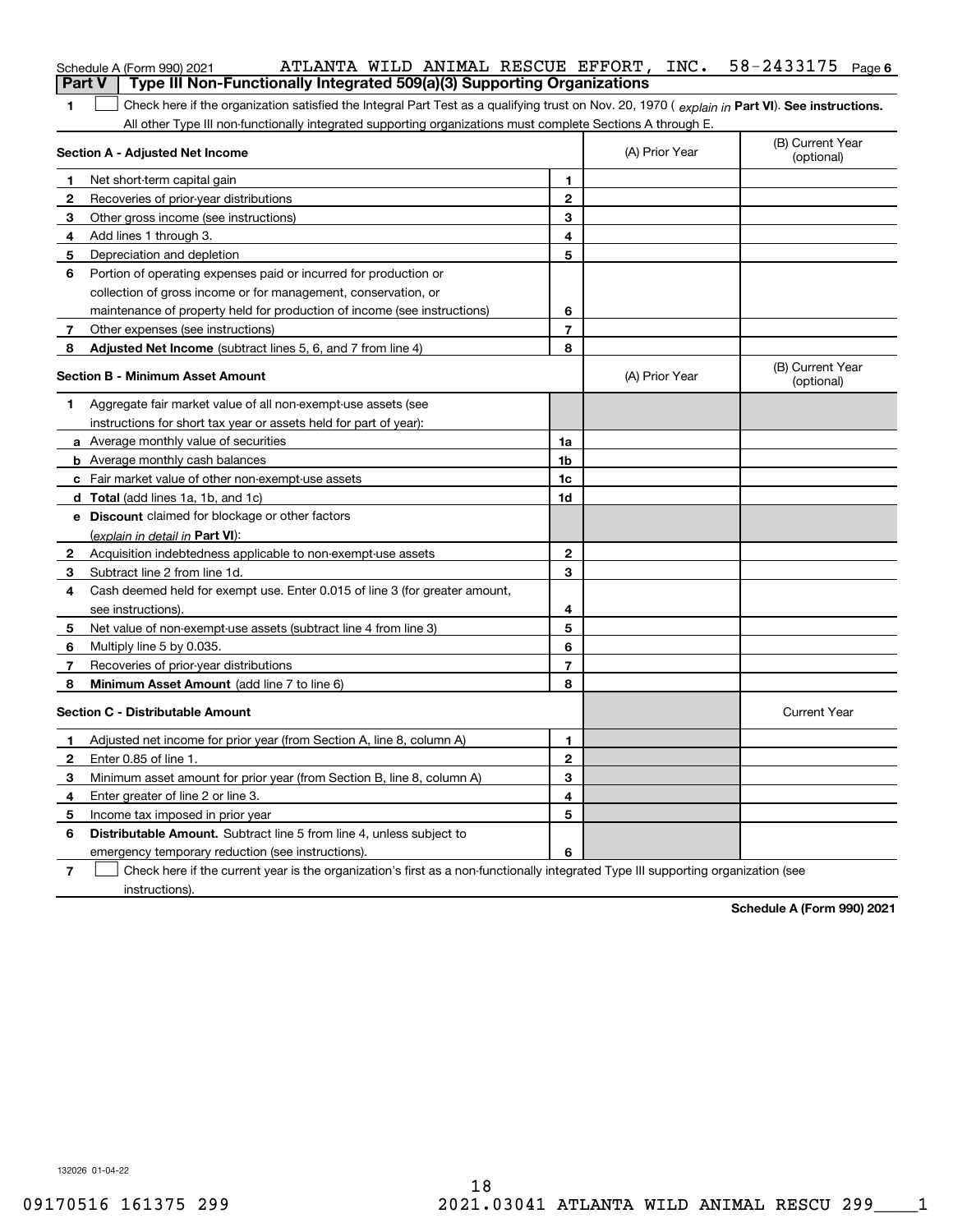| $\sim$ | ATLANTA WILD ANIMAL RESCUE EFFORT, INC. |  |  | 58-2433175 | Page 7 |
|--------|-----------------------------------------|--|--|------------|--------|
|        |                                         |  |  |            |        |

|               | Schedule A (Form 990) 2021                                                                 | ATLANTA WILD ANIMAL RESCUE EFFORT, | INC.                                          |                | 58-2433175<br>Page 7                             |
|---------------|--------------------------------------------------------------------------------------------|------------------------------------|-----------------------------------------------|----------------|--------------------------------------------------|
| <b>Part V</b> | Type III Non-Functionally Integrated 509(a)(3) Supporting Organizations                    |                                    | (continued)                                   |                |                                                  |
|               | <b>Section D - Distributions</b>                                                           |                                    |                                               |                | <b>Current Year</b>                              |
| 1             | Amounts paid to supported organizations to accomplish exempt purposes                      |                                    |                                               | 1              |                                                  |
| 2             | Amounts paid to perform activity that directly furthers exempt purposes of supported       |                                    |                                               |                |                                                  |
|               | organizations, in excess of income from activity                                           |                                    |                                               | $\mathbf{2}$   |                                                  |
| 3             | Administrative expenses paid to accomplish exempt purposes of supported organizations      |                                    |                                               | 3              |                                                  |
| 4             | Amounts paid to acquire exempt-use assets                                                  |                                    |                                               | 4              |                                                  |
| 5             | Qualified set-aside amounts (prior IRS approval required - provide details in Part VI)     |                                    |                                               | 5              |                                                  |
| 6             | Other distributions (describe in Part VI). See instructions.                               |                                    |                                               | 6              |                                                  |
| 7             | Total annual distributions. Add lines 1 through 6.                                         |                                    |                                               | $\overline{7}$ |                                                  |
| 8             | Distributions to attentive supported organizations to which the organization is responsive |                                    |                                               |                |                                                  |
|               | (provide details in Part VI). See instructions.                                            |                                    |                                               | 8              |                                                  |
| 9             | Distributable amount for 2021 from Section C, line 6                                       |                                    |                                               | 9              |                                                  |
| 10            | Line 8 amount divided by line 9 amount                                                     |                                    |                                               | 10             |                                                  |
|               | <b>Section E - Distribution Allocations</b> (see instructions)                             | (i)<br><b>Excess Distributions</b> | (ii)<br><b>Underdistributions</b><br>Pre-2021 |                | (iii)<br><b>Distributable</b><br>Amount for 2021 |
| 1             | Distributable amount for 2021 from Section C, line 6                                       |                                    |                                               |                |                                                  |
| 2             | Underdistributions, if any, for years prior to 2021 (reason-                               |                                    |                                               |                |                                                  |
|               | able cause required - explain in Part VI). See instructions.                               |                                    |                                               |                |                                                  |
| 3             | Excess distributions carryover, if any, to 2021                                            |                                    |                                               |                |                                                  |
|               | a From 2016                                                                                |                                    |                                               |                |                                                  |
|               | <b>b</b> From 2017                                                                         |                                    |                                               |                |                                                  |
|               | c From 2018                                                                                |                                    |                                               |                |                                                  |
|               | d From 2019                                                                                |                                    |                                               |                |                                                  |
|               | e From 2020                                                                                |                                    |                                               |                |                                                  |
|               | f Total of lines 3a through 3e                                                             |                                    |                                               |                |                                                  |
|               | g Applied to underdistributions of prior years                                             |                                    |                                               |                |                                                  |
|               | <b>h</b> Applied to 2021 distributable amount                                              |                                    |                                               |                |                                                  |
| Ť.            | Carryover from 2016 not applied (see instructions)                                         |                                    |                                               |                |                                                  |
|               | Remainder. Subtract lines 3g, 3h, and 3i from line 3f.                                     |                                    |                                               |                |                                                  |
| 4             | Distributions for 2021 from Section D,                                                     |                                    |                                               |                |                                                  |
|               | line $7:$                                                                                  |                                    |                                               |                |                                                  |
|               | a Applied to underdistributions of prior years                                             |                                    |                                               |                |                                                  |
|               | <b>b</b> Applied to 2021 distributable amount                                              |                                    |                                               |                |                                                  |
|               | c Remainder. Subtract lines 4a and 4b from line 4.                                         |                                    |                                               |                |                                                  |
|               | 5 Remaining underdistributions for years prior to 2021, if                                 |                                    |                                               |                |                                                  |
|               | any. Subtract lines 3g and 4a from line 2. For result greater                              |                                    |                                               |                |                                                  |
|               | than zero, explain in Part VI. See instructions.                                           |                                    |                                               |                |                                                  |
| 6             | Remaining underdistributions for 2021. Subtract lines 3h                                   |                                    |                                               |                |                                                  |
|               | and 4b from line 1. For result greater than zero, explain in                               |                                    |                                               |                |                                                  |
|               | <b>Part VI.</b> See instructions.                                                          |                                    |                                               |                |                                                  |
| 7             | Excess distributions carryover to 2022. Add lines 3j                                       |                                    |                                               |                |                                                  |
|               | and 4c.                                                                                    |                                    |                                               |                |                                                  |
| 8             | Breakdown of line 7:                                                                       |                                    |                                               |                |                                                  |
|               | a Excess from 2017                                                                         |                                    |                                               |                |                                                  |
|               | <b>b</b> Excess from 2018                                                                  |                                    |                                               |                |                                                  |
|               | c Excess from 2019                                                                         |                                    |                                               |                |                                                  |
|               | d Excess from 2020                                                                         |                                    |                                               |                |                                                  |
|               | e Excess from 2021                                                                         |                                    |                                               |                |                                                  |

**Schedule A (Form 990) 2021**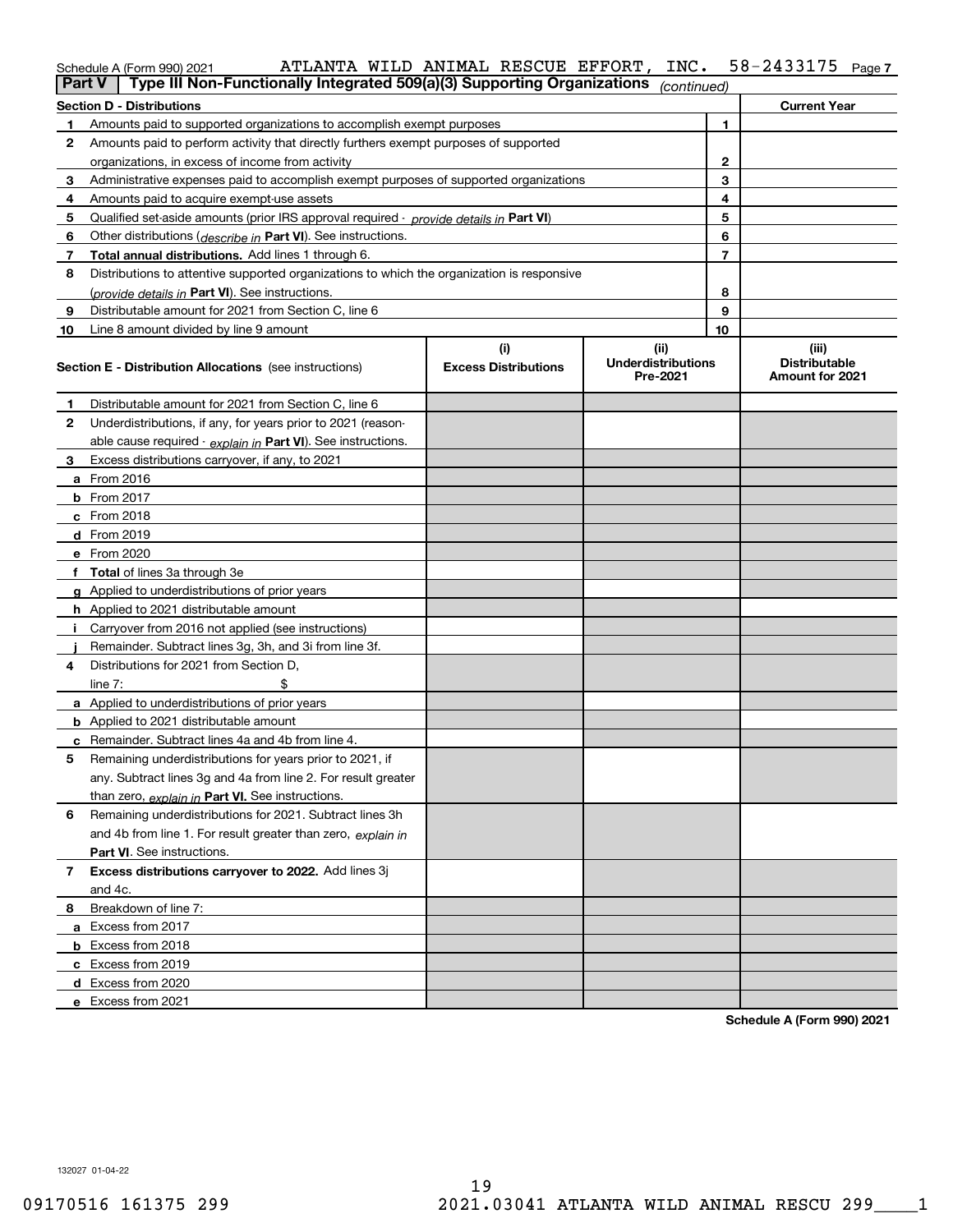|                 | Schedule A (Form 990) 2021                                                                                                                                                                                                                                                                                                                                                                                                        | ATLANTA WILD ANIMAL RESCUE EFFORT, INC. |          |  | $58 - 2433175$ Page 8      |  |
|-----------------|-----------------------------------------------------------------------------------------------------------------------------------------------------------------------------------------------------------------------------------------------------------------------------------------------------------------------------------------------------------------------------------------------------------------------------------|-----------------------------------------|----------|--|----------------------------|--|
| Part VI         | Supplemental Information. Provide the explanations required by Part II, line 10; Part II, line 17a or 17b; Part III, line 12;<br>Part IV, Section A, lines 1, 2, 3b, 3c, 4b, 4c, 5a, 6, 9a, 9b, 9c, 11a, 11b, and 11c; Part IV, Section B, lines 1 and 2; Part IV, Section C,<br>line 1; Part IV, Section D, lines 2 and 3; Part IV, Section E, lines 1c, 2a, 2b, 3a, and 3b; Part V, line 1; Part V, Section B, line 1e; Part V, |                                         |          |  |                            |  |
|                 | Section D, lines 5, 6, and 8; and Part V, Section E, lines 2, 5, and 6. Also complete this part for any additional information.<br>(See instructions.)                                                                                                                                                                                                                                                                            |                                         |          |  |                            |  |
|                 |                                                                                                                                                                                                                                                                                                                                                                                                                                   |                                         |          |  |                            |  |
|                 |                                                                                                                                                                                                                                                                                                                                                                                                                                   |                                         |          |  |                            |  |
|                 |                                                                                                                                                                                                                                                                                                                                                                                                                                   |                                         |          |  |                            |  |
|                 |                                                                                                                                                                                                                                                                                                                                                                                                                                   |                                         |          |  |                            |  |
|                 |                                                                                                                                                                                                                                                                                                                                                                                                                                   |                                         |          |  |                            |  |
|                 |                                                                                                                                                                                                                                                                                                                                                                                                                                   |                                         |          |  |                            |  |
|                 |                                                                                                                                                                                                                                                                                                                                                                                                                                   |                                         |          |  |                            |  |
|                 |                                                                                                                                                                                                                                                                                                                                                                                                                                   |                                         |          |  |                            |  |
|                 |                                                                                                                                                                                                                                                                                                                                                                                                                                   |                                         |          |  |                            |  |
|                 |                                                                                                                                                                                                                                                                                                                                                                                                                                   |                                         |          |  |                            |  |
|                 |                                                                                                                                                                                                                                                                                                                                                                                                                                   |                                         |          |  |                            |  |
|                 |                                                                                                                                                                                                                                                                                                                                                                                                                                   |                                         |          |  |                            |  |
|                 |                                                                                                                                                                                                                                                                                                                                                                                                                                   |                                         |          |  |                            |  |
|                 |                                                                                                                                                                                                                                                                                                                                                                                                                                   |                                         |          |  |                            |  |
|                 |                                                                                                                                                                                                                                                                                                                                                                                                                                   |                                         |          |  |                            |  |
|                 |                                                                                                                                                                                                                                                                                                                                                                                                                                   |                                         |          |  |                            |  |
|                 |                                                                                                                                                                                                                                                                                                                                                                                                                                   |                                         |          |  |                            |  |
|                 |                                                                                                                                                                                                                                                                                                                                                                                                                                   |                                         |          |  |                            |  |
|                 |                                                                                                                                                                                                                                                                                                                                                                                                                                   |                                         |          |  |                            |  |
|                 |                                                                                                                                                                                                                                                                                                                                                                                                                                   |                                         |          |  |                            |  |
|                 |                                                                                                                                                                                                                                                                                                                                                                                                                                   |                                         |          |  |                            |  |
|                 |                                                                                                                                                                                                                                                                                                                                                                                                                                   |                                         |          |  |                            |  |
|                 |                                                                                                                                                                                                                                                                                                                                                                                                                                   |                                         |          |  |                            |  |
|                 |                                                                                                                                                                                                                                                                                                                                                                                                                                   |                                         |          |  |                            |  |
|                 |                                                                                                                                                                                                                                                                                                                                                                                                                                   |                                         |          |  |                            |  |
|                 |                                                                                                                                                                                                                                                                                                                                                                                                                                   |                                         |          |  |                            |  |
|                 |                                                                                                                                                                                                                                                                                                                                                                                                                                   |                                         |          |  |                            |  |
|                 |                                                                                                                                                                                                                                                                                                                                                                                                                                   |                                         |          |  |                            |  |
| 132028 01-04-22 |                                                                                                                                                                                                                                                                                                                                                                                                                                   |                                         | $\Omega$ |  | Schedule A (Form 990) 2021 |  |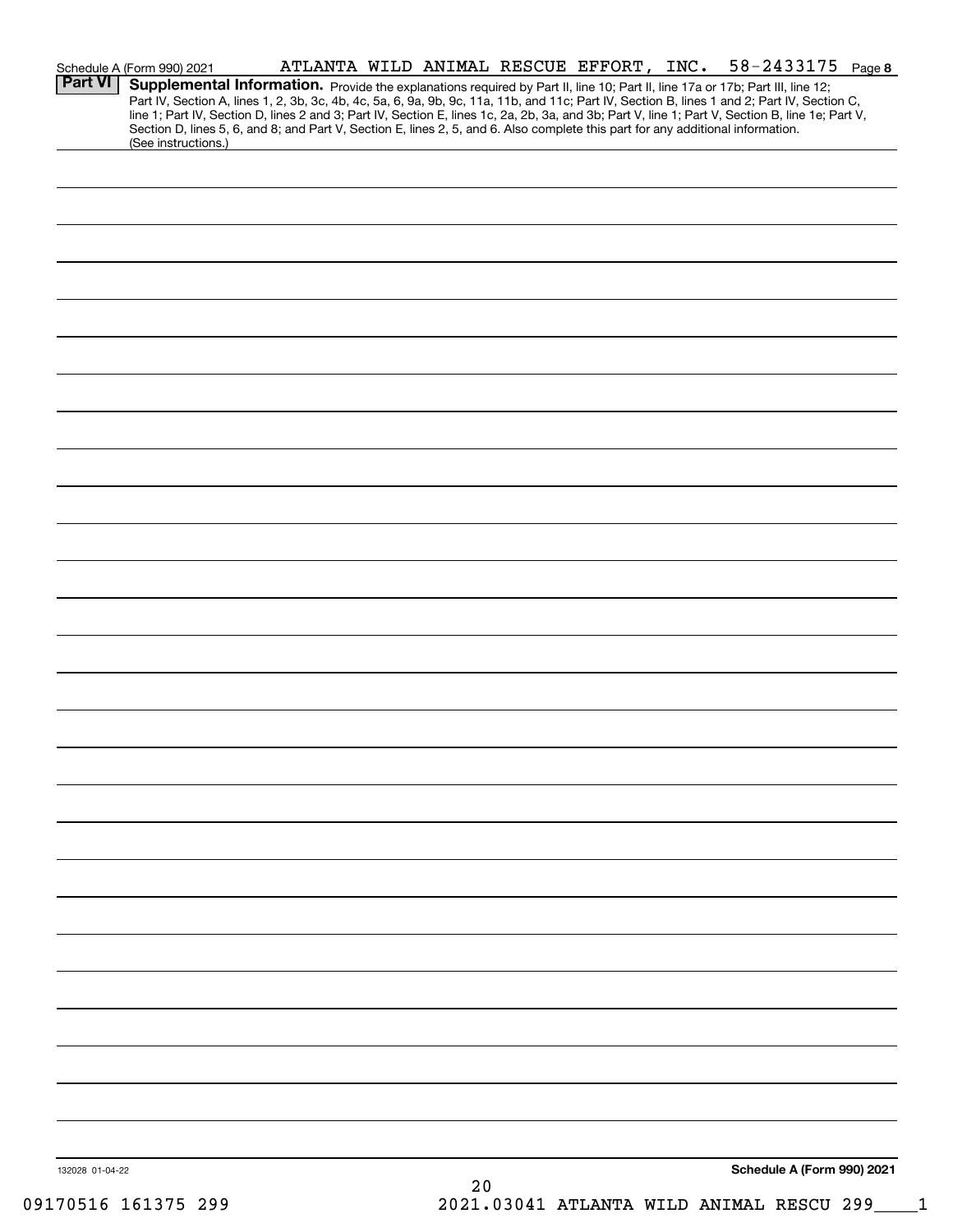Department of the Treasury Internal Revenue Service

Name of the organization

# \*\* PUBLIC DISCLOSURE COPY \*\*

# **Schedule B Schedule of Contributors**

**(Form 990) | Attach to Form 990 or Form 990-PF. | Go to www.irs.gov/Form990 for the latest information.** OMB No. 1545-0047

# **2021**

**Employer identification number**

|                                       | ATLANTA WILD ANIMAL RESCUE EFFORT, |  |  | INC. | 58-2433175 |
|---------------------------------------|------------------------------------|--|--|------|------------|
| <b>Organization type (check one):</b> |                                    |  |  |      |            |

| Section:                                                                    |
|-----------------------------------------------------------------------------|
| $\lfloor x \rfloor$ 501(c)( 3) (enter number) organization                  |
| $4947(a)(1)$ nonexempt charitable trust not treated as a private foundation |
| 527 political organization                                                  |
| 501(c)(3) exempt private foundation                                         |
| 4947(a)(1) nonexempt charitable trust treated as a private foundation       |
| 501(c)(3) taxable private foundation                                        |
|                                                                             |

Check if your organization is covered by the General Rule or a Special Rule. **Note:**  Only a section 501(c)(7), (8), or (10) organization can check boxes for both the General Rule and a Special Rule. See instructions.

## **General Rule**

 $\begin{array}{c} \hline \end{array}$ 

For an organization filing Form 990, 990-EZ, or 990-PF that received, during the year, contributions totaling \$5,000 or more (in money or property) from any one contributor. Complete Parts I and II. See instructions for determining a contributor's total contributions.

## **Special Rules**

contributor, during the year, total contributions of the greater of (1) \$5,000; or (2) 2% of the amount on (i) Form 990, Part VIII, line 1h;  $\boxed{\textbf{X}}$  For an organization described in section 501(c)(3) filing Form 990 or 990-EZ that met the 33 1/3% support test of the regulations under sections 509(a)(1) and 170(b)(1)(A)(vi), that checked Schedule A (Form 990), Part II, line 13, 16a, or 16b, and that received from any one or (ii) Form 990-EZ, line 1. Complete Parts I and II.

For an organization described in section 501(c)(7), (8), or (10) filing Form 990 or 990-EZ that received from any one contributor, during the year, total contributions of more than \$1,000 exclusively for religious, charitable, scientific, literary, or educational purposes, or for the prevention of cruelty to children or animals. Complete Parts I (entering "N/A" in column (b) instead of the contributor name and address), II, and III.  $\begin{array}{c} \hline \end{array}$ 

purpose. Don't complete any of the parts unless the General Rule applies to this organization because it received *nonexclusively* year, contributions <sub>exclusively</sub> for religious, charitable, etc., purposes, but no such contributions totaled more than \$1,000. If this box is checked, enter here the total contributions that were received during the year for an *exclusively* religious, charitable, etc., For an organization described in section 501(c)(7), (8), or (10) filing Form 990 or 990-EZ that received from any one contributor, during the religious, charitable, etc., contributions totaling \$5,000 or more during the year ~~~~~~~~~~~~~~~ | \$  $\begin{array}{c} \hline \end{array}$ 

Caution: An organization that isn't covered by the General Rule and/or the Special Rules doesn't file Schedule B (Form 990), but it must answer "No" on Part IV, line 2, of its Form 990; or check the box on line H of its Form 990-EZ or on its Form 990-PF, Part I, line 2, to certify that it doesn't meet the filing requirements of Schedule B (Form 990).

**For Paperwork Reduction Act Notice, see the instructions for Form 990, 990-EZ, or 990-PF. Schedule B (Form 990) (2021)** LHA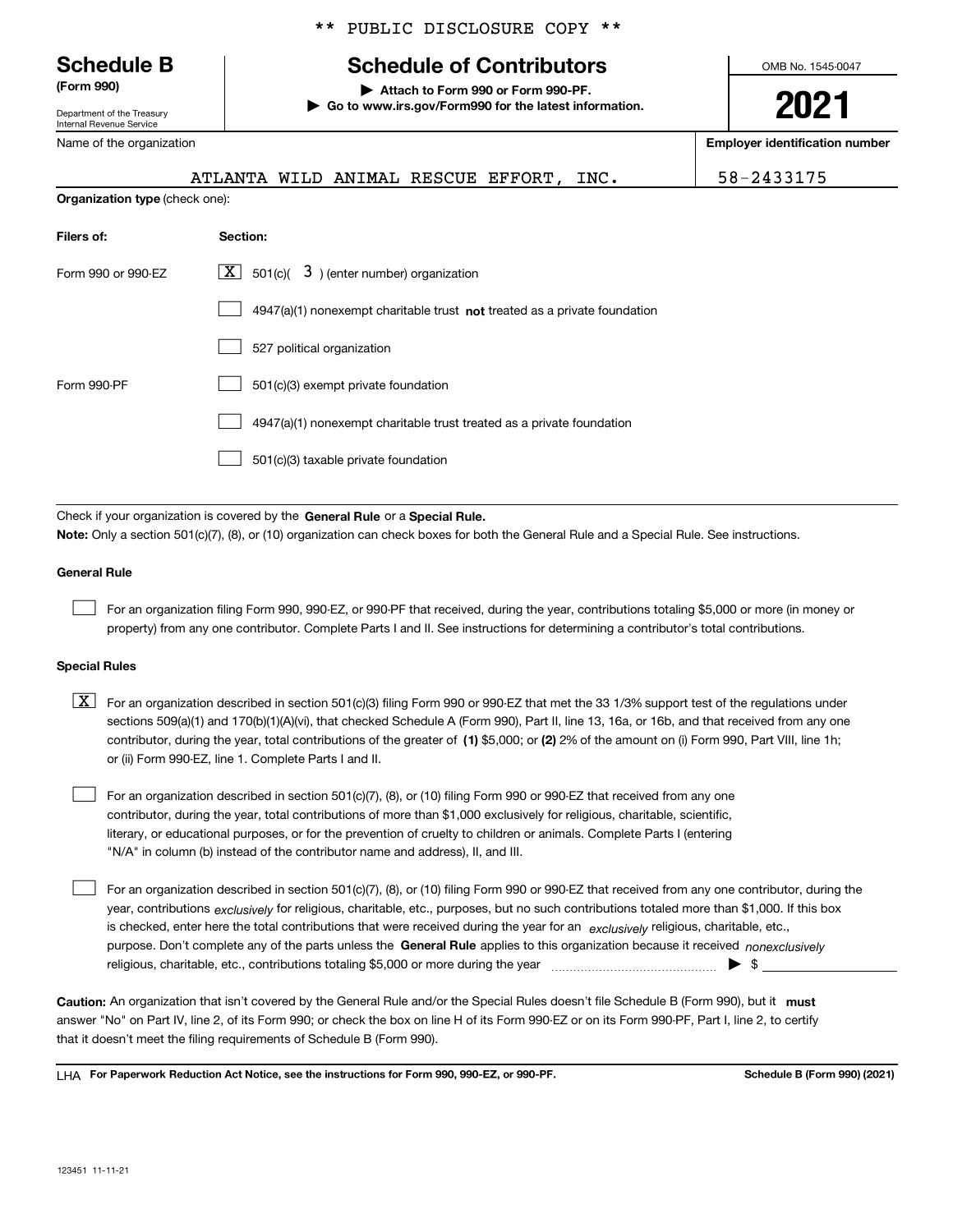**(a) No.**

# ATLANTA WILD ANIMAL RESCUE EFFORT, INC.  $\vert$  58-2433175

**(b) Name, address, and ZIP + 4**

**Part I** Contributors (see instructions). Use duplicate copies of Part I if additional space is needed.

**Person Payroll Noncash (a) No. (b) Name, address, and ZIP + 4 (c) Total contributions (d) Type of contribution Person Payroll Noncash (a) No. (b) Name, address, and ZIP + 4 (c) Total contributions (d) Type of contribution Person Payroll Noncash (a) No. (b) Name, address, and ZIP + 4 (c) Total contributions (d) Type of contribution Person Payroll Noncash (a) No. (b) Name, address, and ZIP + 4 (c) Total contributions Person** \$ (Complete Part II for noncash contributions.) \$ (Complete Part II for noncash contributions.) \$ (Complete Part II for noncash contributions.) \$ 1 X 10,000.  $2$  Person  $\overline{\text{X}}$ 10,000. 3 X 10,000. 4 X 100,000.

|     |                              | 100,000.<br>\$             | Noncash                                                                          |
|-----|------------------------------|----------------------------|----------------------------------------------------------------------------------|
|     |                              |                            | (Complete Part II for                                                            |
|     |                              |                            | noncash contributions.)                                                          |
| (a) | (b)                          | (c)                        | (d)                                                                              |
| No. | Name, address, and ZIP + 4   | <b>Total contributions</b> | Type of contribution                                                             |
| 5   |                              |                            | $\vert X \vert$<br>Person                                                        |
|     |                              | 42,540.<br>\$              | Payroll<br>Noncash                                                               |
|     |                              |                            | (Complete Part II for<br>noncash contributions.)                                 |
| (a) | (b)                          | (c)                        | (d)                                                                              |
| No. | Name, address, and $ZIP + 4$ | <b>Total contributions</b> | Type of contribution                                                             |
|     |                              | \$                         | Person<br>Payroll<br>Noncash<br>(Complete Part II for<br>noncash contributions.) |

## 123452 11-11-21 **Schedule B (Form 990) (2021)**

**Employer identification number**

**(d) Type of contribution**

> $\boxed{\text{X}}$  $\begin{array}{c} \hline \end{array}$  $\begin{array}{c} \hline \end{array}$

> $\boxed{\text{X}}$  $\begin{array}{c} \hline \end{array}$  $\begin{array}{c} \hline \end{array}$

> $\boxed{\text{X}}$  $\begin{array}{c} \hline \end{array}$  $\begin{array}{c} \hline \end{array}$

> $\boxed{\text{X}}$  $\begin{array}{c} \hline \end{array}$

**(c) Total contributions**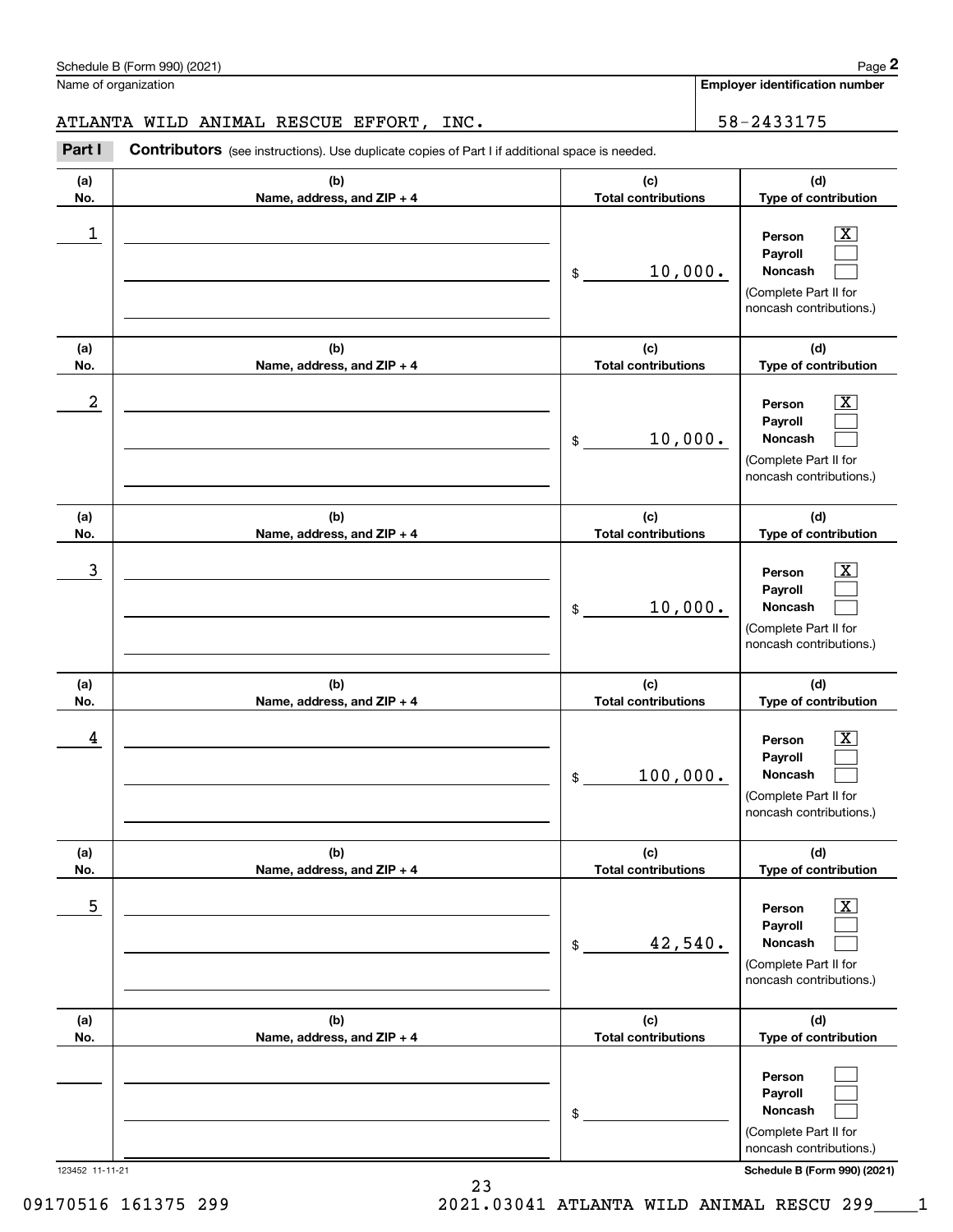| Part II                      | Noncash Property (see instructions). Use duplicate copies of Part II if additional space is needed. |                                                 |                                     |
|------------------------------|-----------------------------------------------------------------------------------------------------|-------------------------------------------------|-------------------------------------|
| (a)<br>No.<br>from<br>Part I | (b)<br>Description of noncash property given                                                        | (c)<br>FMV (or estimate)<br>(See instructions.) | (d)<br>Date received                |
|                              |                                                                                                     | $\frac{1}{2}$                                   |                                     |
| (a)<br>No.<br>from<br>Part I | (b)<br>Description of noncash property given                                                        | (c)<br>FMV (or estimate)<br>(See instructions.) | (d)<br>Date received                |
|                              |                                                                                                     | $\frac{1}{2}$                                   |                                     |
| (a)<br>No.<br>from<br>Part I | (b)<br>Description of noncash property given                                                        | (c)<br>FMV (or estimate)<br>(See instructions.) | (d)<br>Date received                |
|                              |                                                                                                     | $\frac{1}{2}$                                   |                                     |
| (a)<br>No.<br>from<br>Part I | (b)<br>Description of noncash property given                                                        | (c)<br>FMV (or estimate)<br>(See instructions.) | (d)<br>Date received                |
|                              |                                                                                                     | \$                                              |                                     |
| (a)<br>No.<br>from<br>Part I | (b)<br>Description of noncash property given                                                        | (c)<br>FMV (or estimate)<br>(See instructions.) | (d)<br>Date received                |
|                              |                                                                                                     | \$                                              |                                     |
| (a)<br>No.<br>from<br>Part I | (b)<br>Description of noncash property given                                                        | (c)<br>FMV (or estimate)<br>(See instructions.) | (d)<br>Date received                |
| 123453 11-11-21              |                                                                                                     | \$                                              | <b>Schedule B (Form 990) (2021)</b> |

24

ATLANTA WILD ANIMAL RESCUE EFFORT, INC.  $\vert$  58-2433175

Name of organization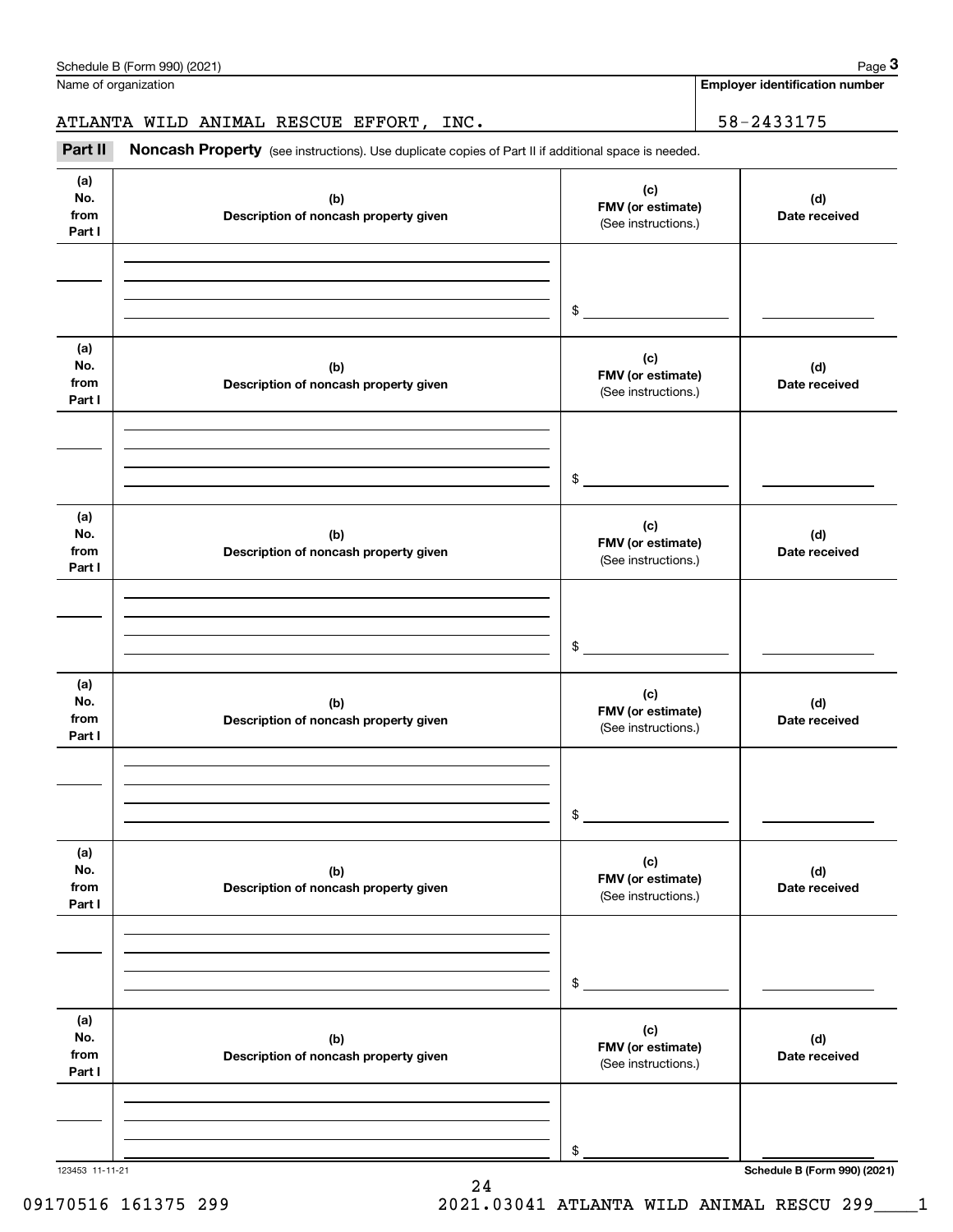|                           | Schedule B (Form 990) (2021)<br>Name of organization                                                                                                                          |                      | Page 4<br><b>Employer identification number</b>                                                                                                                                                                                                                                                                                                     |  |  |  |  |  |
|---------------------------|-------------------------------------------------------------------------------------------------------------------------------------------------------------------------------|----------------------|-----------------------------------------------------------------------------------------------------------------------------------------------------------------------------------------------------------------------------------------------------------------------------------------------------------------------------------------------------|--|--|--|--|--|
|                           |                                                                                                                                                                               |                      |                                                                                                                                                                                                                                                                                                                                                     |  |  |  |  |  |
|                           | ATLANTA WILD ANIMAL RESCUE EFFORT, INC.                                                                                                                                       |                      | 58-2433175                                                                                                                                                                                                                                                                                                                                          |  |  |  |  |  |
| Part III                  | from any one contributor. Complete columns (a) through (e) and the following line entry. For organizations<br>Use duplicate copies of Part III if additional space is needed. |                      | Exclusively religious, charitable, etc., contributions to organizations described in section 501(c)(7), (8), or (10) that total more than \$1,000 for the year<br>completing Part III, enter the total of exclusively religious, charitable, etc., contributions of \$1,000 or less for the year. (Enter this info. once.) $\blacktriangleright$ \$ |  |  |  |  |  |
| (a) No.<br>from<br>Part I | (b) Purpose of gift                                                                                                                                                           | (c) Use of gift      | (d) Description of how gift is held                                                                                                                                                                                                                                                                                                                 |  |  |  |  |  |
|                           |                                                                                                                                                                               |                      |                                                                                                                                                                                                                                                                                                                                                     |  |  |  |  |  |
|                           |                                                                                                                                                                               | (e) Transfer of gift |                                                                                                                                                                                                                                                                                                                                                     |  |  |  |  |  |
|                           | Transferee's name, address, and $ZIP + 4$                                                                                                                                     |                      | Relationship of transferor to transferee                                                                                                                                                                                                                                                                                                            |  |  |  |  |  |
|                           |                                                                                                                                                                               |                      |                                                                                                                                                                                                                                                                                                                                                     |  |  |  |  |  |
| (a) No.<br>from<br>Part I | (b) Purpose of gift                                                                                                                                                           | (c) Use of gift      | (d) Description of how gift is held                                                                                                                                                                                                                                                                                                                 |  |  |  |  |  |
|                           |                                                                                                                                                                               |                      |                                                                                                                                                                                                                                                                                                                                                     |  |  |  |  |  |
|                           |                                                                                                                                                                               | (e) Transfer of gift |                                                                                                                                                                                                                                                                                                                                                     |  |  |  |  |  |
|                           | Transferee's name, address, and ZIP + 4                                                                                                                                       |                      | Relationship of transferor to transferee                                                                                                                                                                                                                                                                                                            |  |  |  |  |  |
|                           |                                                                                                                                                                               |                      |                                                                                                                                                                                                                                                                                                                                                     |  |  |  |  |  |
| (a) No.<br>from<br>Part I | (b) Purpose of gift                                                                                                                                                           | (c) Use of gift      | (d) Description of how gift is held                                                                                                                                                                                                                                                                                                                 |  |  |  |  |  |
|                           |                                                                                                                                                                               |                      |                                                                                                                                                                                                                                                                                                                                                     |  |  |  |  |  |
|                           |                                                                                                                                                                               | (e) Transfer of gift |                                                                                                                                                                                                                                                                                                                                                     |  |  |  |  |  |
|                           | Transferee's name, address, and $ZIP + 4$                                                                                                                                     |                      | Relationship of transferor to transferee                                                                                                                                                                                                                                                                                                            |  |  |  |  |  |
|                           |                                                                                                                                                                               |                      |                                                                                                                                                                                                                                                                                                                                                     |  |  |  |  |  |
| (a) No.<br>from<br>Part I | (b) Purpose of gift                                                                                                                                                           | (c) Use of gift      | (d) Description of how gift is held                                                                                                                                                                                                                                                                                                                 |  |  |  |  |  |
|                           |                                                                                                                                                                               |                      |                                                                                                                                                                                                                                                                                                                                                     |  |  |  |  |  |
|                           |                                                                                                                                                                               | (e) Transfer of gift |                                                                                                                                                                                                                                                                                                                                                     |  |  |  |  |  |
|                           | Transferee's name, address, and $ZIP + 4$                                                                                                                                     |                      | Relationship of transferor to transferee                                                                                                                                                                                                                                                                                                            |  |  |  |  |  |
|                           |                                                                                                                                                                               |                      |                                                                                                                                                                                                                                                                                                                                                     |  |  |  |  |  |
| 123454 11-11-21           |                                                                                                                                                                               |                      | Schedule B (Form 990) (2021)                                                                                                                                                                                                                                                                                                                        |  |  |  |  |  |

25 09170516 161375 299 2021.03041 ATLANTA WILD ANIMAL RESCU 299 1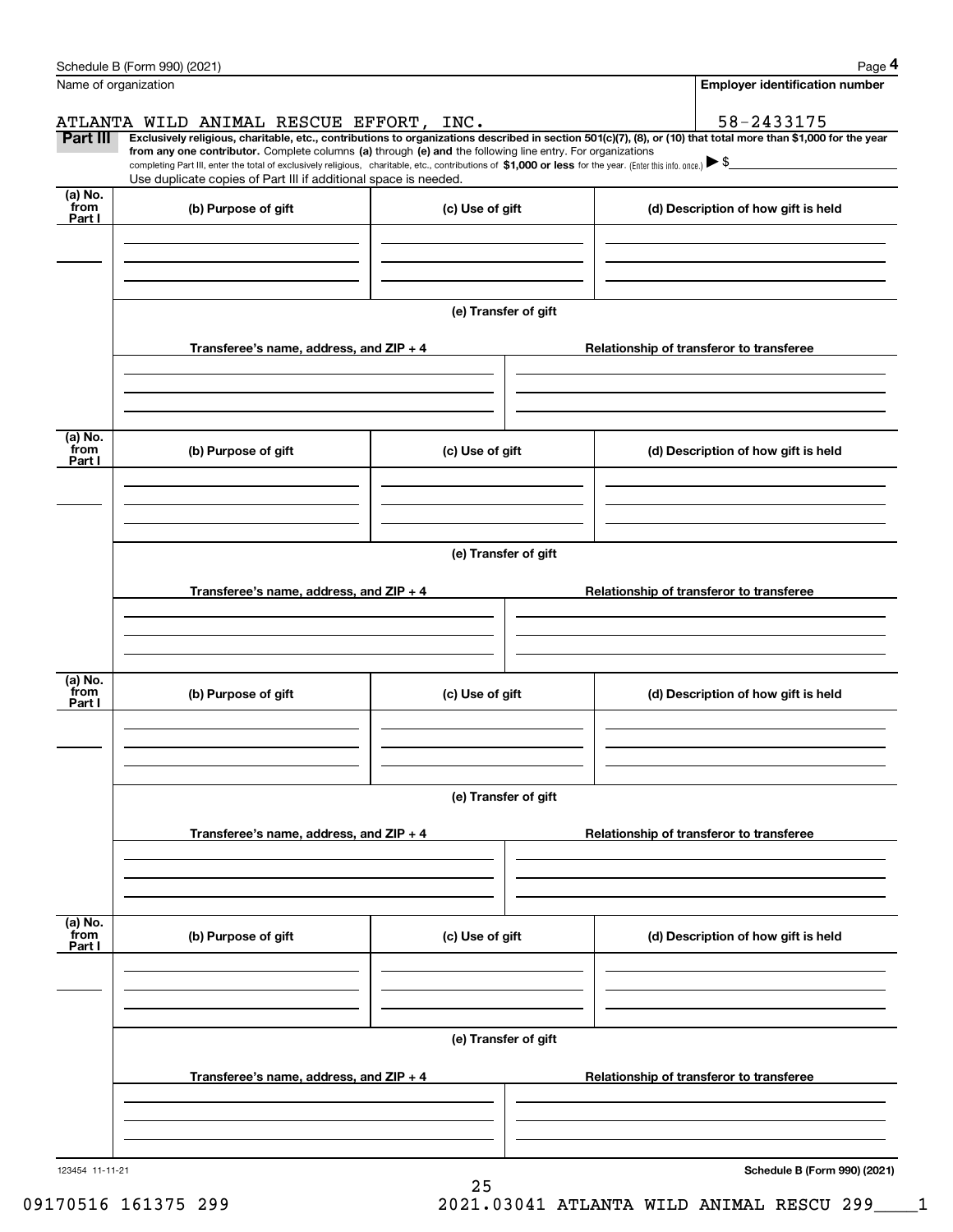| <b>SCHEDULE D</b> |
|-------------------|
|-------------------|

Department of the Treasury Internal Revenue Service

| (Form 990) |  |
|------------|--|
|------------|--|

**| Complete if the organization answered "Yes" on Form 990, Part IV, line 6, 7, 8, 9, 10, 11a, 11b, 11c, 11d, 11e, 11f, 12a, or 12b. | Attach to Form 990. SCHEDULE D Supplemental Financial Statements**<br> **Form 990) Complete if the organization answered "Yes" on Form 990, 2021**<br>
Part IV, line 6, 7, 8, 9, 10, 11a, 11b, 11c, 11d, 11e, 11f, 12a, or 12b.

OMB No. 1545-0047 **Open to Public Inspection**

|  |  |  | Go to www.irs.gov/Form990 for instructions and the latest information. |  |  |  |
|--|--|--|------------------------------------------------------------------------|--|--|--|
|  |  |  |                                                                        |  |  |  |

|         | Name of the organization<br>ATLANTA WILD ANIMAL RESCUE EFFORT, INC.                                                                                                                                                                     | <b>Employer identification number</b><br>58-2433175 |
|---------|-----------------------------------------------------------------------------------------------------------------------------------------------------------------------------------------------------------------------------------------|-----------------------------------------------------|
| Part I  | Organizations Maintaining Donor Advised Funds or Other Similar Funds or Accounts. Complete if the                                                                                                                                       |                                                     |
|         | organization answered "Yes" on Form 990, Part IV, line 6.                                                                                                                                                                               |                                                     |
|         | (a) Donor advised funds                                                                                                                                                                                                                 | (b) Funds and other accounts                        |
| 1.      |                                                                                                                                                                                                                                         |                                                     |
| 2       | Aggregate value of contributions to (during year)                                                                                                                                                                                       |                                                     |
| з       | Aggregate value of grants from (during year)                                                                                                                                                                                            |                                                     |
| 4       |                                                                                                                                                                                                                                         |                                                     |
|         | Did the organization inform all donors and donor advisors in writing that the assets held in donor advised funds                                                                                                                        |                                                     |
| 5       |                                                                                                                                                                                                                                         | <b>Yes</b><br>No                                    |
|         |                                                                                                                                                                                                                                         |                                                     |
| 6       | Did the organization inform all grantees, donors, and donor advisors in writing that grant funds can be used only<br>for charitable purposes and not for the benefit of the donor or donor advisor, or for any other purpose conferring |                                                     |
|         |                                                                                                                                                                                                                                         | Yes<br>No                                           |
| Part II | <b>Conservation Easements.</b> Complete if the organization answered "Yes" on Form 990, Part IV, line 7.                                                                                                                                |                                                     |
|         | Purpose(s) of conservation easements held by the organization (check all that apply).                                                                                                                                                   |                                                     |
| 1       |                                                                                                                                                                                                                                         |                                                     |
|         | Preservation of land for public use (for example, recreation or education)                                                                                                                                                              | Preservation of a historically important land area  |
|         | Protection of natural habitat                                                                                                                                                                                                           | Preservation of a certified historic structure      |
|         | Preservation of open space                                                                                                                                                                                                              |                                                     |
| 2       | Complete lines 2a through 2d if the organization held a qualified conservation contribution in the form of a conservation easement on the last                                                                                          | Held at the End of the Tax Year                     |
|         | day of the tax year.                                                                                                                                                                                                                    |                                                     |
| а       | Total number of conservation easements                                                                                                                                                                                                  | 2a                                                  |
| b       | Total acreage restricted by conservation easements                                                                                                                                                                                      | 2b                                                  |
| с       |                                                                                                                                                                                                                                         | 2c                                                  |
| d       | Number of conservation easements included in (c) acquired after 7/25/06, and not on a historic structure                                                                                                                                |                                                     |
|         |                                                                                                                                                                                                                                         | 2d                                                  |
| 3       | Number of conservation easements modified, transferred, released, extinguished, or terminated by the organization during the tax                                                                                                        |                                                     |
|         | $year \blacktriangleright$                                                                                                                                                                                                              |                                                     |
| 4       | Number of states where property subject to conservation easement is located $\blacktriangleright$                                                                                                                                       |                                                     |
| 5       | Does the organization have a written policy regarding the periodic monitoring, inspection, handling of                                                                                                                                  |                                                     |
|         | violations, and enforcement of the conservation easements it holds?                                                                                                                                                                     | Yes<br>No                                           |
| 6       | Staff and volunteer hours devoted to monitoring, inspecting, handling of violations, and enforcing conservation easements during the year                                                                                               |                                                     |
|         |                                                                                                                                                                                                                                         |                                                     |
| 7       | Amount of expenses incurred in monitoring, inspecting, handling of violations, and enforcing conservation easements during the year                                                                                                     |                                                     |
|         | ▶ \$                                                                                                                                                                                                                                    |                                                     |
| 8       | Does each conservation easement reported on line 2(d) above satisfy the requirements of section 170(h)(4)(B)(i)                                                                                                                         |                                                     |
|         | and section $170(h)(4)(B)(ii)?$                                                                                                                                                                                                         | Yes<br>No                                           |
| 9       | In Part XIII, describe how the organization reports conservation easements in its revenue and expense statement and                                                                                                                     |                                                     |
|         | balance sheet, and include, if applicable, the text of the footnote to the organization's financial statements that describes the                                                                                                       |                                                     |
|         | organization's accounting for conservation easements.                                                                                                                                                                                   |                                                     |
|         | Organizations Maintaining Collections of Art, Historical Treasures, or Other Similar Assets.<br>Part III                                                                                                                                |                                                     |
|         | Complete if the organization answered "Yes" on Form 990, Part IV, line 8.                                                                                                                                                               |                                                     |
|         | 1a If the organization elected, as permitted under FASB ASC 958, not to report in its revenue statement and balance sheet works                                                                                                         |                                                     |
|         | of art, historical treasures, or other similar assets held for public exhibition, education, or research in furtherance of public                                                                                                       |                                                     |
|         | service, provide in Part XIII the text of the footnote to its financial statements that describes these items.                                                                                                                          |                                                     |
| b       | If the organization elected, as permitted under FASB ASC 958, to report in its revenue statement and balance sheet works of                                                                                                             |                                                     |
|         | art, historical treasures, or other similar assets held for public exhibition, education, or research in furtherance of public service,                                                                                                 |                                                     |
|         | provide the following amounts relating to these items:                                                                                                                                                                                  |                                                     |
|         |                                                                                                                                                                                                                                         | $\mathfrak s$ and $\mathfrak s$                     |
|         | (ii) Assets included in Form 990, Part X                                                                                                                                                                                                | -\$                                                 |
| 2       | If the organization received or held works of art, historical treasures, or other similar assets for financial gain, provide                                                                                                            |                                                     |
|         | the following amounts required to be reported under FASB ASC 958 relating to these items:                                                                                                                                               |                                                     |
| а       |                                                                                                                                                                                                                                         | - \$                                                |
|         |                                                                                                                                                                                                                                         | -\$                                                 |
|         | LHA For Paperwork Reduction Act Notice, see the Instructions for Form 990.                                                                                                                                                              | Schedule D (Form 990) 2021                          |

132051 10-28-21

| z | n |  |  |
|---|---|--|--|
|   |   |  |  |

 $\sim$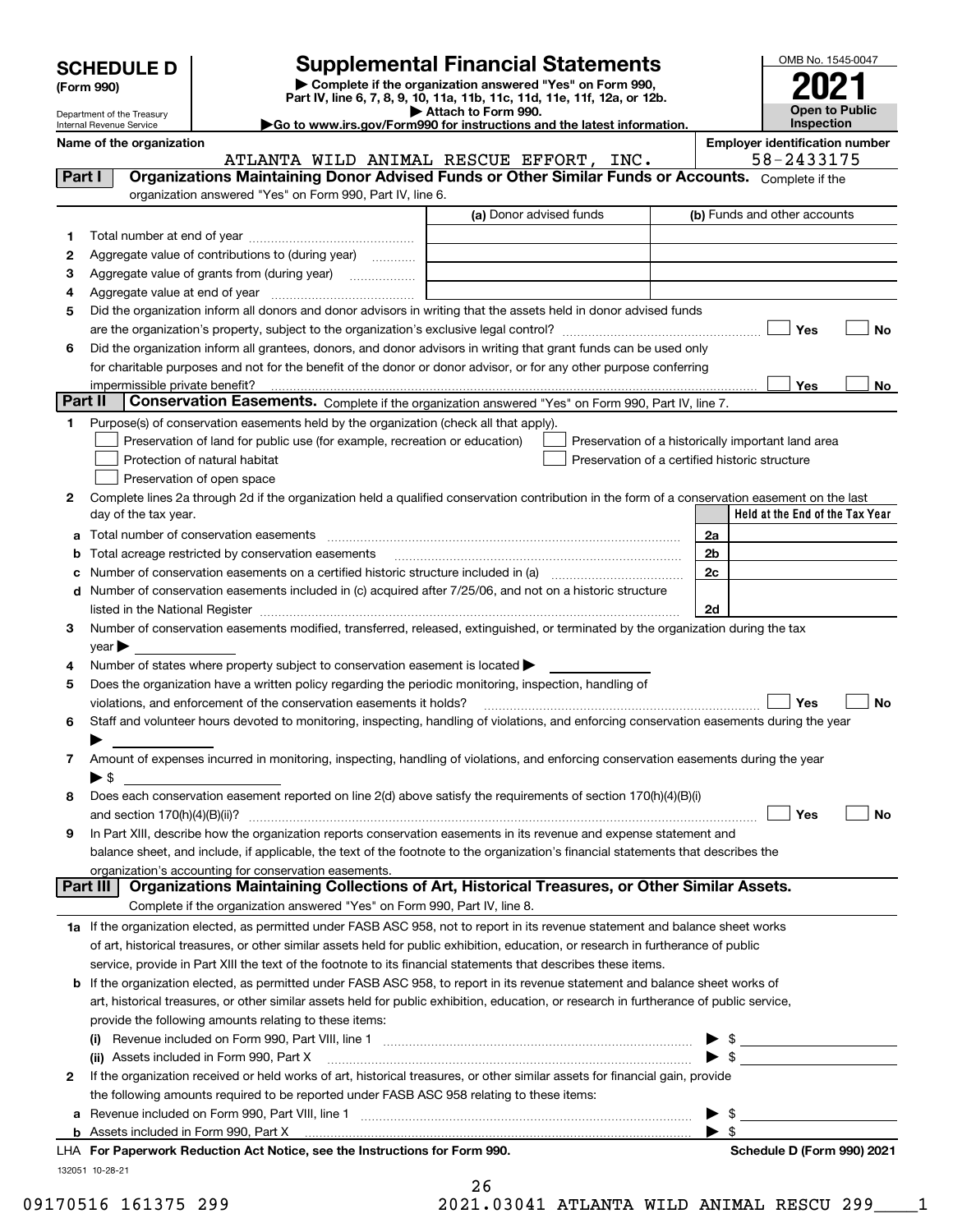|                | Schedule D (Form 990) 2021<br>Organizations Maintaining Collections of Art, Historical Treasures, or Other Similar Assets (continued)<br>Part III                                                                              | ATLANTA WILD ANIMAL RESCUE EFFORT, INC. |   |                |                                    |                                 | 58-2433175 |                     |     | Page 2 |
|----------------|--------------------------------------------------------------------------------------------------------------------------------------------------------------------------------------------------------------------------------|-----------------------------------------|---|----------------|------------------------------------|---------------------------------|------------|---------------------|-----|--------|
|                |                                                                                                                                                                                                                                |                                         |   |                |                                    |                                 |            |                     |     |        |
| 3              | Using the organization's acquisition, accession, and other records, check any of the following that make significant use of its                                                                                                |                                         |   |                |                                    |                                 |            |                     |     |        |
|                | collection items (check all that apply):                                                                                                                                                                                       |                                         |   |                |                                    |                                 |            |                     |     |        |
| a              | Public exhibition                                                                                                                                                                                                              | d                                       |   |                | Loan or exchange program           |                                 |            |                     |     |        |
| b              | Scholarly research                                                                                                                                                                                                             | e                                       |   |                |                                    |                                 |            |                     |     |        |
| c              | Preservation for future generations                                                                                                                                                                                            |                                         |   |                |                                    |                                 |            |                     |     |        |
| 4              | Provide a description of the organization's collections and explain how they further the organization's exempt purpose in Part XIII.                                                                                           |                                         |   |                |                                    |                                 |            |                     |     |        |
| 5              | During the year, did the organization solicit or receive donations of art, historical treasures, or other similar assets                                                                                                       |                                         |   |                |                                    |                                 |            |                     |     |        |
|                |                                                                                                                                                                                                                                |                                         |   |                |                                    |                                 |            | Yes                 |     | No l   |
|                | <b>Part IV</b><br>Escrow and Custodial Arrangements. Complete if the organization answered "Yes" on Form 990, Part IV, line 9, or<br>reported an amount on Form 990, Part X, line 21.                                          |                                         |   |                |                                    |                                 |            |                     |     |        |
|                | 1a Is the organization an agent, trustee, custodian or other intermediary for contributions or other assets not included                                                                                                       |                                         |   |                |                                    |                                 |            |                     |     |        |
|                | on Form 990, Part X? [11] matter contracts and contracts and contracts are contracted as a function of the set of the set of the set of the set of the set of the set of the set of the set of the set of the set of the set o |                                         |   |                |                                    |                                 |            | Yes                 |     | No     |
|                | <b>b</b> If "Yes," explain the arrangement in Part XIII and complete the following table:                                                                                                                                      |                                         |   |                |                                    |                                 |            |                     |     |        |
|                |                                                                                                                                                                                                                                |                                         |   |                |                                    |                                 |            | Amount              |     |        |
|                | c Beginning balance measurements and the contract of the contract of the contract of the contract of the contract of the contract of the contract of the contract of the contract of the contract of the contract of the contr |                                         |   |                |                                    | 1c                              |            |                     |     |        |
|                | d Additions during the year measurements are all an according to the year measurement of the year measurement                                                                                                                  |                                         |   |                |                                    | 1d                              |            |                     |     |        |
|                | e Distributions during the year manufactured and contain an account of the state of the state of the state of the state of the state of the state of the state of the state of the state of the state of the state of the stat |                                         |   |                |                                    | 1e                              |            |                     |     |        |
| f              |                                                                                                                                                                                                                                |                                         |   |                |                                    | 1f                              |            |                     |     |        |
|                | 2a Did the organization include an amount on Form 990, Part X, line 21, for escrow or custodial account liability?                                                                                                             |                                         |   |                |                                    |                                 |            | Yes                 |     | No     |
|                | <b>b</b> If "Yes," explain the arrangement in Part XIII. Check here if the explanation has been provided on Part XIII                                                                                                          |                                         |   |                |                                    |                                 |            |                     |     |        |
|                | <b>Part V</b><br><b>Endowment Funds.</b> Complete if the organization answered "Yes" on Form 990, Part IV, line 10.                                                                                                            |                                         |   |                |                                    |                                 |            |                     |     |        |
|                |                                                                                                                                                                                                                                | (a) Current year                        |   | (b) Prior year | (c) Two years back                 | (d) Three years back            |            | (e) Four years back |     |        |
|                | 1a Beginning of year balance                                                                                                                                                                                                   |                                         |   |                |                                    |                                 |            |                     |     |        |
|                |                                                                                                                                                                                                                                |                                         |   |                |                                    |                                 |            |                     |     |        |
|                | c Net investment earnings, gains, and losses                                                                                                                                                                                   |                                         |   |                |                                    |                                 |            |                     |     |        |
|                |                                                                                                                                                                                                                                |                                         |   |                |                                    |                                 |            |                     |     |        |
|                |                                                                                                                                                                                                                                |                                         |   |                |                                    |                                 |            |                     |     |        |
|                | <b>e</b> Other expenditures for facilities                                                                                                                                                                                     |                                         |   |                |                                    |                                 |            |                     |     |        |
|                |                                                                                                                                                                                                                                |                                         |   |                |                                    |                                 |            |                     |     |        |
|                |                                                                                                                                                                                                                                |                                         |   |                |                                    |                                 |            |                     |     |        |
| g              | End of year balance                                                                                                                                                                                                            |                                         |   |                |                                    |                                 |            |                     |     |        |
| 2              | Provide the estimated percentage of the current year end balance (line 1g, column (a)) held as:                                                                                                                                |                                         |   |                |                                    |                                 |            |                     |     |        |
|                | a Board designated or quasi-endowment > _____                                                                                                                                                                                  |                                         | % |                |                                    |                                 |            |                     |     |        |
|                |                                                                                                                                                                                                                                | %                                       |   |                |                                    |                                 |            |                     |     |        |
|                | $\circ$ Term endowment $\blacktriangleright$                                                                                                                                                                                   | $\frac{0}{6}$                           |   |                |                                    |                                 |            |                     |     |        |
|                | The percentages on lines 2a, 2b, and 2c should equal 100%.                                                                                                                                                                     |                                         |   |                |                                    |                                 |            |                     |     |        |
|                | 3a Are there endowment funds not in the possession of the organization that are held and administered for the organization                                                                                                     |                                         |   |                |                                    |                                 |            |                     |     |        |
|                | by:                                                                                                                                                                                                                            |                                         |   |                |                                    |                                 |            |                     | Yes | No     |
|                | (i)                                                                                                                                                                                                                            |                                         |   |                |                                    |                                 |            | 3a(i)               |     |        |
|                |                                                                                                                                                                                                                                |                                         |   |                |                                    |                                 |            | 3a(ii)              |     |        |
|                |                                                                                                                                                                                                                                |                                         |   |                |                                    |                                 |            | 3b                  |     |        |
| 4              | Describe in Part XIII the intended uses of the organization's endowment funds.                                                                                                                                                 |                                         |   |                |                                    |                                 |            |                     |     |        |
| <b>Part VI</b> | Land, Buildings, and Equipment.                                                                                                                                                                                                |                                         |   |                |                                    |                                 |            |                     |     |        |
|                | Complete if the organization answered "Yes" on Form 990, Part IV, line 11a. See Form 990, Part X, line 10.                                                                                                                     |                                         |   |                |                                    |                                 |            |                     |     |        |
|                | Description of property                                                                                                                                                                                                        | (a) Cost or other<br>basis (investment) |   |                | (b) Cost or other<br>basis (other) | (c) Accumulated<br>depreciation |            | (d) Book value      |     |        |
|                |                                                                                                                                                                                                                                |                                         |   |                |                                    |                                 |            |                     |     |        |
|                |                                                                                                                                                                                                                                |                                         |   |                |                                    |                                 |            |                     |     |        |
|                |                                                                                                                                                                                                                                |                                         |   |                |                                    |                                 |            |                     |     |        |
|                |                                                                                                                                                                                                                                |                                         |   |                | 12, 259.                           | 12, 259.                        |            |                     |     | 0.     |
|                |                                                                                                                                                                                                                                |                                         |   |                |                                    |                                 |            |                     |     |        |
|                |                                                                                                                                                                                                                                |                                         |   |                |                                    |                                 | ▶          |                     |     | $0$ .  |
|                |                                                                                                                                                                                                                                |                                         |   |                |                                    |                                 |            |                     |     |        |

**Schedule D (Form 990) 2021**

132052 10-28-21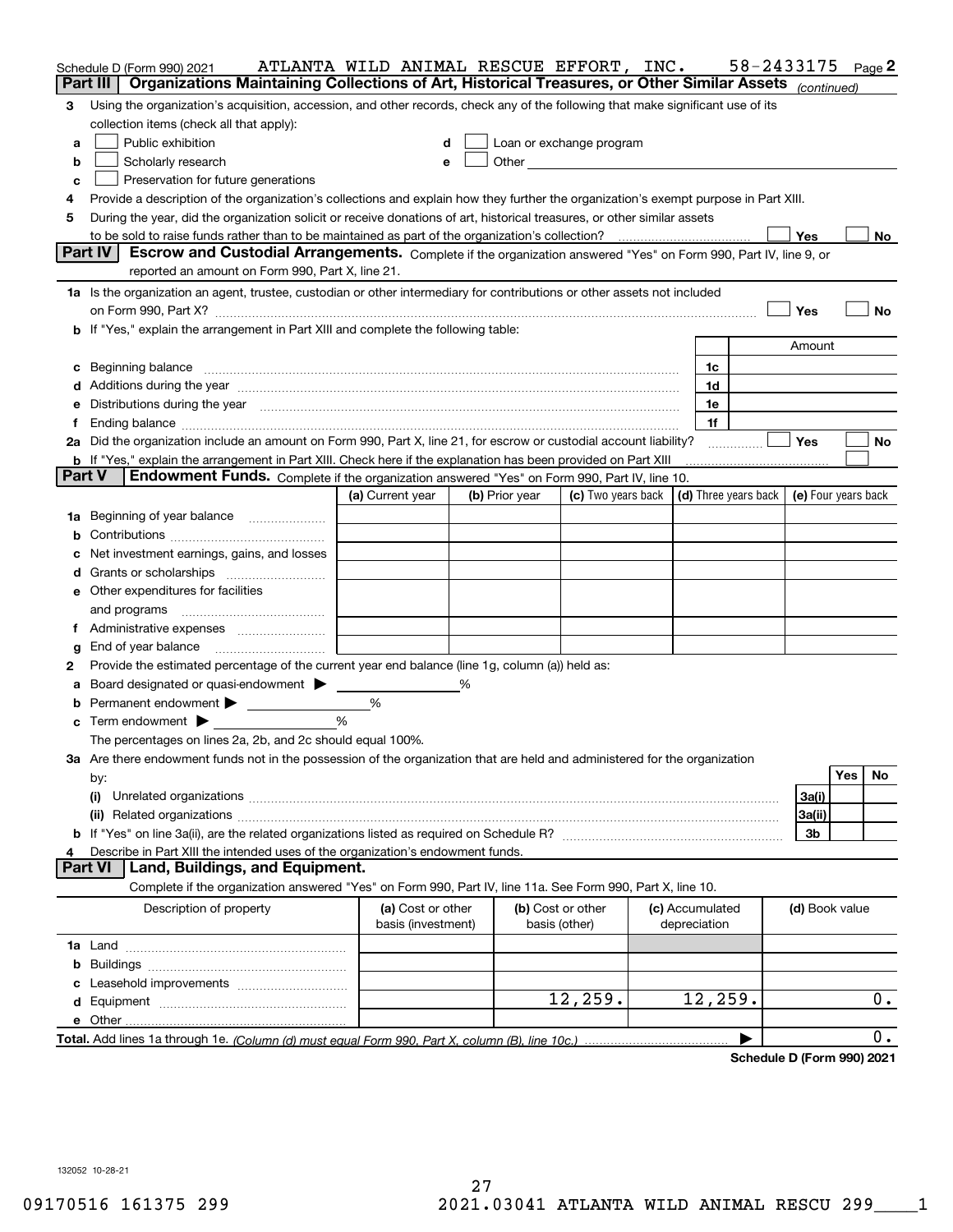|                | Schedule D (Form 990) 2021    | ATLANTA WILD ANIMAL RESCUE EFFORT,                                                                                                                                                 |                 |  | INC. | 58-2433175                                                | Page $3$ |
|----------------|-------------------------------|------------------------------------------------------------------------------------------------------------------------------------------------------------------------------------|-----------------|--|------|-----------------------------------------------------------|----------|
|                |                               | Part VII Investments - Other Securities.                                                                                                                                           |                 |  |      |                                                           |          |
|                |                               | Complete if the organization answered "Yes" on Form 990, Part IV, line 11b. See Form 990, Part X, line 12.<br>(a) Description of security or category (including name of security) | (b) Book value  |  |      | (c) Method of valuation: Cost or end-of-year market value |          |
|                |                               |                                                                                                                                                                                    |                 |  |      |                                                           |          |
|                |                               |                                                                                                                                                                                    |                 |  |      |                                                           |          |
| $(3)$ Other    |                               |                                                                                                                                                                                    |                 |  |      |                                                           |          |
| (A)            |                               |                                                                                                                                                                                    |                 |  |      |                                                           |          |
| (B)            |                               |                                                                                                                                                                                    |                 |  |      |                                                           |          |
| (C)            |                               |                                                                                                                                                                                    |                 |  |      |                                                           |          |
| (D)            |                               |                                                                                                                                                                                    |                 |  |      |                                                           |          |
| (E)            |                               |                                                                                                                                                                                    |                 |  |      |                                                           |          |
| (F)            |                               |                                                                                                                                                                                    |                 |  |      |                                                           |          |
| (G)            |                               |                                                                                                                                                                                    |                 |  |      |                                                           |          |
| (H)            |                               |                                                                                                                                                                                    |                 |  |      |                                                           |          |
|                |                               | Total. (Col. (b) must equal Form 990, Part X, col. (B) line 12.)                                                                                                                   |                 |  |      |                                                           |          |
|                |                               | Part VIII Investments - Program Related.                                                                                                                                           |                 |  |      |                                                           |          |
|                | (a) Description of investment | Complete if the organization answered "Yes" on Form 990, Part IV, line 11c. See Form 990, Part X, line 13.                                                                         | (b) Book value  |  |      | (c) Method of valuation: Cost or end-of-year market value |          |
|                |                               |                                                                                                                                                                                    |                 |  |      |                                                           |          |
| (1)<br>(2)     |                               |                                                                                                                                                                                    |                 |  |      |                                                           |          |
| (3)            |                               |                                                                                                                                                                                    |                 |  |      |                                                           |          |
| (4)            |                               |                                                                                                                                                                                    |                 |  |      |                                                           |          |
| (5)            |                               |                                                                                                                                                                                    |                 |  |      |                                                           |          |
| (6)            |                               |                                                                                                                                                                                    |                 |  |      |                                                           |          |
| (7)            |                               |                                                                                                                                                                                    |                 |  |      |                                                           |          |
| (8)            |                               |                                                                                                                                                                                    |                 |  |      |                                                           |          |
| (9)            |                               |                                                                                                                                                                                    |                 |  |      |                                                           |          |
|                |                               | Total. (Col. (b) must equal Form 990, Part X, col. (B) line 13.)                                                                                                                   |                 |  |      |                                                           |          |
| <b>Part IX</b> | <b>Other Assets.</b>          |                                                                                                                                                                                    |                 |  |      |                                                           |          |
|                |                               | Complete if the organization answered "Yes" on Form 990, Part IV, line 11d. See Form 990, Part X, line 15.                                                                         |                 |  |      |                                                           |          |
|                |                               |                                                                                                                                                                                    | (a) Description |  |      | (b) Book value                                            |          |
| (1)            |                               |                                                                                                                                                                                    |                 |  |      |                                                           |          |
| (2)<br>(3)     |                               |                                                                                                                                                                                    |                 |  |      |                                                           |          |
| (4)            |                               |                                                                                                                                                                                    |                 |  |      |                                                           |          |
| (5)            |                               |                                                                                                                                                                                    |                 |  |      |                                                           |          |
| (6)            |                               |                                                                                                                                                                                    |                 |  |      |                                                           |          |
| (7)            |                               |                                                                                                                                                                                    |                 |  |      |                                                           |          |
| (8)            |                               |                                                                                                                                                                                    |                 |  |      |                                                           |          |
| (9)            |                               |                                                                                                                                                                                    |                 |  |      |                                                           |          |
|                |                               |                                                                                                                                                                                    |                 |  |      |                                                           |          |
| <b>Part X</b>  | <b>Other Liabilities.</b>     |                                                                                                                                                                                    |                 |  |      |                                                           |          |
|                |                               | Complete if the organization answered "Yes" on Form 990, Part IV, line 11e or 11f. See Form 990, Part X, line 25.                                                                  |                 |  |      |                                                           |          |
| 1.             |                               | (a) Description of liability                                                                                                                                                       |                 |  |      | (b) Book value                                            |          |
| (1)            | Federal income taxes          |                                                                                                                                                                                    |                 |  |      |                                                           |          |
| (2)            |                               |                                                                                                                                                                                    |                 |  |      |                                                           |          |
| (3)<br>(4)     |                               |                                                                                                                                                                                    |                 |  |      |                                                           |          |
| (5)            |                               |                                                                                                                                                                                    |                 |  |      |                                                           |          |
| (6)            |                               |                                                                                                                                                                                    |                 |  |      |                                                           |          |
| (7)            |                               |                                                                                                                                                                                    |                 |  |      |                                                           |          |
| (8)            |                               |                                                                                                                                                                                    |                 |  |      |                                                           |          |
| (9)            |                               |                                                                                                                                                                                    |                 |  |      |                                                           |          |
|                |                               | Total. (Column (b) must equal Form 990, Part X, col. (B) line 25.)                                                                                                                 |                 |  |      |                                                           |          |
|                |                               | 2. Liability for uncertain tax positions. In Part XIII, provide the text of the footnote to the organization's financial statements that reports the                               |                 |  |      |                                                           |          |
|                |                               | organization's liability for uncertain tax positions under FASB ASC 740. Check here if the text of the footnote has been provided in Part XIII                                     |                 |  |      |                                                           |          |

**Schedule D (Form 990) 2021**

132053 10-28-21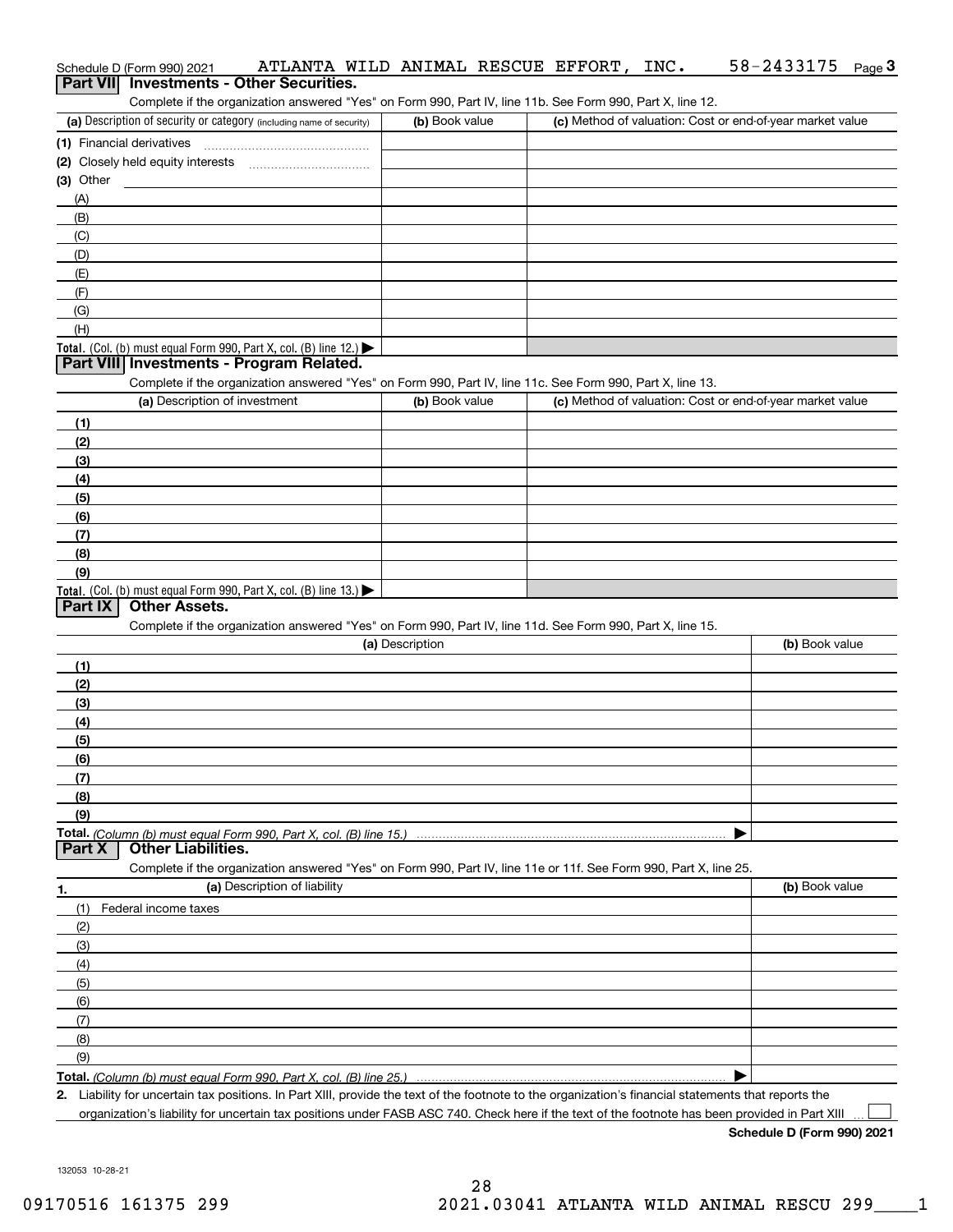|    | ATLANTA WILD ANIMAL RESCUE EFFORT, INC.<br>Schedule D (Form 990) 2021                                                                                                                                                              |                | 58-2433175<br>Page 4 |
|----|------------------------------------------------------------------------------------------------------------------------------------------------------------------------------------------------------------------------------------|----------------|----------------------|
|    | Reconciliation of Revenue per Audited Financial Statements With Revenue per Return.<br>Part XI                                                                                                                                     |                |                      |
|    | Complete if the organization answered "Yes" on Form 990, Part IV, line 12a.                                                                                                                                                        |                |                      |
| 1  | Total revenue, gains, and other support per audited financial statements                                                                                                                                                           |                | $\blacktriangleleft$ |
| 2  | Amounts included on line 1 but not on Form 990, Part VIII, line 12:                                                                                                                                                                |                |                      |
| a  |                                                                                                                                                                                                                                    | 2a             |                      |
|    |                                                                                                                                                                                                                                    | 2 <sub>b</sub> |                      |
|    |                                                                                                                                                                                                                                    | 2c             |                      |
| d  | Other (Describe in Part XIII.) <b>Construction Construction</b> Chern Construction Chern Chern Chern Chern Chern Chern                                                                                                             | 2d             |                      |
| e  | Add lines 2a through 2d                                                                                                                                                                                                            |                | 2e                   |
| з  |                                                                                                                                                                                                                                    |                | 3                    |
| 4  | Amounts included on Form 990, Part VIII, line 12, but not on line 1:                                                                                                                                                               |                |                      |
|    | Investment expenses not included on Form 990, Part VIII, line 7b [                                                                                                                                                                 | 4a             |                      |
|    |                                                                                                                                                                                                                                    | 4 <sub>b</sub> |                      |
| c. | Add lines 4a and 4b                                                                                                                                                                                                                |                | 4с                   |
|    |                                                                                                                                                                                                                                    |                | 5                    |
|    | Part XII   Reconciliation of Expenses per Audited Financial Statements With Expenses per Return.                                                                                                                                   |                |                      |
|    | Complete if the organization answered "Yes" on Form 990, Part IV, line 12a.                                                                                                                                                        |                |                      |
| 1  | Total expenses and losses per audited financial statements [11] [12] manuscription control expenses and losses per audited financial statements [12] [12] manuscription of the statements [12] manuscription of the statements     |                | $\mathbf{1}$         |
| 2  | Amounts included on line 1 but not on Form 990, Part IX, line 25:                                                                                                                                                                  |                |                      |
| а  |                                                                                                                                                                                                                                    | 2a             |                      |
| b  |                                                                                                                                                                                                                                    | 2b             |                      |
|    |                                                                                                                                                                                                                                    | 2c             |                      |
| d  | Other (Describe in Part XIII.) (Contract and the contract of the contract of the contract of the contract of the contract of the contract of the contract of the contract of the contract of the contract of the contract of t     | 2d             |                      |
| е  | Add lines 2a through 2d <b>contract and all anomalisation</b> and all anomalisation of the state of the state of the state of the state of the state of the state of the state of the state of the state of the state of the state |                | 2e                   |
| з  |                                                                                                                                                                                                                                    |                | 3                    |
| 4  | Amounts included on Form 990, Part IX, line 25, but not on line 1:                                                                                                                                                                 |                |                      |
| a  |                                                                                                                                                                                                                                    | 4a l           |                      |
| b  | Other (Describe in Part XIII.)                                                                                                                                                                                                     | 4 <sub>b</sub> |                      |
| c  | Add lines 4a and 4b                                                                                                                                                                                                                |                | 4c                   |
|    | Total expenses. Add lines 3 and 4c. (This must equal Form 990, Part I, line 18.) <b>Conservers</b> manufactured in the                                                                                                             |                | 5                    |
|    | Part XIII Supplemental Information.                                                                                                                                                                                                |                |                      |

Provide the descriptions required for Part II, lines 3, 5, and 9; Part III, lines 1a and 4; Part IV, lines 1b and 2b; Part V, line 4; Part X, line 2; Part XI, lines 2d and 4b; and Part XII, lines 2d and 4b. Also complete this part to provide any additional information.

132054 10-28-21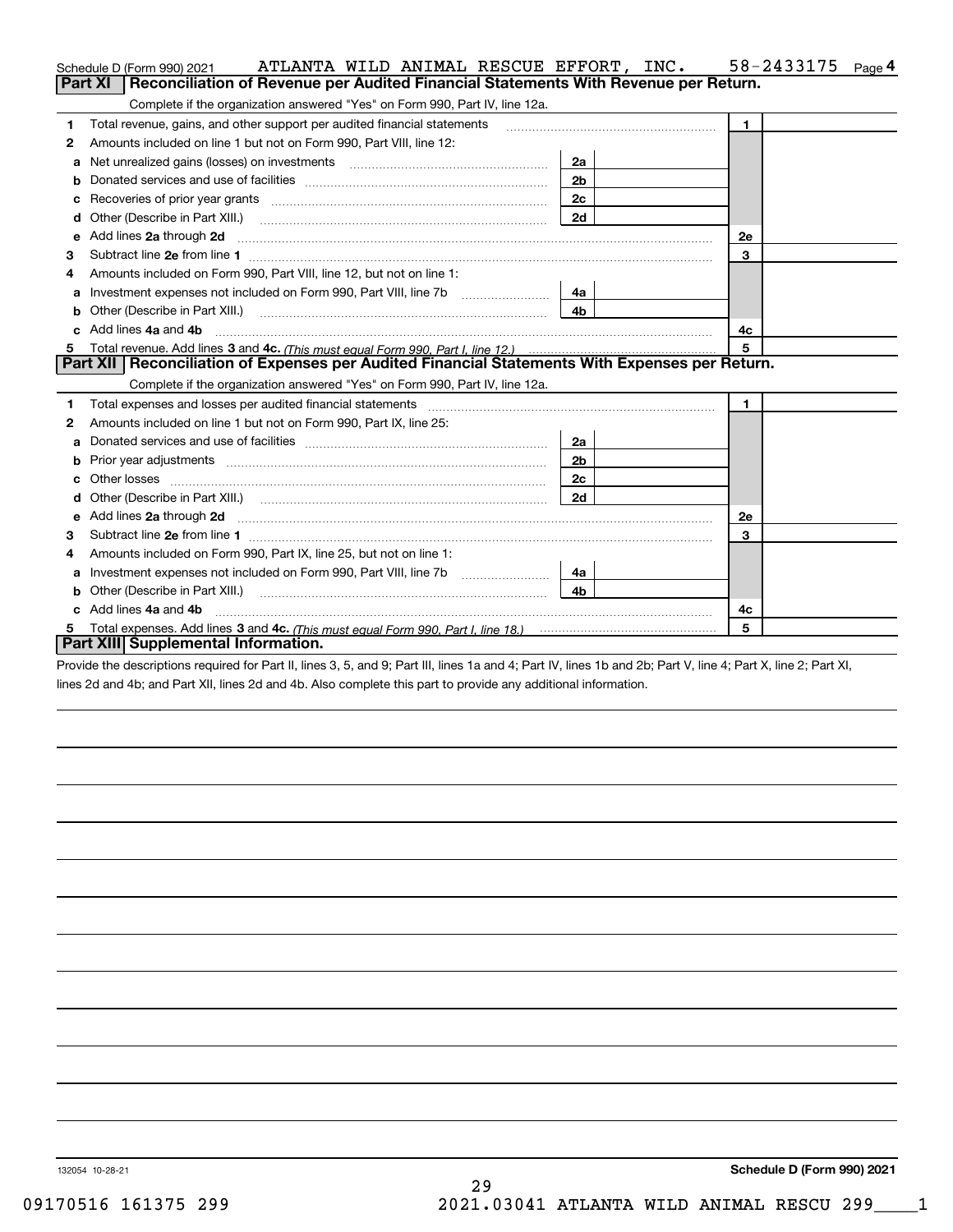| <b>SCHEDULE G</b>                                                                                                                                                                                                                                                                                                                                                                                                                                                                                                                              | Supplemental Information Regarding Fundraising or Gaming Activities<br>OMB No. 1545-0047 |  |               |                                    |                                                                            |    |                                                                                                                                                                                           |  |                                                                            |                                                         |  |
|------------------------------------------------------------------------------------------------------------------------------------------------------------------------------------------------------------------------------------------------------------------------------------------------------------------------------------------------------------------------------------------------------------------------------------------------------------------------------------------------------------------------------------------------|------------------------------------------------------------------------------------------|--|---------------|------------------------------------|----------------------------------------------------------------------------|----|-------------------------------------------------------------------------------------------------------------------------------------------------------------------------------------------|--|----------------------------------------------------------------------------|---------------------------------------------------------|--|
| (Form 990)                                                                                                                                                                                                                                                                                                                                                                                                                                                                                                                                     |                                                                                          |  |               |                                    |                                                                            |    | Complete if the organization answered "Yes" on Form 990, Part IV, line 17, 18, or 19, or if the<br>organization entered more than \$15,000 on Form 990-EZ, line 6a.                       |  |                                                                            | 2021                                                    |  |
|                                                                                                                                                                                                                                                                                                                                                                                                                                                                                                                                                |                                                                                          |  |               | Attach to Form 990 or Form 990-EZ. |                                                                            |    |                                                                                                                                                                                           |  |                                                                            | <b>Open to Public</b>                                   |  |
| Department of the Treasury<br>Internal Revenue Service                                                                                                                                                                                                                                                                                                                                                                                                                                                                                         |                                                                                          |  |               |                                    |                                                                            |    | ► Go to www.irs.gov/Form990 for instructions and the latest information.                                                                                                                  |  |                                                                            | Inspection                                              |  |
| Name of the organization                                                                                                                                                                                                                                                                                                                                                                                                                                                                                                                       |                                                                                          |  |               |                                    |                                                                            |    | ATLANTA WILD ANIMAL RESCUE EFFORT, INC.                                                                                                                                                   |  | 58-2433175                                                                 | <b>Employer identification number</b>                   |  |
| Part I                                                                                                                                                                                                                                                                                                                                                                                                                                                                                                                                         | required to complete this part.                                                          |  |               |                                    |                                                                            |    | Fundraising Activities. Complete if the organization answered "Yes" on Form 990, Part IV, line 17. Form 990-EZ filers are not                                                             |  |                                                                            |                                                         |  |
| 1 Indicate whether the organization raised funds through any of the following activities. Check all that apply.<br>Mail solicitations<br>a<br>b<br>Phone solicitations<br>c<br>In-person solicitations<br>d<br>2 a Did the organization have a written or oral agreement with any individual (including officers, directors, trustees, or<br><b>b</b> If "Yes," list the 10 highest paid individuals or entities (fundraisers) pursuant to agreements under which the fundraiser is to be<br>compensated at least \$5,000 by the organization. | Internet and email solicitations                                                         |  | е<br>g        | Special fundraising events         |                                                                            |    | Solicitation of non-government grants<br>Solicitation of government grants<br>key employees listed in Form 990, Part VII) or entity in connection with professional fundraising services? |  | Yes                                                                        | No                                                      |  |
| (i) Name and address of individual<br>or entity (fundraiser)                                                                                                                                                                                                                                                                                                                                                                                                                                                                                   |                                                                                          |  | (ii) Activity |                                    | (iii) Did<br>fundraiser<br>have custody<br>or control of<br>contributions? |    | (iv) Gross receipts<br>from activity                                                                                                                                                      |  | (v) Amount paid<br>to (or retained by)<br>fundraiser<br>listed in col. (i) | (vi) Amount paid<br>to (or retained by)<br>organization |  |
|                                                                                                                                                                                                                                                                                                                                                                                                                                                                                                                                                |                                                                                          |  |               |                                    | Yes                                                                        | No |                                                                                                                                                                                           |  |                                                                            |                                                         |  |
|                                                                                                                                                                                                                                                                                                                                                                                                                                                                                                                                                |                                                                                          |  |               |                                    |                                                                            |    |                                                                                                                                                                                           |  |                                                                            |                                                         |  |
|                                                                                                                                                                                                                                                                                                                                                                                                                                                                                                                                                |                                                                                          |  |               |                                    |                                                                            |    |                                                                                                                                                                                           |  |                                                                            |                                                         |  |
|                                                                                                                                                                                                                                                                                                                                                                                                                                                                                                                                                |                                                                                          |  |               |                                    |                                                                            |    |                                                                                                                                                                                           |  |                                                                            |                                                         |  |
|                                                                                                                                                                                                                                                                                                                                                                                                                                                                                                                                                |                                                                                          |  |               |                                    |                                                                            |    |                                                                                                                                                                                           |  |                                                                            |                                                         |  |
|                                                                                                                                                                                                                                                                                                                                                                                                                                                                                                                                                |                                                                                          |  |               |                                    |                                                                            |    |                                                                                                                                                                                           |  |                                                                            |                                                         |  |
|                                                                                                                                                                                                                                                                                                                                                                                                                                                                                                                                                |                                                                                          |  |               |                                    |                                                                            |    |                                                                                                                                                                                           |  |                                                                            |                                                         |  |
|                                                                                                                                                                                                                                                                                                                                                                                                                                                                                                                                                |                                                                                          |  |               |                                    |                                                                            |    |                                                                                                                                                                                           |  |                                                                            |                                                         |  |
|                                                                                                                                                                                                                                                                                                                                                                                                                                                                                                                                                |                                                                                          |  |               |                                    |                                                                            |    |                                                                                                                                                                                           |  |                                                                            |                                                         |  |
|                                                                                                                                                                                                                                                                                                                                                                                                                                                                                                                                                |                                                                                          |  |               |                                    |                                                                            |    |                                                                                                                                                                                           |  |                                                                            |                                                         |  |
|                                                                                                                                                                                                                                                                                                                                                                                                                                                                                                                                                |                                                                                          |  |               |                                    |                                                                            |    |                                                                                                                                                                                           |  |                                                                            |                                                         |  |
|                                                                                                                                                                                                                                                                                                                                                                                                                                                                                                                                                |                                                                                          |  |               |                                    |                                                                            |    |                                                                                                                                                                                           |  |                                                                            |                                                         |  |
| Total<br>3 List all states in which the organization is registered or licensed to solicit contributions or has been notified it is exempt from registration<br>or licensing.                                                                                                                                                                                                                                                                                                                                                                   |                                                                                          |  |               |                                    |                                                                            |    |                                                                                                                                                                                           |  |                                                                            |                                                         |  |
|                                                                                                                                                                                                                                                                                                                                                                                                                                                                                                                                                |                                                                                          |  |               |                                    |                                                                            |    |                                                                                                                                                                                           |  |                                                                            |                                                         |  |
|                                                                                                                                                                                                                                                                                                                                                                                                                                                                                                                                                |                                                                                          |  |               |                                    |                                                                            |    |                                                                                                                                                                                           |  |                                                                            |                                                         |  |
|                                                                                                                                                                                                                                                                                                                                                                                                                                                                                                                                                |                                                                                          |  |               |                                    |                                                                            |    |                                                                                                                                                                                           |  |                                                                            |                                                         |  |
|                                                                                                                                                                                                                                                                                                                                                                                                                                                                                                                                                |                                                                                          |  |               |                                    |                                                                            |    |                                                                                                                                                                                           |  |                                                                            |                                                         |  |
|                                                                                                                                                                                                                                                                                                                                                                                                                                                                                                                                                |                                                                                          |  |               |                                    |                                                                            |    |                                                                                                                                                                                           |  |                                                                            |                                                         |  |
|                                                                                                                                                                                                                                                                                                                                                                                                                                                                                                                                                |                                                                                          |  |               |                                    |                                                                            |    |                                                                                                                                                                                           |  |                                                                            |                                                         |  |
|                                                                                                                                                                                                                                                                                                                                                                                                                                                                                                                                                |                                                                                          |  |               |                                    |                                                                            |    |                                                                                                                                                                                           |  |                                                                            |                                                         |  |
| LHA For Paperwork Reduction Act Notice, see the Instructions for Form 990 or 990-EZ.                                                                                                                                                                                                                                                                                                                                                                                                                                                           |                                                                                          |  |               |                                    |                                                                            |    |                                                                                                                                                                                           |  |                                                                            | Schedule G (Form 990) 2021                              |  |

132081 10-21-21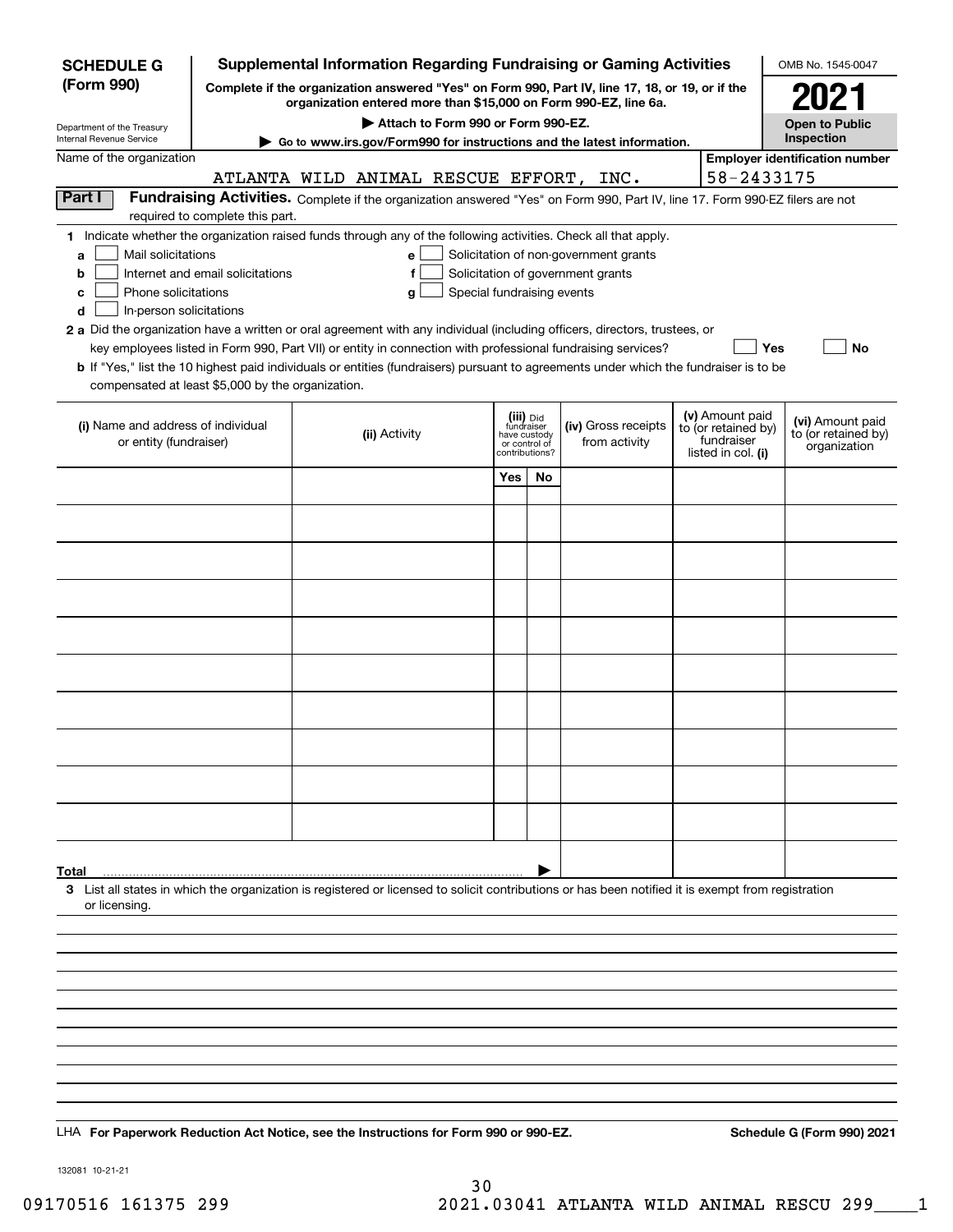#### 58-2433175 Page 2 Schedule G (Form 990) 2021 Page ATLANTA WILD ANIMAL RESCUE EFFORT, INC. 58-2433175

Part II | Fundraising Events. Complete if the organization answered "Yes" on Form 990, Part IV, line 18, or reported more than \$15,000 of fundraising event contributions and gross income on Form 990-EZ, lines 1 and 6b. List events with gross receipts greater than \$5,000.

|                 |              |                                                                                                                                                                                                                                           | (a) Event $#1$ | $(b)$ Event #2                                   | (c) Other events | (d) Total events                                    |
|-----------------|--------------|-------------------------------------------------------------------------------------------------------------------------------------------------------------------------------------------------------------------------------------------|----------------|--------------------------------------------------|------------------|-----------------------------------------------------|
|                 |              |                                                                                                                                                                                                                                           | ART AUCTION    | 5K                                               | <b>NONE</b>      | (add col. (a) through                               |
|                 |              |                                                                                                                                                                                                                                           | (event type)   | (event type)                                     | (total number)   | col. (c)                                            |
|                 |              |                                                                                                                                                                                                                                           |                |                                                  |                  |                                                     |
| Revenue         | 1            |                                                                                                                                                                                                                                           | 31, 367.       | 13,145.                                          |                  | 44,512.                                             |
|                 |              |                                                                                                                                                                                                                                           | 23,539.        | 9,943.                                           |                  | 33,482.                                             |
|                 | 3.           | Gross income (line 1 minus line 2)                                                                                                                                                                                                        | 7,828.         | 3,202.                                           |                  | 11,030.                                             |
|                 | 4            |                                                                                                                                                                                                                                           |                |                                                  |                  |                                                     |
|                 | 5            |                                                                                                                                                                                                                                           |                |                                                  |                  |                                                     |
|                 | 6            |                                                                                                                                                                                                                                           |                |                                                  |                  |                                                     |
| Direct Expenses | 7            | Food and beverages                                                                                                                                                                                                                        |                |                                                  |                  |                                                     |
|                 | 8            |                                                                                                                                                                                                                                           |                |                                                  |                  |                                                     |
|                 | 9            |                                                                                                                                                                                                                                           | 7,828.         | 3,202.                                           |                  | 11,030.                                             |
|                 | 10           | Direct expense summary. Add lines 4 through 9 in column (d)                                                                                                                                                                               |                |                                                  |                  | 11,030.                                             |
| Part III        | 11           | Net income summary. Subtract line 10 from line 3, column (d)                                                                                                                                                                              |                |                                                  |                  | 0.                                                  |
|                 |              | Gaming. Complete if the organization answered "Yes" on Form 990, Part IV, line 19, or reported more than<br>\$15,000 on Form 990-EZ, line 6a.                                                                                             |                |                                                  |                  |                                                     |
| Revenue         |              |                                                                                                                                                                                                                                           | (a) Bingo      | (b) Pull tabs/instant<br>bingo/progressive bingo | (c) Other gaming | (d) Total gaming (add<br>col. (a) through col. (c)) |
|                 | 1.           |                                                                                                                                                                                                                                           |                |                                                  |                  |                                                     |
|                 |              |                                                                                                                                                                                                                                           |                |                                                  |                  |                                                     |
|                 | $\mathbf{2}$ |                                                                                                                                                                                                                                           |                |                                                  |                  |                                                     |
|                 |              |                                                                                                                                                                                                                                           |                |                                                  |                  |                                                     |
|                 | 3            |                                                                                                                                                                                                                                           |                |                                                  |                  |                                                     |
| Direct Expenses | 4            |                                                                                                                                                                                                                                           |                |                                                  |                  |                                                     |
|                 |              |                                                                                                                                                                                                                                           |                |                                                  |                  |                                                     |
|                 |              |                                                                                                                                                                                                                                           | Yes<br>%       | Yes<br>%                                         | Yes<br>%         |                                                     |
|                 | 6            | Volunteer labor                                                                                                                                                                                                                           | No             | <b>No</b>                                        | No               |                                                     |
|                 | 7            | Direct expense summary. Add lines 2 through 5 in column (d)                                                                                                                                                                               |                |                                                  |                  |                                                     |
|                 |              |                                                                                                                                                                                                                                           |                |                                                  |                  |                                                     |
|                 | 8            |                                                                                                                                                                                                                                           |                |                                                  |                  |                                                     |
| 9               |              | Enter the state(s) in which the organization conducts gaming activities:                                                                                                                                                                  |                |                                                  |                  |                                                     |
|                 |              |                                                                                                                                                                                                                                           |                |                                                  |                  | Yes<br><b>No</b>                                    |
|                 |              | <b>b</b> If "No," explain:                                                                                                                                                                                                                |                |                                                  |                  |                                                     |
|                 |              |                                                                                                                                                                                                                                           |                |                                                  |                  |                                                     |
|                 |              |                                                                                                                                                                                                                                           |                |                                                  |                  |                                                     |
|                 |              | <b>b</b> If "Yes," explain: <u>example and the set of the set of the set of the set of the set of the set of the set of the set of the set of the set of the set of the set of the set of the set of the set of the set of the set of</u> |                |                                                  |                  | <b>Yes</b><br>No.                                   |
|                 |              |                                                                                                                                                                                                                                           |                |                                                  |                  |                                                     |
|                 |              |                                                                                                                                                                                                                                           |                |                                                  |                  |                                                     |
|                 |              | 132082 10-21-21                                                                                                                                                                                                                           |                |                                                  |                  | Schedule G (Form 990) 2021                          |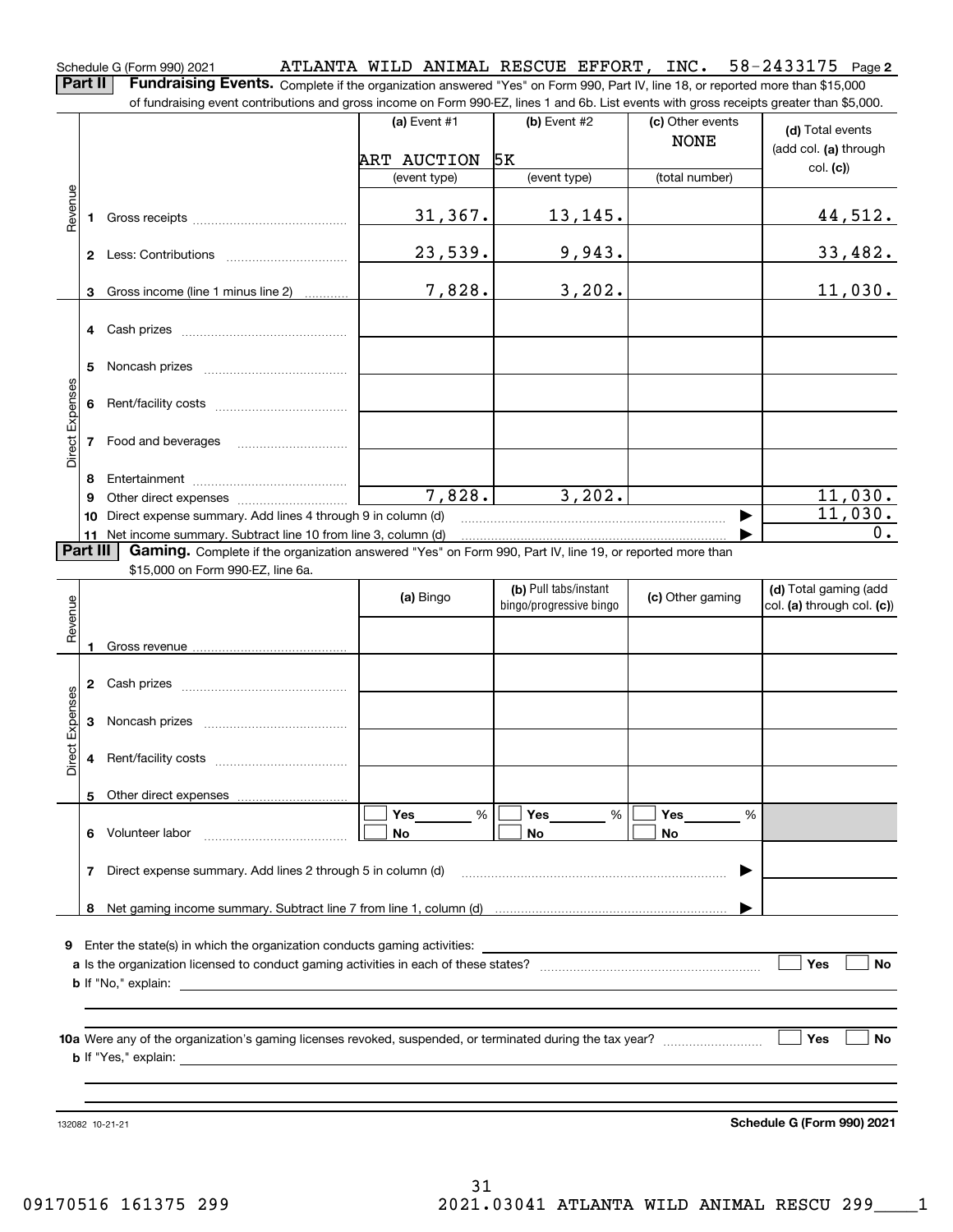| Schedule G (Form 990) 2021                                                                                                                                                                                                                |          |    |                        | ATLANTA WILD ANIMAL RESCUE EFFORT, INC. 58-2433175 |                                   | Page 3    |
|-------------------------------------------------------------------------------------------------------------------------------------------------------------------------------------------------------------------------------------------|----------|----|------------------------|----------------------------------------------------|-----------------------------------|-----------|
|                                                                                                                                                                                                                                           |          |    |                        |                                                    | Yes                               | No        |
| 12 Is the organization a grantor, beneficiary or trustee of a trust, or a member of a partnership or other entity formed                                                                                                                  |          |    |                        |                                                    |                                   |           |
|                                                                                                                                                                                                                                           |          |    |                        |                                                    | $\Box$ Yes                        | No        |
| 13 Indicate the percentage of gaming activity conducted in:                                                                                                                                                                               |          |    |                        |                                                    | 13а                               | %         |
| <b>b</b> An outside facility <b>contained a contract and a contract of the contract of the contract of the contract of the contract of the contract of the contract of the contract of the contract of the contract of the contract o</b> |          |    |                        |                                                    | 13 <sub>b</sub>                   | %         |
| 14 Enter the name and address of the person who prepares the organization's gaming/special events books and records:                                                                                                                      |          |    |                        |                                                    |                                   |           |
|                                                                                                                                                                                                                                           |          |    |                        |                                                    |                                   |           |
|                                                                                                                                                                                                                                           |          |    |                        |                                                    |                                   |           |
|                                                                                                                                                                                                                                           |          |    |                        |                                                    |                                   |           |
|                                                                                                                                                                                                                                           |          |    |                        |                                                    |                                   |           |
|                                                                                                                                                                                                                                           |          |    |                        |                                                    |                                   | <b>No</b> |
|                                                                                                                                                                                                                                           |          |    |                        |                                                    |                                   |           |
|                                                                                                                                                                                                                                           |          |    |                        |                                                    |                                   |           |
| of gaming revenue retained by the third party $\triangleright$ \$ $\_\_\_\_\_\_\_\_\_\_\_\_\_\_\_\_\_\_\_\_\_\_\_\_\_\_$<br>c If "Yes," enter name and address of the third party:                                                        |          |    |                        |                                                    |                                   |           |
|                                                                                                                                                                                                                                           |          |    |                        |                                                    |                                   |           |
|                                                                                                                                                                                                                                           |          |    |                        |                                                    |                                   |           |
|                                                                                                                                                                                                                                           |          |    |                        |                                                    |                                   |           |
|                                                                                                                                                                                                                                           |          |    |                        |                                                    |                                   |           |
| 16 Gaming manager information:                                                                                                                                                                                                            |          |    |                        |                                                    |                                   |           |
|                                                                                                                                                                                                                                           |          |    |                        |                                                    |                                   |           |
| Name $\triangleright$ $\square$                                                                                                                                                                                                           |          |    |                        |                                                    |                                   |           |
|                                                                                                                                                                                                                                           |          |    |                        |                                                    |                                   |           |
| Gaming manager compensation > \$                                                                                                                                                                                                          |          |    |                        |                                                    |                                   |           |
| Description of services provided $\blacktriangleright$ $\_\_\_\_\_\_\_\_\_\_\_\_\_\_\_\_$                                                                                                                                                 |          |    |                        |                                                    |                                   |           |
|                                                                                                                                                                                                                                           |          |    |                        |                                                    |                                   |           |
|                                                                                                                                                                                                                                           |          |    |                        |                                                    |                                   |           |
|                                                                                                                                                                                                                                           |          |    |                        |                                                    |                                   |           |
| Director/officer                                                                                                                                                                                                                          | Employee |    | Independent contractor |                                                    |                                   |           |
| 17 Mandatory distributions:                                                                                                                                                                                                               |          |    |                        |                                                    |                                   |           |
| a Is the organization required under state law to make charitable distributions from the gaming proceeds to                                                                                                                               |          |    |                        |                                                    |                                   |           |
| retain the state gaming license?                                                                                                                                                                                                          |          |    |                        |                                                    | $\Box$ Yes                        | $\Box$ No |
| <b>b</b> Enter the amount of distributions required under state law to be distributed to other exempt organizations or spent in the                                                                                                       |          |    |                        |                                                    |                                   |           |
| organization's own exempt activities during the tax year $\triangleright$ \$<br>Supplemental Information. Provide the explanations required by Part I, line 2b, columns (iii) and (v); and Part III, lines 9, 9b, 10b,<br> Part IV        |          |    |                        |                                                    |                                   |           |
| 15b, 15c, 16, and 17b, as applicable. Also provide any additional information. See instructions.                                                                                                                                          |          |    |                        |                                                    |                                   |           |
|                                                                                                                                                                                                                                           |          |    |                        |                                                    |                                   |           |
|                                                                                                                                                                                                                                           |          |    |                        |                                                    |                                   |           |
|                                                                                                                                                                                                                                           |          |    |                        |                                                    |                                   |           |
|                                                                                                                                                                                                                                           |          |    |                        |                                                    |                                   |           |
|                                                                                                                                                                                                                                           |          |    |                        |                                                    |                                   |           |
|                                                                                                                                                                                                                                           |          |    |                        |                                                    |                                   |           |
|                                                                                                                                                                                                                                           |          |    |                        |                                                    |                                   |           |
|                                                                                                                                                                                                                                           |          |    |                        |                                                    |                                   |           |
|                                                                                                                                                                                                                                           |          |    |                        |                                                    |                                   |           |
|                                                                                                                                                                                                                                           |          |    |                        |                                                    |                                   |           |
|                                                                                                                                                                                                                                           |          |    |                        |                                                    |                                   |           |
|                                                                                                                                                                                                                                           |          |    |                        |                                                    |                                   |           |
|                                                                                                                                                                                                                                           |          |    |                        |                                                    |                                   |           |
|                                                                                                                                                                                                                                           |          |    |                        |                                                    |                                   |           |
| 132083 10-21-21                                                                                                                                                                                                                           |          |    |                        |                                                    | <b>Schedule G (Form 990) 2021</b> |           |
|                                                                                                                                                                                                                                           |          | 32 |                        |                                                    |                                   |           |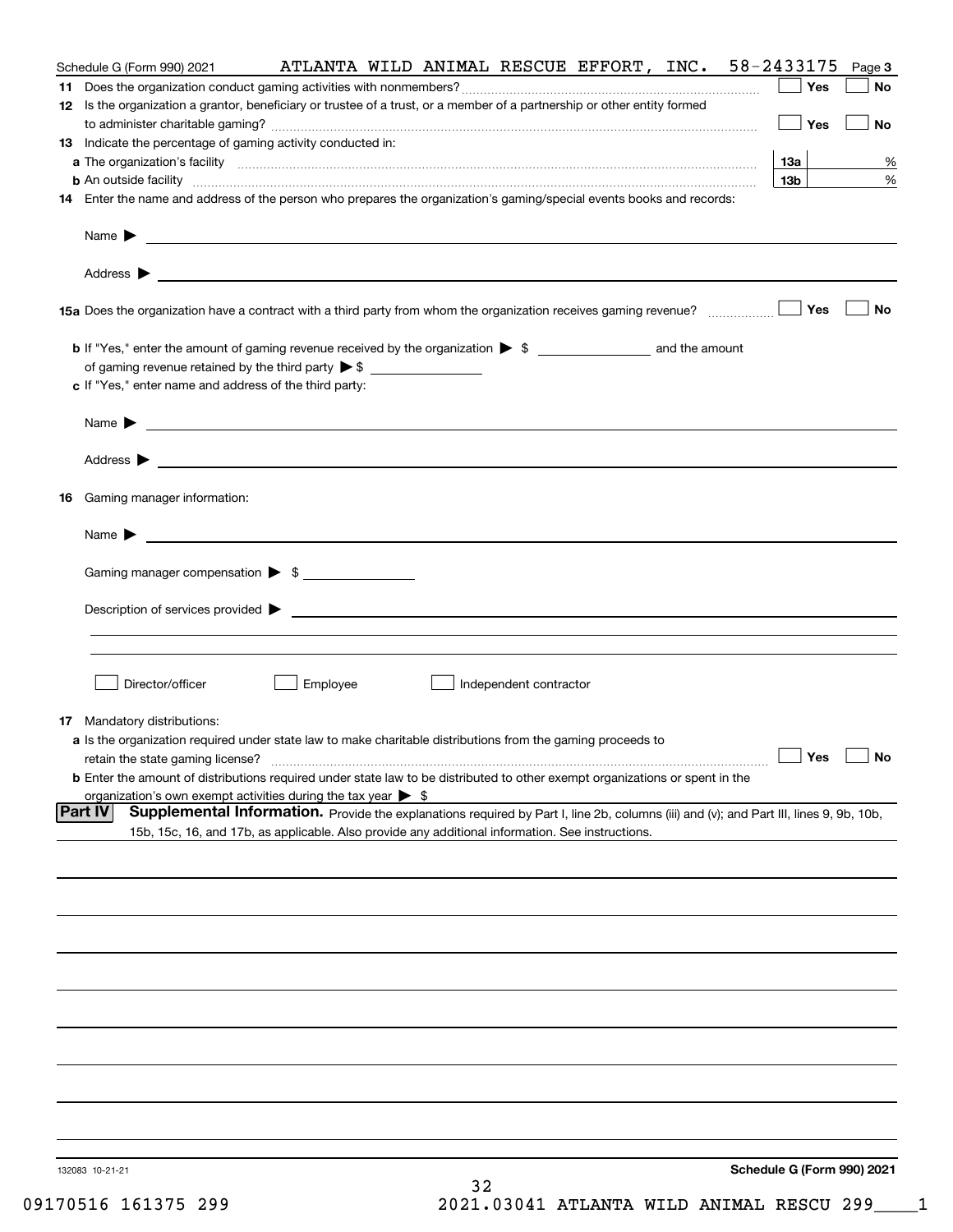| Schedule G (Form 990) <b>ATLANTA WILD ANIMAL RESCUE EFFORT</b> , INC. $58-2433175$ Page 4<br><b>Part IV   Supplemental Information</b> (continued) |  |  |  |                       |  |
|----------------------------------------------------------------------------------------------------------------------------------------------------|--|--|--|-----------------------|--|
|                                                                                                                                                    |  |  |  |                       |  |
|                                                                                                                                                    |  |  |  |                       |  |
|                                                                                                                                                    |  |  |  |                       |  |
|                                                                                                                                                    |  |  |  |                       |  |
|                                                                                                                                                    |  |  |  |                       |  |
|                                                                                                                                                    |  |  |  |                       |  |
|                                                                                                                                                    |  |  |  |                       |  |
|                                                                                                                                                    |  |  |  |                       |  |
|                                                                                                                                                    |  |  |  |                       |  |
|                                                                                                                                                    |  |  |  |                       |  |
|                                                                                                                                                    |  |  |  |                       |  |
|                                                                                                                                                    |  |  |  |                       |  |
|                                                                                                                                                    |  |  |  |                       |  |
|                                                                                                                                                    |  |  |  |                       |  |
|                                                                                                                                                    |  |  |  |                       |  |
|                                                                                                                                                    |  |  |  |                       |  |
|                                                                                                                                                    |  |  |  |                       |  |
|                                                                                                                                                    |  |  |  |                       |  |
|                                                                                                                                                    |  |  |  |                       |  |
|                                                                                                                                                    |  |  |  |                       |  |
|                                                                                                                                                    |  |  |  |                       |  |
|                                                                                                                                                    |  |  |  |                       |  |
|                                                                                                                                                    |  |  |  |                       |  |
|                                                                                                                                                    |  |  |  |                       |  |
|                                                                                                                                                    |  |  |  |                       |  |
|                                                                                                                                                    |  |  |  |                       |  |
|                                                                                                                                                    |  |  |  |                       |  |
|                                                                                                                                                    |  |  |  |                       |  |
|                                                                                                                                                    |  |  |  |                       |  |
|                                                                                                                                                    |  |  |  |                       |  |
|                                                                                                                                                    |  |  |  |                       |  |
|                                                                                                                                                    |  |  |  |                       |  |
|                                                                                                                                                    |  |  |  |                       |  |
|                                                                                                                                                    |  |  |  |                       |  |
|                                                                                                                                                    |  |  |  |                       |  |
|                                                                                                                                                    |  |  |  |                       |  |
|                                                                                                                                                    |  |  |  |                       |  |
|                                                                                                                                                    |  |  |  | Schedule G (Form 990) |  |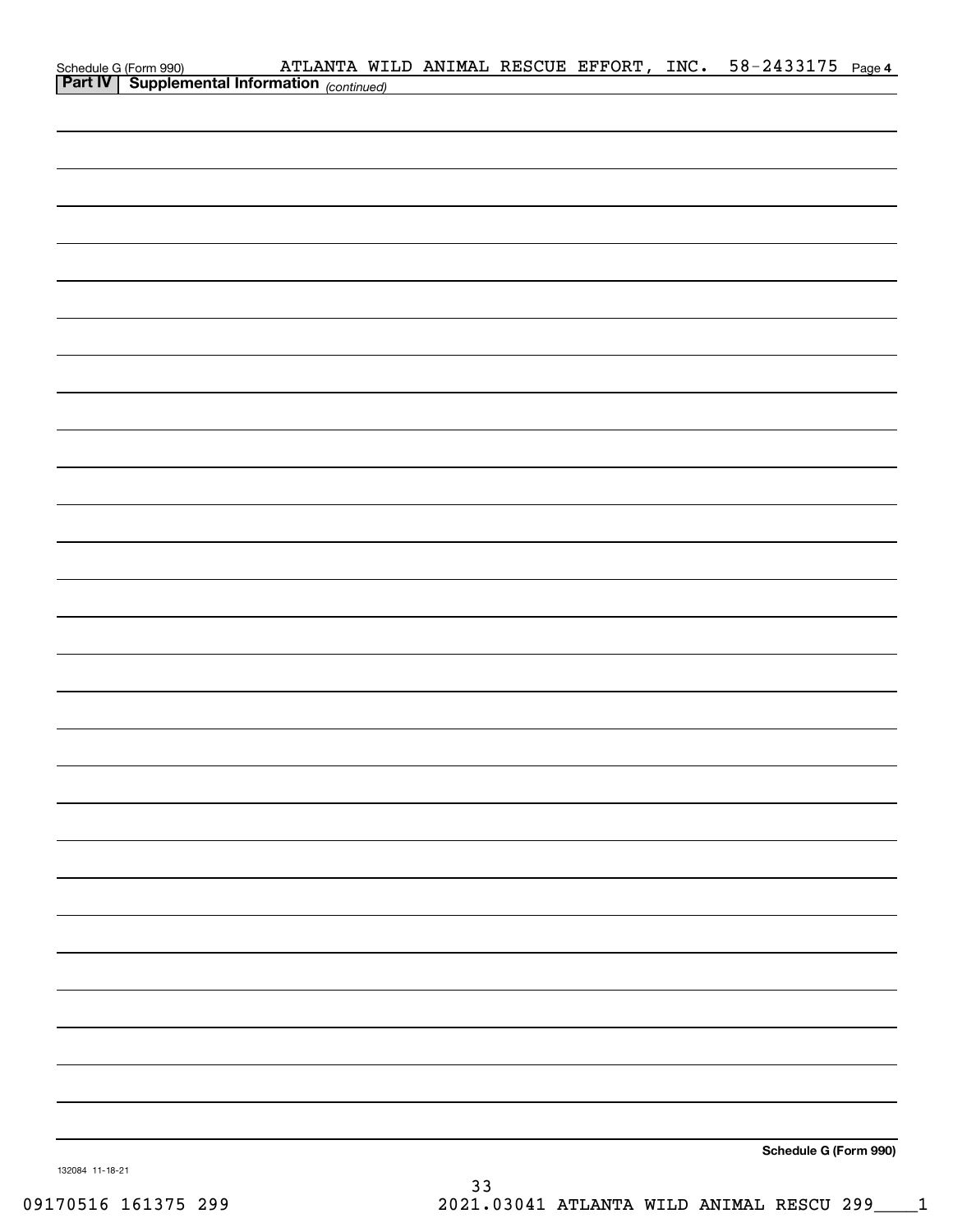**(Form 990)**

Name of the organization

Department of the Treasury Internal Revenue Service **Form 990 or 990-EZ or to provide any additional information. | Attach to Form 990 or Form 990-EZ. | Go to www.irs.gov/Form990 for the latest information.**

OMB No. 1545-0047 **Open to Public Inspection**

ATLANTA WILD ANIMAL RESCUE EFFORT, INC. | 58-2433175

**Employer identification number**

FORM 990, PART I, LINE 1, DESCRIPTION OF ORGANIZATION MISSION:

PRESERVATION AND PEACEFUL COEXISTENCE.

FORM 990, PART VI, SECTION A, LINE 8B:

THERE WERE NO MEETINGS OF THE EXECUTIVE COMMITTEE HELD DURING THE TAX YEAR.

FORM 990, PART VI, SECTION B, LINE 11B:

THE 990 AND ITS RELATED SCHEDULES ARE SENT TO THE BOARD FOR REVIEW PRIOR TO

FILING WITH THE IRS.

FORM 990, PART VI, SECTION B, LINE 12C:

POLICY COMPLIANCE IS REVIEWED ANNUALLY BY THE BOARD AND MORE OFTEN AS

NEEDED.

FORM 990, PART VI, SECTION B, LINE 15A:

BOARD OF DIRECTORS REVIEWED COMPENSATION FOR EXECUTIVE DIRECTOR AND

CONSIDERED COMPENSATION PAID BY OTHER SIMILARLY-POSITIONED ORGANIZATIONS

AND SUBSTANTIATED THE DECISION IN MEETING MINUTES.

FORM 990, PART VI, SECTION C, LINE 19:

ANY MEMBER OF THE PUBLIC MAY REQUEST TO SEE THE ORGANIZATION'S GOVERNING

DOCUMENTS AND FINANCIAL STATEMENTS BY CALLING THE ORGANIZATION AT

(678)418-1111, SENDING AN EMAIL TO HELP@AWAREWILDLIFE.ORG, OR WRITING TO

4158 KLONDIKE ROAD, LITHONIA, GA 30038. FINANCIAL STATEMENTS FROM 2013

FORWARD AND 990S FROM 2010 FORWARD ARE ALSO AVAILABLE AT

WWW.AWAREWILDLIFE.ORG.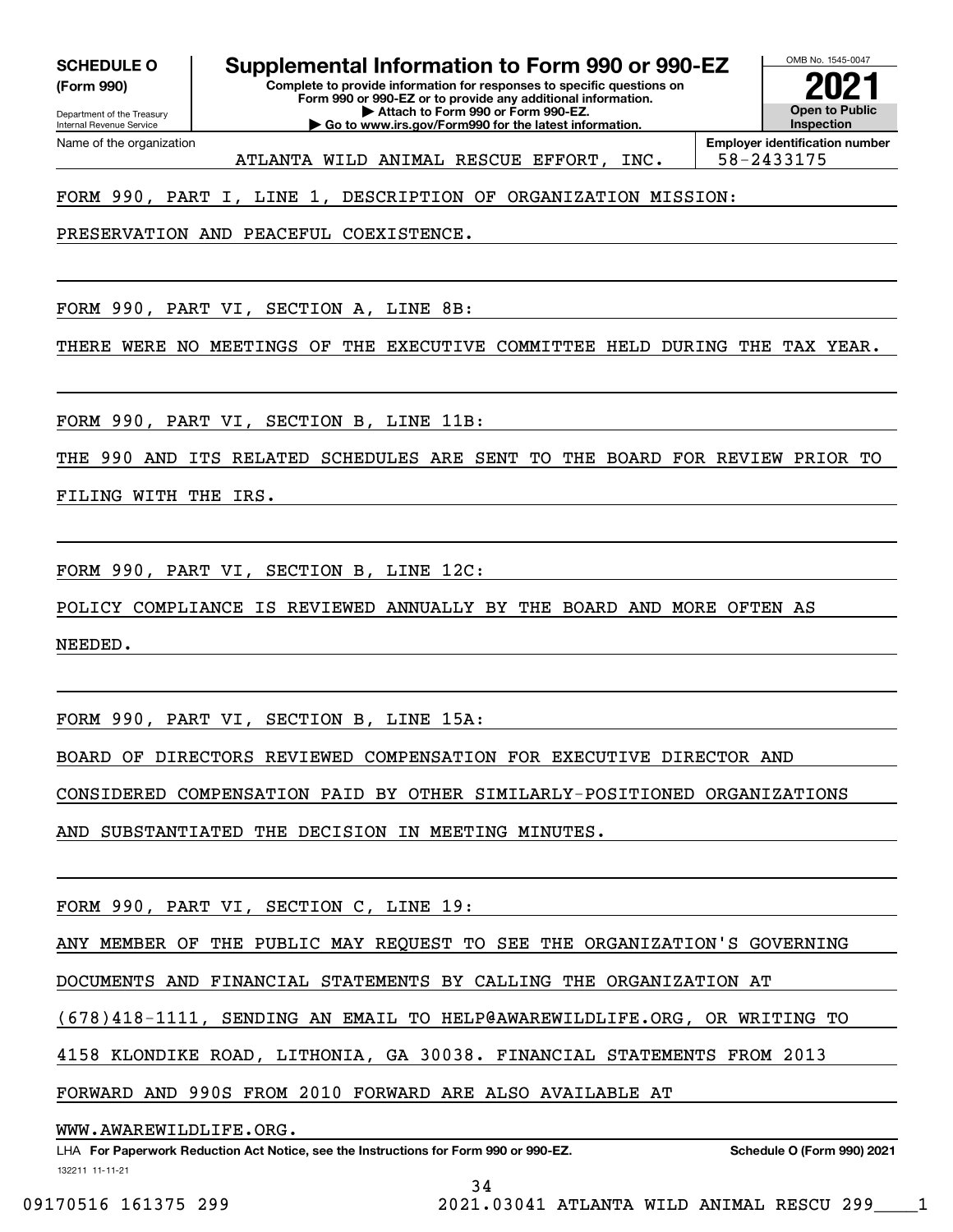| Form 990-T                                              |            | <b>Exempt Organization Business Income Tax Return</b>                                                                                                                                               |                | OMB No. 1545-0047                                             |
|---------------------------------------------------------|------------|-----------------------------------------------------------------------------------------------------------------------------------------------------------------------------------------------------|----------------|---------------------------------------------------------------|
|                                                         |            | (and proxy tax under section 6033(e))                                                                                                                                                               |                |                                                               |
|                                                         |            | For calendar year 2021 or other tax year beginning<br>and ending,                                                                                                                                   |                | 2021                                                          |
| Department of the Treasury<br>Internal Revenue Service  |            | Go to www.irs.gov/Form990T for instructions and the latest information.<br>Do not enter SSN numbers on this form as it may be made public if your organization is a $501(c)(3)$ .                   |                | Open to Public Inspection for<br>501(c)(3) Organizations Only |
| Check box if<br>A<br>address changed.                   |            | Name of organization $($<br>Check box if name changed and see instructions.)                                                                                                                        |                | <b>DEmployer identification number</b>                        |
| <b>B</b> Exempt under section                           | Print      | ATLANTA WILD ANIMAL RESCUE EFFORT, INC.                                                                                                                                                             |                | 58-2433175                                                    |
| $ \mathbf{X} $ 501( <b>c</b> )(3)<br> 220(e) <br>408(e) | 0ľ<br>Type | Number, street, and room or suite no. If a P.O. box, see instructions.<br>4158 KLONDIKE ROAD                                                                                                        |                | E Group exemption number<br>(see instructions)                |
| 408A<br> 530(a) <br>  529(a)  <br>529S                  |            | City or town, state or province, country, and ZIP or foreign postal code<br>30038<br>LITHONIA, GA                                                                                                   | IF.            | Check box if                                                  |
|                                                         |            | 344,542.<br>C Book value of all assets at end of year<br>▶                                                                                                                                          |                | an amended return.                                            |
| G                                                       |            | Check organization type $\triangleright \lfloor \underline{X} \rfloor$ 501(c) corporation<br>$501(c)$ trust<br>401(a) trust<br>Other trust                                                          |                |                                                               |
| н<br>Check if filing only to $\blacktriangleright$      |            | Claim credit from Form 8941<br>Claim a refund shown on Form 2439                                                                                                                                    |                |                                                               |
| ı                                                       |            |                                                                                                                                                                                                     |                |                                                               |
| J                                                       |            | Enter the number of attached Schedules A (Form 990-T)                                                                                                                                               |                |                                                               |
| Κ                                                       |            | During the tax year, was the corporation a subsidiary in an affiliated group or a parent-subsidiary controlled group?<br>If "Yes," enter the name and identifying number of the parent corporation. |                | $\boxed{\text{X}}$ No<br>Yes                                  |
|                                                         |            | The books are in care of $\triangleright$ SCOTT LANGE<br>Telephone number $\blacktriangleright$                                                                                                     |                | $(678)418 - 1111$                                             |
| Part I                                                  |            | <b>Total Unrelated Business Taxable Income</b>                                                                                                                                                      |                |                                                               |
| $\mathbf{1}$<br>instructions)                           |            | Total of unrelated business taxable income computed from all unrelated trades or businesses (see                                                                                                    | $\mathbf{1}$   | 0.                                                            |
| Reserved<br>2                                           |            |                                                                                                                                                                                                     | $\mathbf{2}$   |                                                               |
| Add lines 1 and 2<br>3                                  |            |                                                                                                                                                                                                     | 3              |                                                               |
| 4                                                       |            | Charitable contributions (see instructions for limitation rules)                                                                                                                                    | 4              | $0$ .                                                         |
| 5                                                       |            |                                                                                                                                                                                                     | 5              |                                                               |
| 6                                                       |            | Deduction for net operating loss. See instructions                                                                                                                                                  | 6              |                                                               |
| $\overline{7}$                                          |            | Total of unrelated business taxable income before specific deduction and section 199A deduction.                                                                                                    |                |                                                               |
| Subtract line 6 from line 5                             |            |                                                                                                                                                                                                     | 7              |                                                               |
| 8                                                       |            | Specific deduction (generally \$1,000, but see instructions for exceptions) manufactured contains an exception of                                                                                   | 8              | 1,000.                                                        |
| 9                                                       |            | <b>Trusts.</b> Section 199A deduction. See instructions                                                                                                                                             | 9              |                                                               |
| <b>Total deductions.</b> Add lines 8 and 9<br>10        |            |                                                                                                                                                                                                     | 10             | 1,000.                                                        |
| 11                                                      |            | Unrelated business taxable income. Subtract line 10 from line 7. If line 10 is greater than line 7.                                                                                                 |                |                                                               |
| enter zero                                              |            |                                                                                                                                                                                                     | 11             | 0.                                                            |
| Part II<br><b>Tax Computation</b>                       |            |                                                                                                                                                                                                     |                |                                                               |
|                                                         |            | <b>Organizations taxable as corporations.</b> Multiply Part I, line 11 by 21% (0.21)                                                                                                                | 1              | 0.                                                            |
| 2                                                       |            | Trusts taxable at trust rates. See instructions for tax computation. Income tax on the amount on                                                                                                    |                |                                                               |
| Part I, line 11 from:                                   |            | Tax rate schedule or                                                                                                                                                                                | $\mathbf{2}$   |                                                               |
| Proxy tax. See instructions<br>з                        |            |                                                                                                                                                                                                     | 3              |                                                               |
| Other tax amounts. See instructions<br>4                |            |                                                                                                                                                                                                     | 4              |                                                               |
| Alternative minimum tax (trusts only)<br>5              |            |                                                                                                                                                                                                     | 5              |                                                               |
| 6                                                       |            | Tax on noncompliant facility income. See instructions                                                                                                                                               | 6              |                                                               |
| 7                                                       |            | Total. Add lines 3 through 6 to line 1 or 2, whichever applies                                                                                                                                      | $\overline{7}$ | 0.                                                            |
| LHA                                                     |            | For Paperwork Reduction Act Notice, see instructions.                                                                                                                                               |                | Form 990-T (2021)                                             |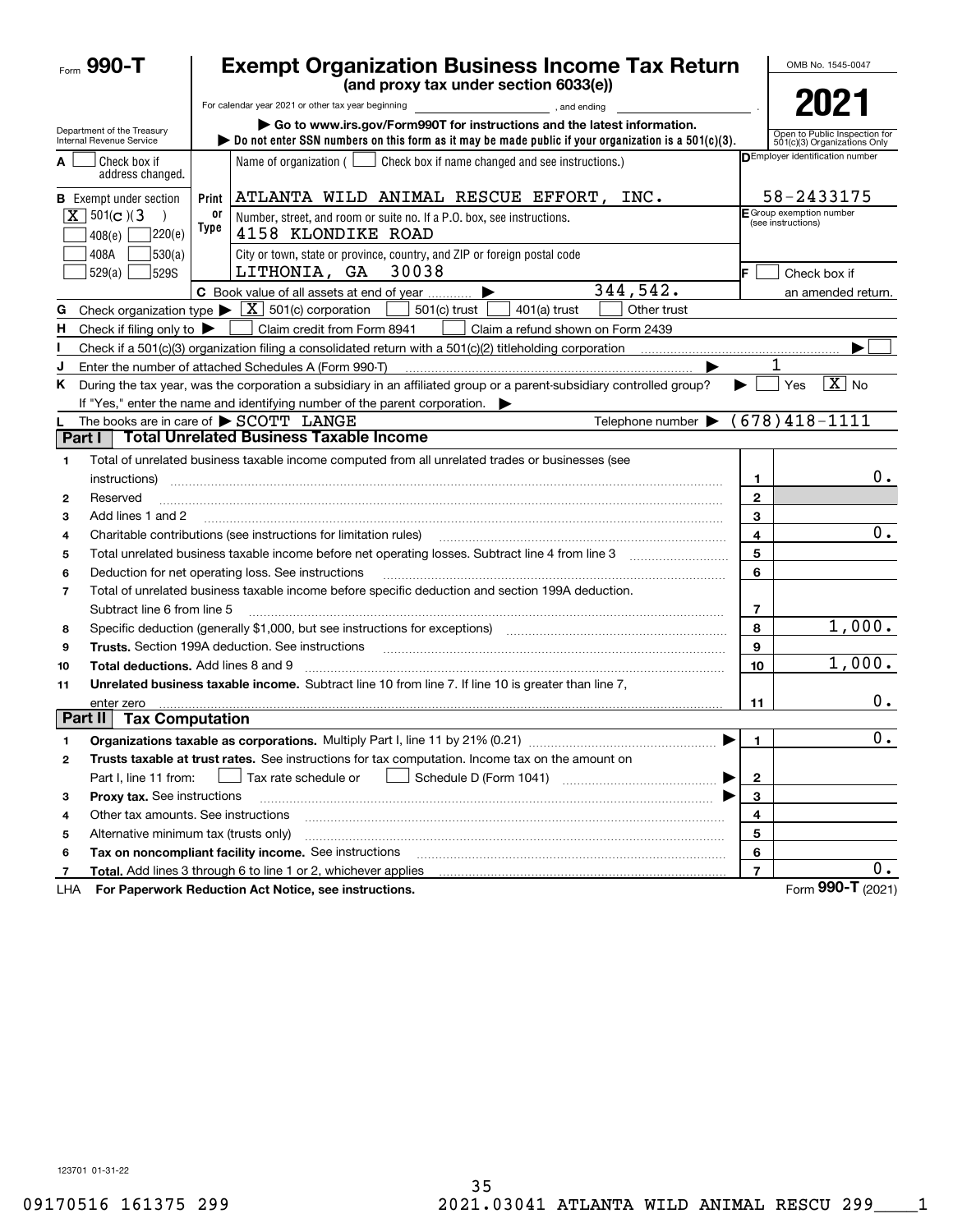|                | Form 990-T (2021)                                                                                                        |                |                                   |              |     | Page 2 |  |
|----------------|--------------------------------------------------------------------------------------------------------------------------|----------------|-----------------------------------|--------------|-----|--------|--|
| Part III       | <b>Tax and Payments</b>                                                                                                  |                |                                   |              |     |        |  |
| 1a             | Foreign tax credit (corporations attach Form 1118; trusts attach Form 1116)                                              | 1a             |                                   |              |     |        |  |
| b              | Other credits (see instructions)                                                                                         | 1b             |                                   |              |     |        |  |
| c              | General business credit. Attach Form 3800 (see instructions) maturitions.                                                | 1c             |                                   |              |     |        |  |
| d              |                                                                                                                          | 1 <sub>d</sub> |                                   |              |     |        |  |
| е              |                                                                                                                          |                |                                   | 1e           |     |        |  |
| 2              | Subtract line 1e from Part II, line 7                                                                                    |                |                                   | $\mathbf{2}$ |     | 0.     |  |
| З              | $\Box$ Form 8611 $\Box$<br>Form 4255<br>Other amounts due. Check if from:                                                | Form 8697      | Form 8866                         |              |     |        |  |
|                |                                                                                                                          |                |                                   | 3            |     |        |  |
| 4              | Total tax. Add lines 2 and 3 (see instructions).<br>  Check if includes tax previously deferred under                    |                |                                   |              |     |        |  |
|                |                                                                                                                          |                |                                   | 4            |     | $0$ .  |  |
| 5              |                                                                                                                          |                |                                   | 5            |     | $0$ .  |  |
| 6a             | Payments: A 2020 overpayment credited to 2021 [11] [12] [12] [13] [13] Payments: A 2020 overpayment credited to 2021     | 6a             |                                   |              |     |        |  |
| b              | 2021 estimated tax payments. Check if section 643(g) election applies  ▶                                                 | 6b             |                                   |              |     |        |  |
| с              | Tax deposited with Form 8868                                                                                             | 6с             |                                   |              |     |        |  |
| d              | Foreign organizations: Tax paid or withheld at source (see instructions) [                                               | 6d             |                                   |              |     |        |  |
| е              |                                                                                                                          | 6e             |                                   |              |     |        |  |
| Ť              | Credit for small employer health insurance premiums (attach Form 8941)                                                   | 6f             |                                   |              |     |        |  |
| g              | Other credits, adjustments, and payments: [16] Form 2439                                                                 |                |                                   |              |     |        |  |
|                | Form 4136 $\qquad \qquad$<br>Other $\overline{\hspace{1cm}}$ Total $\blacktriangleright$ $\overline{\hspace{1cm}}$ 6g    |                |                                   |              |     |        |  |
| 7              |                                                                                                                          |                |                                   | 7            |     |        |  |
| 8              | 8<br>Estimated tax penalty (see instructions). Check if Form 2220 is attached                                            |                |                                   |              |     |        |  |
| 9              | Tax due. If line 7 is smaller than the total of lines 4, 5, and 8, enter amount owed <i>manumenon conduction</i>         |                |                                   | 9            |     |        |  |
| 10             |                                                                                                                          |                |                                   | 10           |     |        |  |
| 11             | Enter the amount of line 10 you want: Credited to 2022 estimated tax >                                                   |                | Refunded $\blacktriangleright$    | 11           |     |        |  |
| <b>Part IV</b> | <b>Statements Regarding Certain Activities and Other Information</b> (see instructions)                                  |                |                                   |              |     |        |  |
| 1              | At any time during the 2021 calendar year, did the organization have an interest in or a signature or other authority    |                |                                   |              | Yes | No     |  |
|                | over a financial account (bank, securities, or other) in a foreign country? If "Yes," the organization may have to file  |                |                                   |              |     |        |  |
|                | FinCEN Form 114, Report of Foreign Bank and Financial Accounts. If "Yes," enter the name of the foreign country          |                |                                   |              |     |        |  |
|                | here $\blacktriangleright$                                                                                               |                |                                   |              |     | х      |  |
| 2              | During the tax year, did the organization receive a distribution from, or was it the grantor of, or transferor to, a     |                |                                   |              |     |        |  |
|                |                                                                                                                          |                |                                   |              |     | x      |  |
|                | If "Yes," see instructions for other forms the organization may have to file.                                            |                |                                   |              |     |        |  |
| з              | Enter the amount of tax-exempt interest received or accrued during the tax year manufactured in the amount.              |                | $\blacktriangleright$ s           |              |     |        |  |
| 4              | Enter available pre-2018 NOL carryovers here $\triangleright$ \$                                                         |                |                                   |              |     |        |  |
|                | shown on Schedule A (Form 990-T). Don't reduce the NOL carryover shown here by any deduction reported on Part I, line 4. |                |                                   |              |     |        |  |
|                | Post-2017 NOL carryovers. Enter available Business Activity Code and post-2017 NOL carryovers. Don't reduce              |                |                                   |              |     |        |  |
|                | the amounts shown below by any NOL claimed on any Schedule A, Part II, line 17 for the tax year. See instructions.       |                |                                   |              |     |        |  |
|                | <b>Business Activity Code</b>                                                                                            |                | Available post-2017 NOL carryover |              |     |        |  |
|                | \$                                                                                                                       |                |                                   |              |     |        |  |
|                | \$                                                                                                                       |                |                                   |              |     |        |  |
| 6a             | Did the organization change its method of accounting? (see instructions)                                                 |                |                                   |              |     | х      |  |
| b              | If 6a is "Yes," has the organization described the change on Form 990, 990-EZ, 990-PF, or Form 1128? If "No,"            |                |                                   |              |     |        |  |
|                | explain in Part V                                                                                                        |                |                                   |              |     |        |  |

# **Part V Supplemental Information**

Provide the explanation required by Part IV, line 6b. Also, provide any other additional information. See instructions.

| Sign            | Under penalties of perjury, I declare that I have examined this return, including accompanying schedules and statements, and to the best of my knowledge and belief, it is true,<br>correct, and complete. Declaration of preparer (other than taxpayer) is based on all information of which preparer has any knowledge. |                            |                    |                      |          |               |    |                                                                       |
|-----------------|---------------------------------------------------------------------------------------------------------------------------------------------------------------------------------------------------------------------------------------------------------------------------------------------------------------------------|----------------------------|--------------------|----------------------|----------|---------------|----|-----------------------------------------------------------------------|
| Here            |                                                                                                                                                                                                                                                                                                                           |                            | EXECUTIVE DIRECTOR |                      |          |               |    | May the IRS discuss this return with<br>the preparer shown below (see |
|                 | Signature of officer                                                                                                                                                                                                                                                                                                      |                            | Date               | Title                |          |               |    | $\overline{X}$ Yes<br>instructions)?<br>No                            |
|                 |                                                                                                                                                                                                                                                                                                                           | Print/Type preparer's name |                    | Preparer's signature |          | Check         | if | PTIN                                                                  |
| Paid            |                                                                                                                                                                                                                                                                                                                           |                            |                    |                      |          | self-employed |    |                                                                       |
| <b>Preparer</b> | MUIA<br>BRIAN                                                                                                                                                                                                                                                                                                             |                            | <b>BRIAN MUIA</b>  |                      | 05/16/22 |               |    | P01222323                                                             |
| <b>Use Only</b> | Firm's name > LOBLOLLY                                                                                                                                                                                                                                                                                                    |                            | SOLUTIONS          |                      |          | Firm's $EIN$  |    | 86-1878948                                                            |
|                 |                                                                                                                                                                                                                                                                                                                           | 4780<br>ASHFORD            | DUNWOODY RD.       | ST.                  | 540-431  |               |    |                                                                       |
|                 | ATLANTA, GA 30338<br>Firm's address $\blacktriangleright$                                                                                                                                                                                                                                                                 |                            |                    |                      |          |               |    | 260-5191<br>(706)                                                     |
| 123711 01-31-22 |                                                                                                                                                                                                                                                                                                                           |                            |                    |                      |          |               |    | Form 990-T $(2021)$                                                   |
|                 |                                                                                                                                                                                                                                                                                                                           |                            |                    | ግ ሮ                  |          |               |    |                                                                       |

36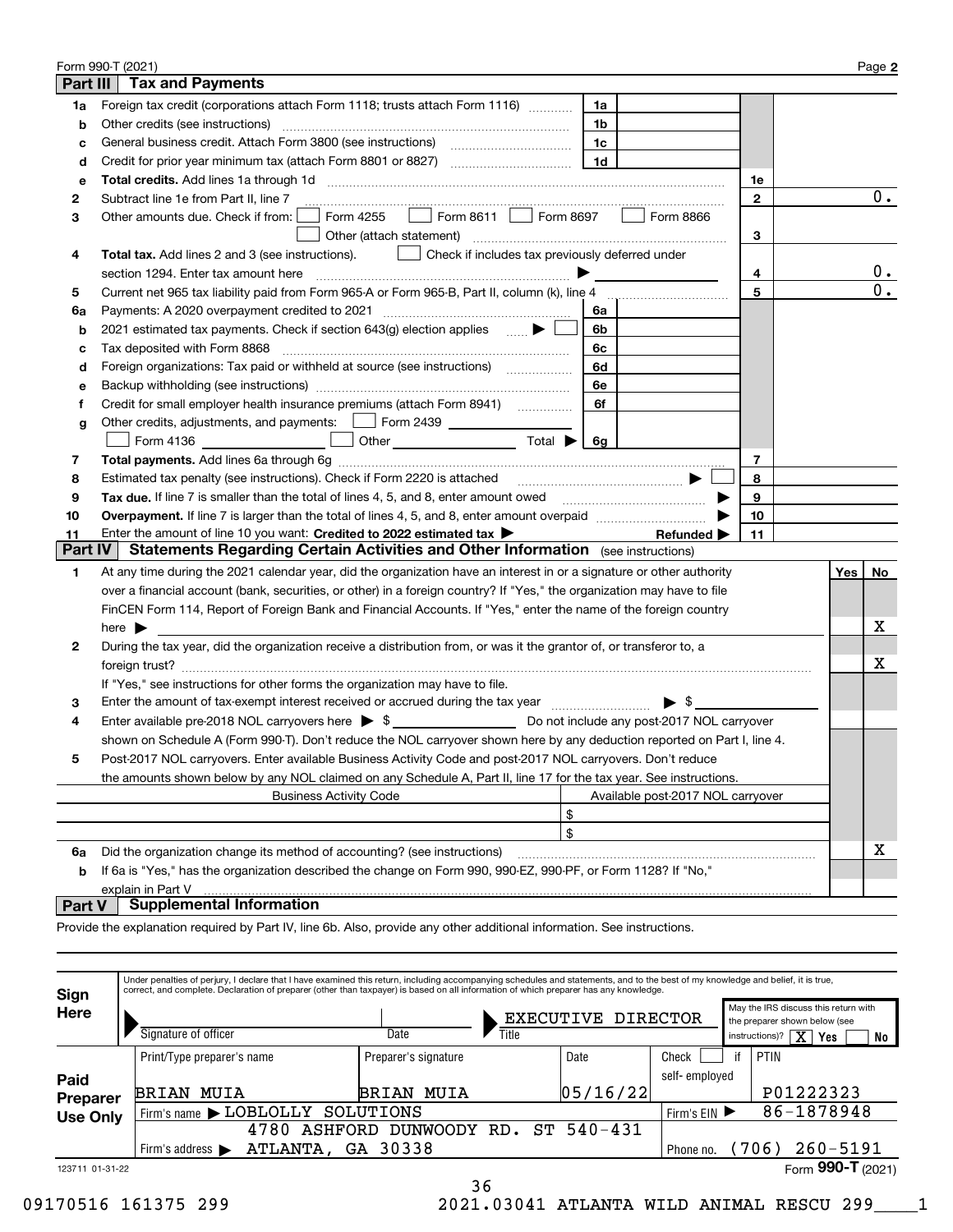# **SCHEDULE A (Form 990-T)**

Department of the Treasury Internal Revenue Service

# **Unrelated Business Taxable Income From an Unrelated Trade or Business**

**| Go to www.irs.gov/Form990T for instructions and the latest information.**

**Do not enter SSN numbers on this form as it may be made public if your organization is a 501(c)(3). |** 

OMB No. 1545-0047 1

| Open to Public Inspection for |
|-------------------------------|
| 501(c)(3) Organizations Only  |

**A**

Name of the organization **mployer identification number B E** ATLANTA WILD ANIMAL RESCUE EFFORT, INC. | 58-2433175

**C** Unrelated business activity code (see instructions)  $\rightarrow$  541900  $\mid$  **D** Sequence: 1 of **D** Sequence: 1 of 1

| E.                | Describe the unrelated trade or business NONE                                                 |                    |            |              |         |
|-------------------|-----------------------------------------------------------------------------------------------|--------------------|------------|--------------|---------|
| Part I            | <b>Unrelated Trade or Business Income</b>                                                     |                    | (A) Income | (B) Expenses | (C) Net |
| b<br>$\mathbf{2}$ | 1a Gross receipts or sales                                                                    | 1c<br>$\mathbf{2}$ |            |              |         |
| 3<br>4 a          | Capital gain net income (attach Sch D (Form 1041 or Form                                      | 3                  |            |              |         |
| b<br>c            | 1120)). See instructions<br>Net gain (loss) (Form 4797) (attach Form 4797). See instructions) | 4a<br>4b<br>4c     |            |              |         |
| 5                 | Income (loss) from a partnership or an S corporation (attach                                  | 5<br>6             |            |              |         |
| 6<br>7<br>8       | Interest, annuities, royalties, and rents from a controlled                                   | $\overline{7}$     |            |              |         |
| 9                 | Investment income of section $501(c)(7)$ , (9), or (17)                                       | 8<br>9             |            |              |         |
| 10<br>11          |                                                                                               | 10<br>11           |            |              |         |
| 12<br>13          | Other income (see instructions; attach statement)                                             | 12<br>13           | 0.         |              |         |

**Part II** Deductions Not Taken Elsewhere See instructions for limitations on deductions. Deductions must be directly connected with the unrelated business income

| 1.           |                                                                                                                                                                                                                                      |              |    |    |                              |
|--------------|--------------------------------------------------------------------------------------------------------------------------------------------------------------------------------------------------------------------------------------|--------------|----|----|------------------------------|
| $\mathbf{2}$ | Salaries and wages <b>construction and construction of the set of the set of the set of the set of the set of the set of the set of the set of the set of the set of the set of the set of the set of the set of the set of the </b> | $\mathbf{2}$ |    |    |                              |
| 3            | Repairs and maintenance material content and content and maintenance and maintenance material content and maintenance                                                                                                                |              |    | 3  |                              |
| 4            |                                                                                                                                                                                                                                      |              |    | 4  |                              |
| 5            | Interest (attach statement). See instructions                                                                                                                                                                                        |              |    | 5  |                              |
| 6            | Taxes and licenses <b>communications</b> and interest constructions are all the constructions and licenses <b>constructions</b>                                                                                                      |              |    | 6  |                              |
| 7            |                                                                                                                                                                                                                                      |              |    |    |                              |
| 8            |                                                                                                                                                                                                                                      |              |    |    |                              |
| 9            |                                                                                                                                                                                                                                      |              |    |    |                              |
| 10           |                                                                                                                                                                                                                                      |              |    |    |                              |
| 11           |                                                                                                                                                                                                                                      |              |    |    |                              |
| 12           |                                                                                                                                                                                                                                      |              |    | 12 |                              |
| 13           |                                                                                                                                                                                                                                      |              |    | 13 |                              |
| 14           | Other deductions (attach statement) manufactured and content of the deductions (attach statement)                                                                                                                                    |              |    | 14 |                              |
| 15           |                                                                                                                                                                                                                                      | 15           | 0. |    |                              |
| 16           | Unrelated business income before net operating loss deduction. Subtract line 15 from Part I, line 13,                                                                                                                                |              |    |    |                              |
|              |                                                                                                                                                                                                                                      |              |    | 16 | $0 \cdot$                    |
| 17           |                                                                                                                                                                                                                                      |              |    | 17 | 0.                           |
| 18           | Unrelated business taxable income. Subtract line 17 from line 16 [11] manuscription business taxable income. Subtract line 17 from line 16                                                                                           |              |    | 18 |                              |
|              | LHA For Paperwork Reduction Act Notice, see instructions.                                                                                                                                                                            |              |    |    | Schedule A (Form 990-T) 2021 |

123741 01-28-22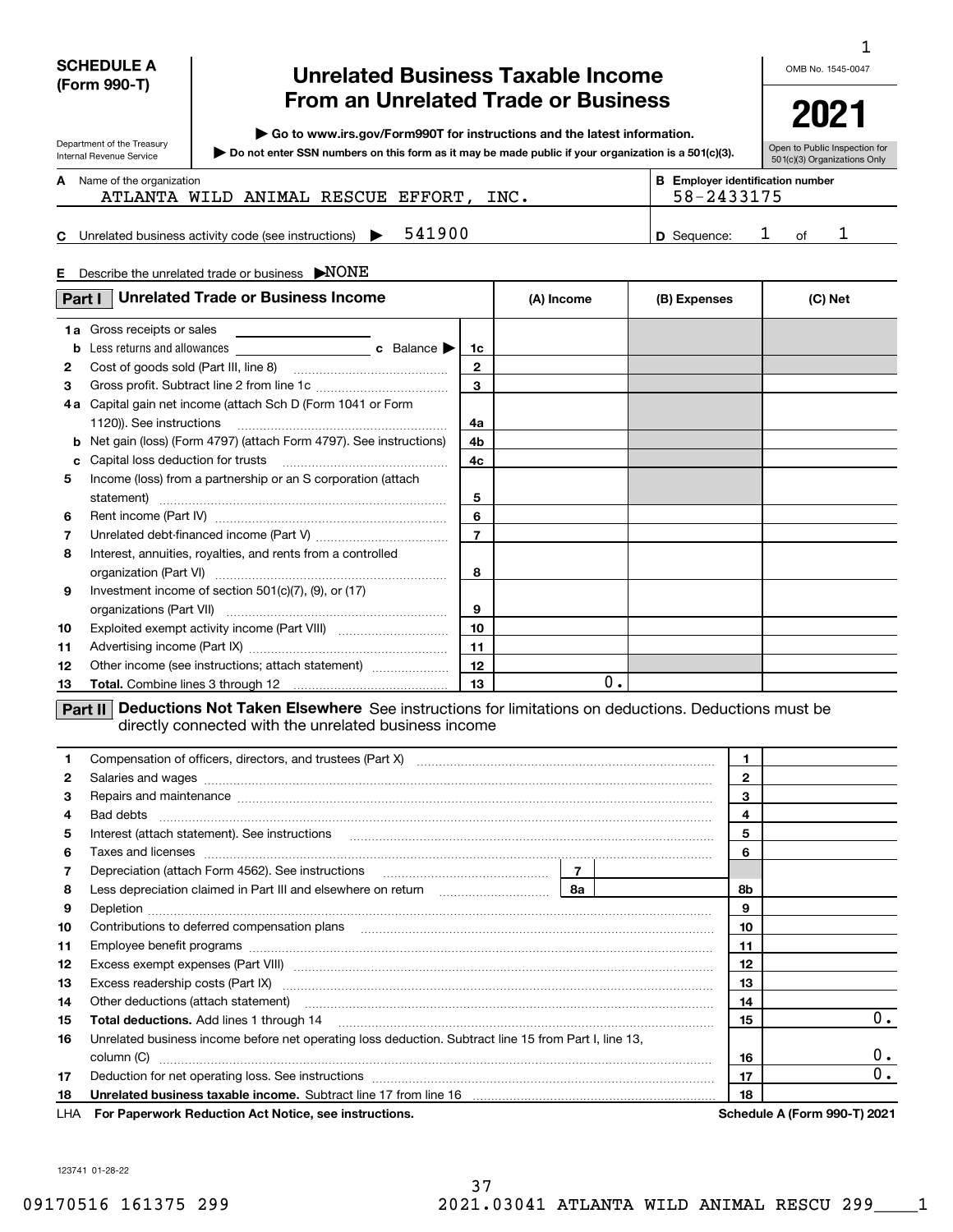| Part III<br>1    | <b>Cost of Goods Sold</b>                                                                                                                                                                                                                                                             |                                     |   |                      | Page 2           |
|------------------|---------------------------------------------------------------------------------------------------------------------------------------------------------------------------------------------------------------------------------------------------------------------------------------|-------------------------------------|---|----------------------|------------------|
|                  |                                                                                                                                                                                                                                                                                       | Enter method of inventory valuation |   |                      |                  |
|                  |                                                                                                                                                                                                                                                                                       |                                     |   | 1.<br>$\overline{2}$ |                  |
| 2<br>з           |                                                                                                                                                                                                                                                                                       |                                     |   | 3                    |                  |
|                  |                                                                                                                                                                                                                                                                                       |                                     |   | 4                    |                  |
| 4                |                                                                                                                                                                                                                                                                                       |                                     |   | 5                    |                  |
| 5                |                                                                                                                                                                                                                                                                                       |                                     |   |                      |                  |
| 6                |                                                                                                                                                                                                                                                                                       |                                     |   | 6                    |                  |
| 7<br>8           | Inventory at end of year                                                                                                                                                                                                                                                              |                                     |   | $\overline{7}$       |                  |
| 9                | Cost of goods sold. Subtract line 7 from line 6. Enter here and in Part I, line 2 [11] [11] Cost of goods sold. Subtract line 7 from line 6. Enter here and in Part I, line 2                                                                                                         |                                     |   | 8                    |                  |
| <b>Part IV</b>   | Do the rules of section 263A (with respect to property produced or acquired for resale) apply to the organization?<br>Rent Income (From Real Property and Personal Property Leased with Real Property)                                                                                |                                     |   |                      | <b>Yes</b><br>No |
| 1.               |                                                                                                                                                                                                                                                                                       |                                     |   |                      |                  |
|                  | Description of property (property street address, city, state, ZIP code). Check if a dual-use. See instructions.                                                                                                                                                                      |                                     |   |                      |                  |
|                  | A                                                                                                                                                                                                                                                                                     |                                     |   |                      |                  |
|                  | В                                                                                                                                                                                                                                                                                     |                                     |   |                      |                  |
| C                |                                                                                                                                                                                                                                                                                       |                                     |   |                      |                  |
|                  | D                                                                                                                                                                                                                                                                                     |                                     |   |                      |                  |
|                  |                                                                                                                                                                                                                                                                                       | Α                                   | в | C                    | D                |
|                  | Rent received or accrued                                                                                                                                                                                                                                                              |                                     |   |                      |                  |
| а                | From personal property (if the percentage of                                                                                                                                                                                                                                          |                                     |   |                      |                  |
|                  | rent for personal property is more than 10%                                                                                                                                                                                                                                           |                                     |   |                      |                  |
|                  |                                                                                                                                                                                                                                                                                       |                                     |   |                      |                  |
| b                | From real and personal property (if the                                                                                                                                                                                                                                               |                                     |   |                      |                  |
|                  | percentage of rent for personal property exceeds                                                                                                                                                                                                                                      |                                     |   |                      |                  |
|                  | 50% or if the rent is based on profit or income)<br>$\sim$                                                                                                                                                                                                                            |                                     |   |                      |                  |
| с                | Total rents received or accrued by property.                                                                                                                                                                                                                                          |                                     |   |                      |                  |
|                  | Add lines 2a and 2b, columns A through D                                                                                                                                                                                                                                              |                                     |   |                      |                  |
|                  | Total rents received or accrued. Add line 2c columns A through D. Enter here and on Part I, line 6, column (A)<br>Deductions directly connected with the income<br>in lines $2(a)$ and $2(b)$ (attach statement) $\ldots$<br><b>Unrelated Debt-Financed Income</b> (see instructions) |                                     |   |                      |                  |
| A                | Description of debt-financed property (street address, city, state, ZIP code). Check if a dual-use. See instructions.                                                                                                                                                                 |                                     |   |                      |                  |
| В                |                                                                                                                                                                                                                                                                                       |                                     |   |                      |                  |
| С                |                                                                                                                                                                                                                                                                                       |                                     |   |                      |                  |
|                  | D                                                                                                                                                                                                                                                                                     |                                     |   |                      |                  |
|                  |                                                                                                                                                                                                                                                                                       | A                                   | В | C                    | D                |
|                  | Gross income from or allocable to debt-financed                                                                                                                                                                                                                                       |                                     |   |                      |                  |
|                  |                                                                                                                                                                                                                                                                                       |                                     |   |                      |                  |
|                  | Deductions directly connected with or allocable                                                                                                                                                                                                                                       |                                     |   |                      |                  |
|                  | to debt-financed property                                                                                                                                                                                                                                                             |                                     |   |                      |                  |
|                  | Straight line depreciation (attach statement)                                                                                                                                                                                                                                         |                                     |   |                      |                  |
| Part V<br>а<br>b |                                                                                                                                                                                                                                                                                       |                                     |   |                      |                  |
| c                | Total deductions (add lines 3a and 3b,                                                                                                                                                                                                                                                |                                     |   |                      |                  |
|                  |                                                                                                                                                                                                                                                                                       |                                     |   |                      |                  |
|                  | Amount of average acquisition debt on or allocable                                                                                                                                                                                                                                    |                                     |   |                      |                  |
|                  | to debt-financed property (attach statement)                                                                                                                                                                                                                                          |                                     |   |                      |                  |
|                  | Average adjusted basis of or allocable to debt-                                                                                                                                                                                                                                       |                                     |   |                      |                  |
|                  |                                                                                                                                                                                                                                                                                       |                                     |   |                      |                  |
|                  |                                                                                                                                                                                                                                                                                       | %                                   |   | %<br>%               |                  |
|                  | Gross income reportable. Multiply line 2 by line 6                                                                                                                                                                                                                                    |                                     |   |                      |                  |
|                  |                                                                                                                                                                                                                                                                                       |                                     |   |                      |                  |
|                  |                                                                                                                                                                                                                                                                                       |                                     |   |                      |                  |
|                  | Allocable deductions. Multiply line 3c by line 6<br>Total allocable deductions. Add line 9, columns A through D. Enter here and on Part I, line 7, column (B)                                                                                                                         |                                     |   |                      |                  |

09170516 161375 299 2021.03041 ATLANTA WILD ANIMAL RESCU 299\_\_\_\_1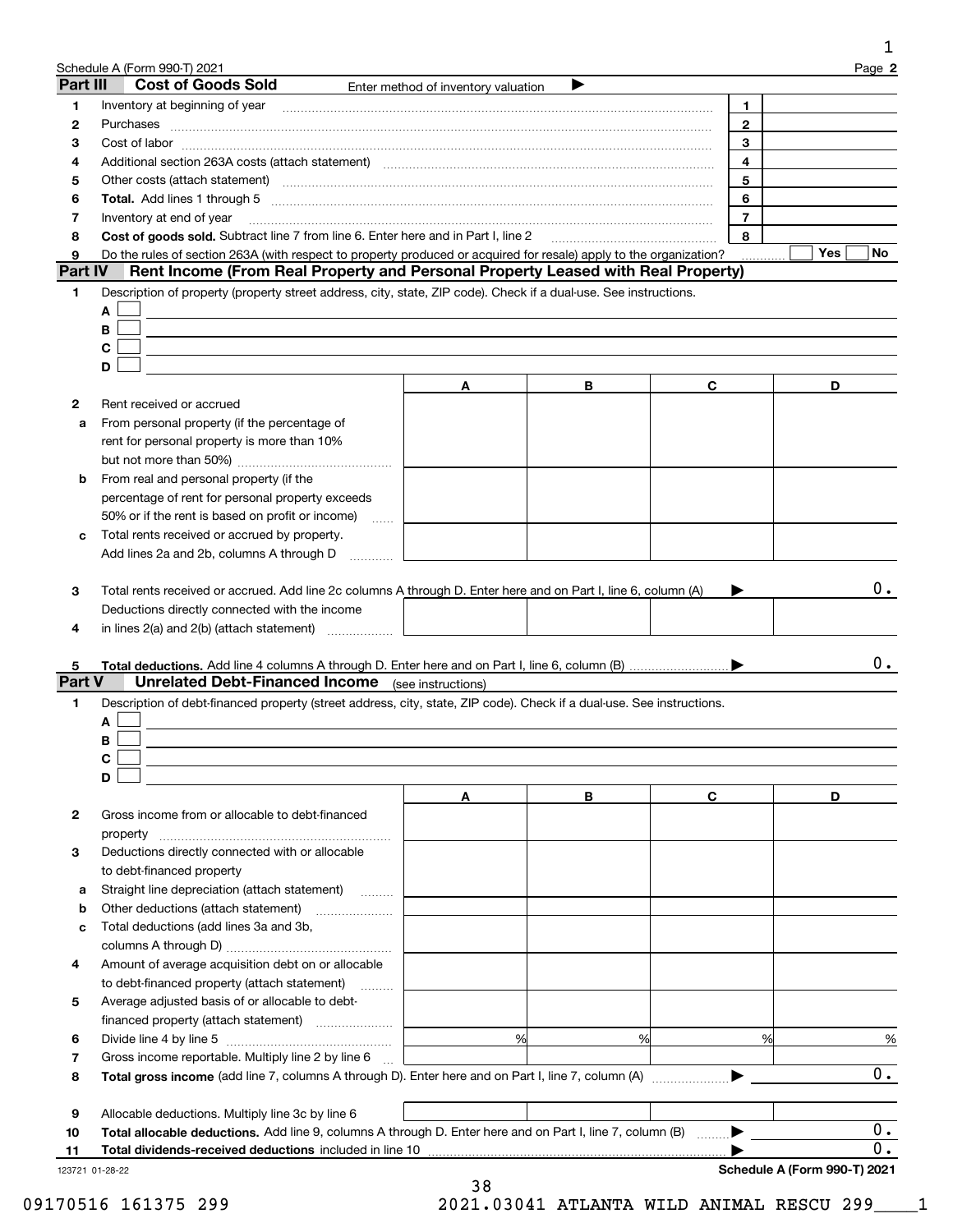|                  |                                                                                                                 |                          |                                                                        |                       |                                           |                             |                                                       |                     |                                                  |                         | 1                                                  |
|------------------|-----------------------------------------------------------------------------------------------------------------|--------------------------|------------------------------------------------------------------------|-----------------------|-------------------------------------------|-----------------------------|-------------------------------------------------------|---------------------|--------------------------------------------------|-------------------------|----------------------------------------------------|
|                  | Schedule A (Form 990-T) 2021<br>Part VI Interest, Annuities, Royalties, and Rents from Controlled Organizations |                          |                                                                        |                       |                                           |                             |                                                       |                     | (see instructions)                               |                         | Page 3                                             |
|                  |                                                                                                                 |                          |                                                                        |                       |                                           |                             | <b>Exempt Controlled Organizations</b>                |                     |                                                  |                         |                                                    |
|                  | 1. Name of controlled                                                                                           |                          | 2. Employer                                                            |                       | 3. Net unrelated                          |                             | 4. Total of specified<br>5. Part of column 4          |                     |                                                  | 6. Deductions directly  |                                                    |
|                  | organization                                                                                                    |                          | identification                                                         |                       | income (loss)                             |                             | payments made                                         |                     | that is included in the<br>controlling organiza- |                         | connected with                                     |
|                  |                                                                                                                 |                          | number                                                                 | (see instructions)    |                                           |                             |                                                       | tion's gross income |                                                  | income in column 5      |                                                    |
| (1)              |                                                                                                                 |                          |                                                                        |                       |                                           |                             |                                                       |                     |                                                  |                         |                                                    |
| (2)              |                                                                                                                 |                          |                                                                        |                       |                                           |                             |                                                       |                     |                                                  |                         |                                                    |
| (3)<br>(4)       |                                                                                                                 |                          |                                                                        |                       |                                           |                             |                                                       |                     |                                                  |                         |                                                    |
|                  |                                                                                                                 |                          |                                                                        |                       | Nonexempt Controlled Organizations        |                             |                                                       |                     |                                                  |                         |                                                    |
|                  | 7. Taxable Income<br>8. Net unrelated                                                                           |                          |                                                                        | 9. Total of specified |                                           | <b>10.</b> Part of column 9 |                                                       |                     |                                                  | 11. Deductions directly |                                                    |
|                  |                                                                                                                 |                          | income (loss)                                                          |                       | payments made                             |                             | that is included in the<br>controlling organization's |                     |                                                  |                         | connected with                                     |
|                  |                                                                                                                 |                          | (see instructions)                                                     |                       |                                           |                             |                                                       | gross income        |                                                  |                         | income in column 10                                |
| (1)              |                                                                                                                 |                          |                                                                        |                       |                                           |                             |                                                       |                     |                                                  |                         |                                                    |
| (2)              |                                                                                                                 |                          |                                                                        |                       |                                           |                             |                                                       |                     |                                                  |                         |                                                    |
| (3)              |                                                                                                                 |                          |                                                                        |                       |                                           |                             |                                                       |                     |                                                  |                         |                                                    |
| (4)              |                                                                                                                 |                          |                                                                        |                       |                                           |                             |                                                       |                     |                                                  |                         |                                                    |
|                  |                                                                                                                 |                          |                                                                        |                       |                                           |                             | Add columns 5 and 10.<br>Enter here and on Part I.    |                     |                                                  |                         | Add columns 6 and 11.<br>Enter here and on Part I. |
|                  |                                                                                                                 |                          |                                                                        |                       |                                           |                             | line 8, column (A)                                    |                     |                                                  |                         | line 8, column (B)                                 |
| Totals           |                                                                                                                 |                          |                                                                        |                       |                                           |                             |                                                       |                     | 0.                                               |                         | 0.                                                 |
| <b>Part VII</b>  |                                                                                                                 |                          | Investment Income of a Section 501(c)(7), (9), or (17) Organization    |                       |                                           |                             |                                                       |                     | (see instructions)                               |                         |                                                    |
|                  |                                                                                                                 | 1. Description of income |                                                                        |                       | 2. Amount of                              |                             | 3. Deductions                                         |                     | 4. Set-asides                                    |                         | 5. Total deductions                                |
|                  |                                                                                                                 |                          |                                                                        |                       | income                                    |                             | directly connected<br>(attach statement)              |                     | (attach statement)                               |                         | and set-asides<br>(add cols 3 and 4)               |
| (1)              |                                                                                                                 |                          |                                                                        |                       |                                           |                             |                                                       |                     |                                                  |                         |                                                    |
| (2)              |                                                                                                                 |                          |                                                                        |                       |                                           |                             |                                                       |                     |                                                  |                         |                                                    |
| (3)              |                                                                                                                 |                          |                                                                        |                       |                                           |                             |                                                       |                     |                                                  |                         |                                                    |
| (4)              |                                                                                                                 |                          |                                                                        |                       | Add amounts in                            |                             |                                                       |                     |                                                  |                         | Add amounts in                                     |
|                  |                                                                                                                 |                          |                                                                        |                       | column 2. Enter                           |                             |                                                       |                     |                                                  |                         | column 5. Enter                                    |
|                  |                                                                                                                 |                          |                                                                        |                       | here and on Part I,<br>line 9, column (A) |                             |                                                       |                     |                                                  |                         | here and on Part I,<br>line 9, column (B)          |
| Totals           |                                                                                                                 |                          |                                                                        |                       |                                           | 0.                          |                                                       |                     |                                                  |                         | 0.                                                 |
| <b>Part VIII</b> |                                                                                                                 |                          | <b>Exploited Exempt Activity Income, Other Than Advertising Income</b> |                       |                                           |                             |                                                       |                     | (see instructions)                               |                         |                                                    |
| 1                | Description of exploited activity:                                                                              |                          |                                                                        |                       |                                           |                             |                                                       |                     |                                                  |                         |                                                    |
| 2                | Gross unrelated business income from trade or business. Enter here and on Part I, line 10, column (A)           |                          |                                                                        |                       |                                           |                             |                                                       |                     |                                                  | $\mathbf{2}$            |                                                    |
| 3                | Expenses directly connected with production of unrelated business income. Enter here and on Part I,             |                          |                                                                        |                       |                                           |                             |                                                       |                     |                                                  |                         |                                                    |
|                  |                                                                                                                 |                          |                                                                        |                       |                                           |                             |                                                       |                     |                                                  | 3                       |                                                    |
| 4                | Net income (loss) from unrelated trade or business. Subtract line 3 from line 2. If a gain, complete            |                          |                                                                        |                       |                                           |                             |                                                       |                     |                                                  |                         |                                                    |
|                  | lines 5 through 7                                                                                               |                          |                                                                        |                       |                                           |                             |                                                       |                     |                                                  | 4                       |                                                    |
| 5                |                                                                                                                 |                          |                                                                        |                       |                                           |                             |                                                       |                     |                                                  | 5                       |                                                    |
| 6                |                                                                                                                 |                          |                                                                        |                       |                                           |                             |                                                       |                     |                                                  | 6                       |                                                    |
| 7                | Excess exempt expenses. Subtract line 5 from line 6, but do not enter more than the amount on line              |                          |                                                                        |                       |                                           |                             |                                                       |                     |                                                  |                         |                                                    |
|                  |                                                                                                                 |                          |                                                                        |                       |                                           |                             |                                                       |                     |                                                  | 7                       |                                                    |

**Schedule A (Form 990-T) 2021**

123731 01-28-22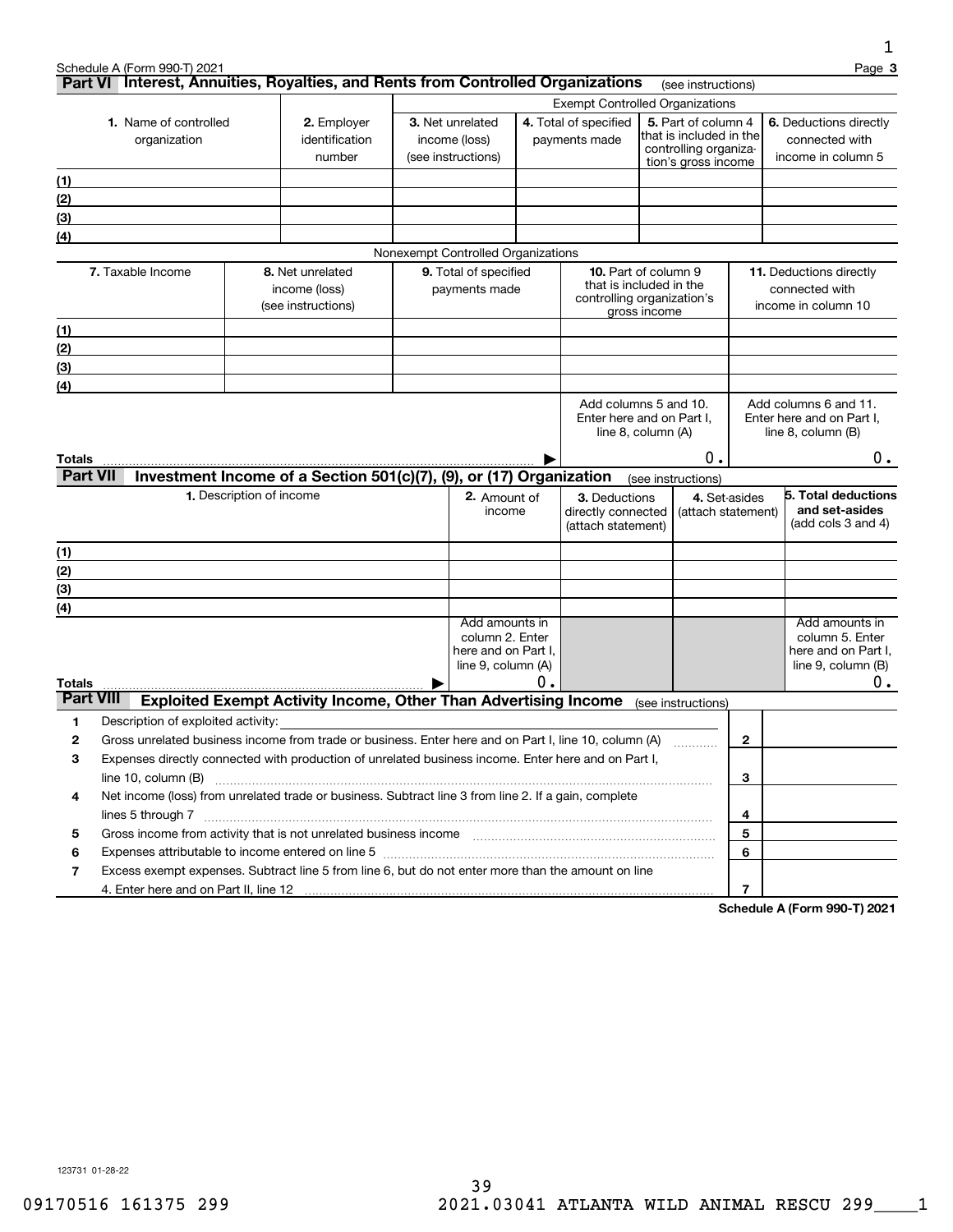| Part IX        | Schedule A (Form 990-T) 2021                                                                                   |   |          |   |                                  | Page 4                             |
|----------------|----------------------------------------------------------------------------------------------------------------|---|----------|---|----------------------------------|------------------------------------|
|                | <b>Advertising Income</b>                                                                                      |   |          |   |                                  |                                    |
| 1              | Name(s) of periodical(s). Check box if reporting two or more periodicals on a consolidated basis.              |   |          |   |                                  |                                    |
|                | A                                                                                                              |   |          |   |                                  |                                    |
|                | В                                                                                                              |   |          |   |                                  |                                    |
|                | C                                                                                                              |   |          |   |                                  |                                    |
|                | D                                                                                                              |   |          |   |                                  |                                    |
|                | Enter amounts for each periodical listed above in the corresponding column.                                    |   |          |   |                                  |                                    |
|                |                                                                                                                | A |          | В | C                                | D                                  |
| 2              | Gross advertising income                                                                                       |   |          |   |                                  |                                    |
|                | Add columns A through D. Enter here and on Part I, line 11, column (A)                                         |   |          |   |                                  | $\overline{0}$ .                   |
| a              |                                                                                                                |   |          |   |                                  |                                    |
| 3              | Direct advertising costs by periodical                                                                         |   |          |   |                                  |                                    |
| a              | Add columns A through D. Enter here and on Part I, line 11, column (B) manufactured columns A through D. Enter |   |          |   |                                  | $\overline{0}$ .                   |
|                |                                                                                                                |   |          |   |                                  |                                    |
| 4              | Advertising gain (loss). Subtract line 3 from line                                                             |   |          |   |                                  |                                    |
|                | 2. For any column in line 4 showing a gain,                                                                    |   |          |   |                                  |                                    |
|                | complete lines 5 through 8. For any column in                                                                  |   |          |   |                                  |                                    |
|                | line 4 showing a loss or zero, do not complete                                                                 |   |          |   |                                  |                                    |
|                | lines 5 through 7, and enter zero on line 8                                                                    |   |          |   |                                  |                                    |
| 5              |                                                                                                                |   |          |   |                                  |                                    |
| 6              |                                                                                                                |   |          |   |                                  |                                    |
| 7              | Excess readership costs. If line 6 is less than                                                                |   |          |   |                                  |                                    |
|                | line 5, subtract line 6 from line 5. If line 5 is less                                                         |   |          |   |                                  |                                    |
|                |                                                                                                                |   |          |   |                                  |                                    |
| 8              | Excess readership costs allowed as a                                                                           |   |          |   |                                  |                                    |
|                | deduction. For each column showing a gain on                                                                   |   |          |   |                                  |                                    |
|                | line 4, enter the lesser of line 4 or line 7                                                                   |   |          |   |                                  |                                    |
| a              | Add line 8, columns A through D. Enter the greater of the line 8a, columns total or zero here and on           |   |          |   |                                  | 0.                                 |
| Part X         | Part II, line 13<br><b>Compensation of Officers, Directors, and Trustees</b> (see instructions)                |   |          |   |                                  |                                    |
|                |                                                                                                                |   |          |   |                                  |                                    |
|                |                                                                                                                |   |          |   | 3. Percentage<br>of time devoted | 4. Compensation<br>attributable to |
|                | 1. Name                                                                                                        |   | 2. Title |   |                                  | unrelated business                 |
|                |                                                                                                                |   |          |   | to business<br>%                 |                                    |
| (1)            |                                                                                                                |   |          |   | %                                |                                    |
| (2)            |                                                                                                                |   |          |   | %                                |                                    |
| (3)            |                                                                                                                |   |          |   | ℅                                |                                    |
| <u>(4)</u>     |                                                                                                                |   |          |   |                                  |                                    |
|                | Total. Enter here and on Part II, line 1                                                                       |   |          |   |                                  | $0$ .                              |
| <b>Part XI</b> | <b>Supplemental Information</b> (see instructions)                                                             |   |          |   |                                  |                                    |
|                |                                                                                                                |   |          |   |                                  |                                    |
|                |                                                                                                                |   |          |   |                                  |                                    |
|                |                                                                                                                |   |          |   |                                  |                                    |
|                |                                                                                                                |   |          |   |                                  |                                    |
|                |                                                                                                                |   |          |   |                                  |                                    |
|                |                                                                                                                |   |          |   |                                  |                                    |
|                |                                                                                                                |   |          |   |                                  |                                    |
|                |                                                                                                                |   |          |   |                                  |                                    |
|                |                                                                                                                |   |          |   |                                  |                                    |
|                |                                                                                                                |   |          |   |                                  |                                    |
|                |                                                                                                                |   |          |   |                                  |                                    |
|                |                                                                                                                |   |          |   |                                  |                                    |
|                |                                                                                                                |   |          |   |                                  |                                    |
|                |                                                                                                                |   |          |   |                                  |                                    |
|                |                                                                                                                |   |          |   |                                  |                                    |
|                |                                                                                                                |   |          |   |                                  |                                    |
|                |                                                                                                                |   |          |   |                                  |                                    |

123732 01-28-22

1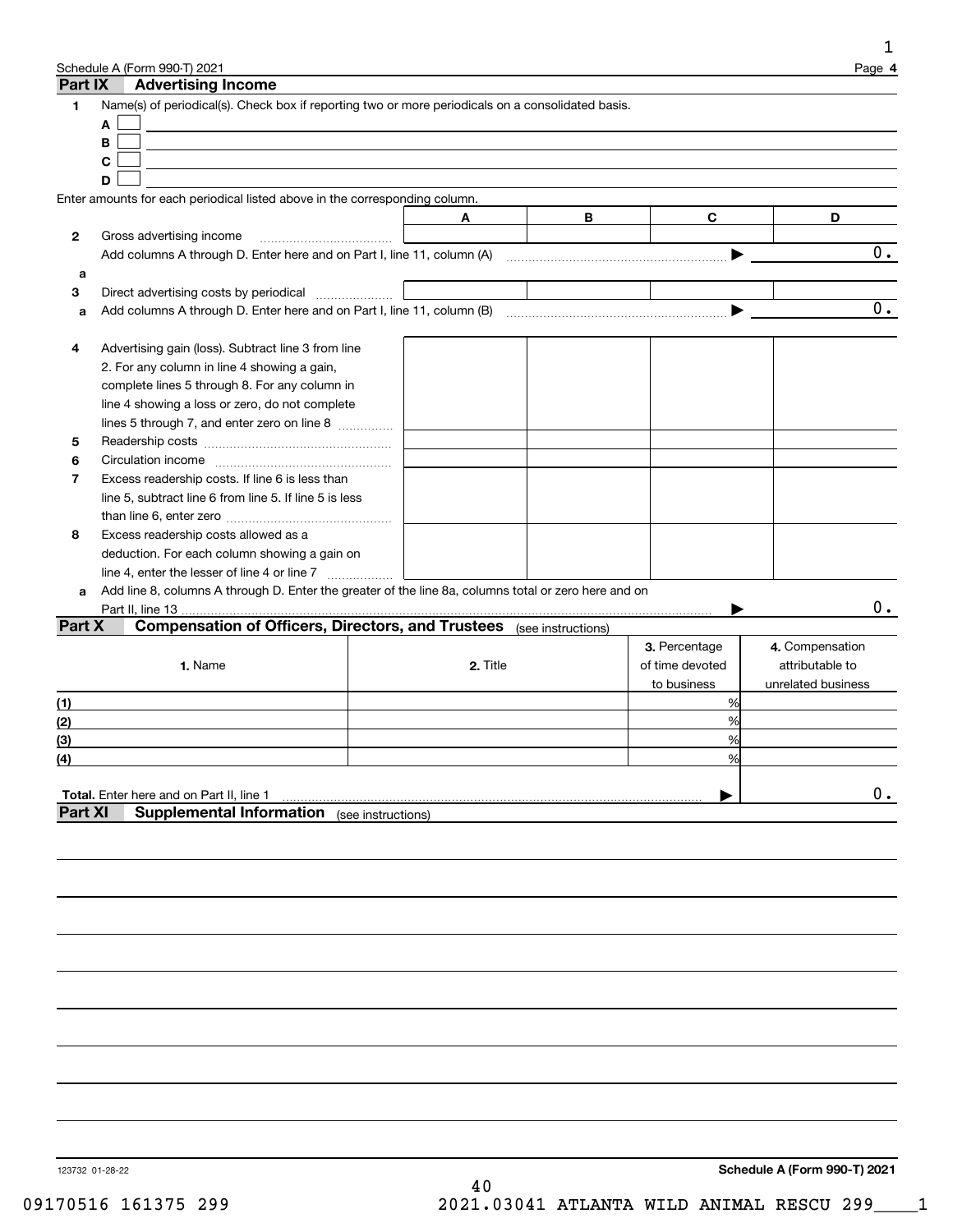



Georgia Department of Revenue Processing Center PO Box 740397 Atlanta, Georgia 30374-0397 **Mailing Address:**

# **Page 1**

| Amended                     | Amended due to IRS Audit                                                                                                                                                                                                                                                                                                                                                                                                                         | <b>Address Change</b> | <b>UET Annualization Exception attached</b> |                                                                                                                                                                             |                   |                          |  |  |
|-----------------------------|--------------------------------------------------------------------------------------------------------------------------------------------------------------------------------------------------------------------------------------------------------------------------------------------------------------------------------------------------------------------------------------------------------------------------------------------------|-----------------------|---------------------------------------------|-----------------------------------------------------------------------------------------------------------------------------------------------------------------------------|-------------------|--------------------------|--|--|
|                             | For the taxable year beginning                                                                                                                                                                                                                                                                                                                                                                                                                   |                       | $01/01/2021$ and ending                     | 12/31/2021                                                                                                                                                                  |                   |                          |  |  |
| Name of Organization        |                                                                                                                                                                                                                                                                                                                                                                                                                                                  | Name of Fiduciary     |                                             | <b>Federal Employer ID No.</b> (in case of employees'<br>trust described in section 401 (a) and exempt under<br>section 501 (a), insert the trust's identification number.) |                   |                          |  |  |
|                             | ATLANTA WILD ANIMAL RESCU                                                                                                                                                                                                                                                                                                                                                                                                                        |                       |                                             | 58-2433175                                                                                                                                                                  |                   |                          |  |  |
| Number and Street           |                                                                                                                                                                                                                                                                                                                                                                                                                                                  | Number and Street     |                                             |                                                                                                                                                                             |                   |                          |  |  |
|                             | 4158 KLONDIKE ROAD                                                                                                                                                                                                                                                                                                                                                                                                                               |                       |                                             | <b>NAICS Code</b>                                                                                                                                                           | Date of current   | <b>IRS</b> code          |  |  |
| City or Town                |                                                                                                                                                                                                                                                                                                                                                                                                                                                  | City or Town          |                                             |                                                                                                                                                                             | exemption letter. | section for<br>which you |  |  |
| LITHONIA                    |                                                                                                                                                                                                                                                                                                                                                                                                                                                  |                       |                                             |                                                                                                                                                                             |                   | are exempt.              |  |  |
| State                       | ZIP Code                                                                                                                                                                                                                                                                                                                                                                                                                                         | State                 | ZIP Code                                    |                                                                                                                                                                             |                   |                          |  |  |
| GA                          | 30038<br>Georgia Unrelated Business Taxable Income                                                                                                                                                                                                                                                                                                                                                                                               |                       |                                             |                                                                                                                                                                             | <b>SCHEDULE 1</b> |                          |  |  |
|                             |                                                                                                                                                                                                                                                                                                                                                                                                                                                  |                       |                                             |                                                                                                                                                                             |                   |                          |  |  |
|                             | 1. Unrelated business taxable income from Federal Form 990-T (attach copy)                                                                                                                                                                                                                                                                                                                                                                       |                       |                                             | $\overline{1}$ .                                                                                                                                                            |                   | 0                        |  |  |
|                             |                                                                                                                                                                                                                                                                                                                                                                                                                                                  |                       |                                             | 2.                                                                                                                                                                          |                   |                          |  |  |
|                             |                                                                                                                                                                                                                                                                                                                                                                                                                                                  |                       |                                             | 3.                                                                                                                                                                          |                   |                          |  |  |
| 4. Subtractions             | $\begin{minipage}{0.5\textwidth} \begin{tabular}{ l l l } \hline & \multicolumn{1}{ l l } \hline \multicolumn{1}{ l } \multicolumn{1}{ l } \hline \multicolumn{1}{ l } \multicolumn{1}{ l } \multicolumn{1}{ l } \multicolumn{1}{ l } \multicolumn{1}{ l } \multicolumn{1}{ l } \multicolumn{1}{ l } \multicolumn{1}{ l } \multicolumn{1}{ l } \multicolumn{1}{ l } \multicolumn{1}{ l } \multicolumn{1}{ l } \multicolumn{1}{ l } \multicolumn$ |                       |                                             | 4.                                                                                                                                                                          |                   |                          |  |  |
|                             | 5. Adjusted unrelated business taxable income (Line 3 less Line 4) [11] [12] [13] [13] [13] Adjusted unrelated business taxable income (Line 3 less Line 4)                                                                                                                                                                                                                                                                                      |                       |                                             | 5.                                                                                                                                                                          |                   |                          |  |  |
| 6.                          | Income allocated everywhere                                                                                                                                                                                                                                                                                                                                                                                                                      |                       |                                             | 6.                                                                                                                                                                          |                   |                          |  |  |
|                             | 7. Unrelated business taxable income subject to apportionment (Line 5 less Line 6)                                                                                                                                                                                                                                                                                                                                                               |                       |                                             | 7.                                                                                                                                                                          |                   |                          |  |  |
|                             |                                                                                                                                                                                                                                                                                                                                                                                                                                                  |                       |                                             | 8.                                                                                                                                                                          |                   | 1.000000                 |  |  |
|                             | 9. Georgia apportioned unrelated business taxable income (Line 7 x Line 8)                                                                                                                                                                                                                                                                                                                                                                       |                       |                                             | 9.                                                                                                                                                                          |                   | О.                       |  |  |
|                             | 10. Income allocated to Georgia (Attach Schedule) manufacture and content allocated to Georgia (Attach Schedule)                                                                                                                                                                                                                                                                                                                                 |                       |                                             | 10.                                                                                                                                                                         |                   |                          |  |  |
| 11. Total of Lines 9 and 10 |                                                                                                                                                                                                                                                                                                                                                                                                                                                  |                       |                                             | 11.                                                                                                                                                                         |                   |                          |  |  |
|                             | 12. Georgia net operating loss deduction (Attach Schedule) (See IT-611 instructions for                                                                                                                                                                                                                                                                                                                                                          |                       |                                             | 12.                                                                                                                                                                         |                   |                          |  |  |
|                             |                                                                                                                                                                                                                                                                                                                                                                                                                                                  |                       |                                             | 13.                                                                                                                                                                         |                   |                          |  |  |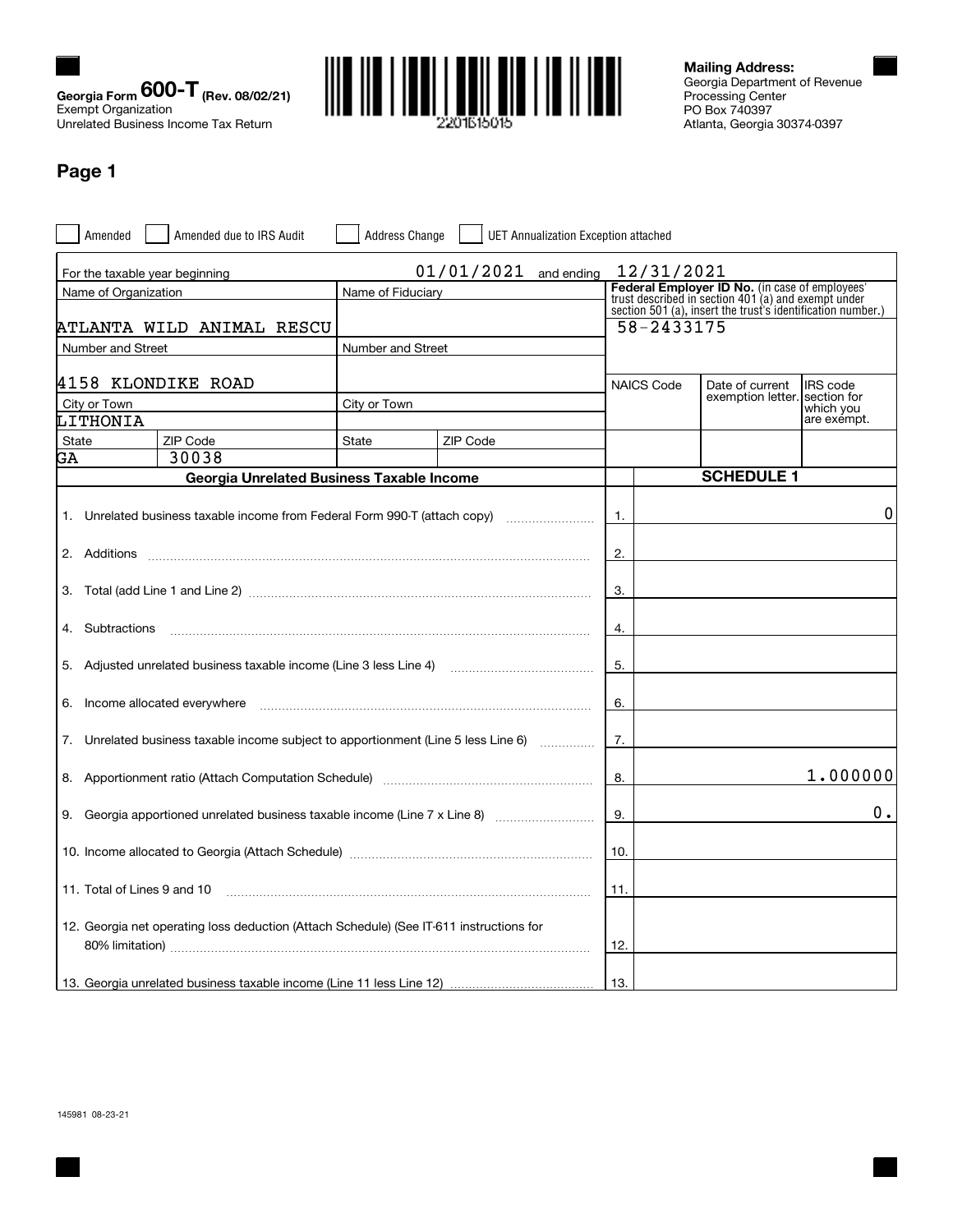

**Page 2**



# Name ATLANTA WILD ANIMAL RESCU and the set of the set of the set of the set of the set of the set of the set o

| <b>COMPUTATION OF GEORGIA UNRELATED BUSINESS INCOME TAX</b>                                   |     | <b>SCHEDULE 2</b> |
|-----------------------------------------------------------------------------------------------|-----|-------------------|
|                                                                                               | 1.  |                   |
| 2. Less: Credits used from Schedule 3, do not enter more than Line 1 of Schedule 2            | 2.  |                   |
|                                                                                               | 3.  |                   |
|                                                                                               | 4.  |                   |
| 5. Schedule 3B Refundable tax credits                                                         | 5.  |                   |
|                                                                                               | 6.  | 0                 |
|                                                                                               | 7.  |                   |
|                                                                                               | 8.  |                   |
|                                                                                               | 9.  |                   |
|                                                                                               | 10. |                   |
| 11. If Line 6 is an overpayment, amount after any penalties and interest to be credited<br>on |     |                   |
| <b>Estimated Tax ▶</b><br>Refunded $\blacktriangleright$                                      |     |                   |

**A COPY OF THE FEDERAL 990-T AND SUPPORTING SCHEDULES (AND ANY EXTENSION) MUST BE ATTACHED TO THIS RETURN.** DECLARATION: I/We declare under penalty of perjury that I/we have examined this return (including accompanying schedules and statements) and to the best of my/our knowledge and belief, it is true, correct, and complete. If prepared by a person other than the taxpayer, this declaration is based on all information of which the preparer has knowledge. Georgia Public Revenue Code Section 48-2-31 stipulates that taxes shall be paid in lawful money of the United States, free of any expense to the State of Georgia.

SCOTT LANGE BRIAN MUIA

Signature of Officer Signature of Officer Signature of Individual or Firm Preparing Return

Title **Employee ID or Social Security Number** Date **Contract Contract Contract Contract Contract Contract Contract Contract Contract Contract Contract Contract Contract Contract Contract Contract Contract Contract Contract** EXECUTIVE DIRECTO 05/16/22 P01222323